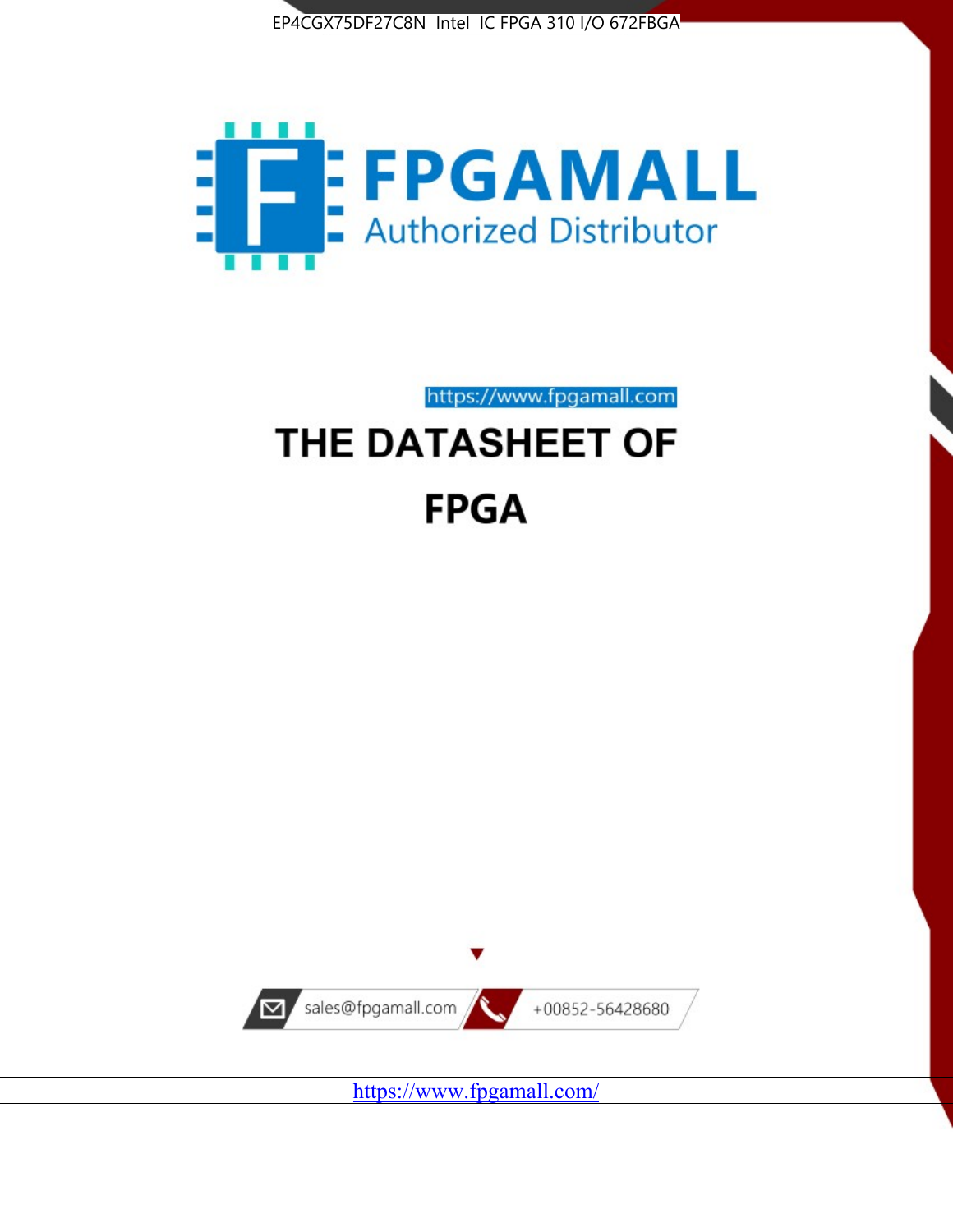

# **1. Cyclone IV Device Datasheet**

**CYIV-53001-2.0**

This chapter describes the electrical and switching characteristics for Cyclone<sup>®</sup> IV devices. Electrical characteristics include operating conditions and power consumption. Switching characteristics include transceiver specifications, core, and periphery performance. This chapter also describes I/O timing, including programmable I/O element (IOE) delay and programmable output buffer delay.

This chapter includes the following sections:

- "Operating Conditions" on page 1–1
- "Power Consumption" on page 1–16
- "Switching Characteristics" on page 1–16
- " $I/O$  Timing" on page  $1-37$
- "Glossary" on page 1–37

# **Operating Conditions**

When Cyclone IV devices are implemented in a system, they are rated according to a set of defined parameters. To maintain the highest possible performance and reliability of Cyclone IV devices, you must consider the operating requirements described in this chapter.

Cyclone IV devices are offered in commercial, industrial, extended industrial and, automotive grades. Cyclone IV E devices offer –6 (fastest), –7, –8, –8L, and –9L speed grades for commercial devices, –8L speed grades for industrial devices, and –7 speed grade for extended industrial and automotive devices. Cyclone IV GX devices offer –6 (fastest), –7, and –8 speed grades for commercial devices and –7 speed grade for industrial devices.

**For more information about the supported speed grades for respective Cyclone IV** devices, refer to the *[Cyclone IV FPGA Device Family Overview](http://www.altera.com/literature/hb/cyclone-iv/cyiv-51001.pdf)* chapter.

**1** Cyclone IV E devices are offered in core voltages of 1.0 and 1.2 V. Cyclone IV E devices with a core voltage of 1.0 V have an 'L' prefix attached to the speed grade.

In this chapter, a prefix associated with the operating temperature range is attached to the speed grades; commercial with a "C" prefix, industrial with an "I" prefix, and automotive with an "A" prefix. Therefore, commercial devices are indicated as C6, C7, C8, C8L, or C9L per respective speed grade. Industrial devices are indicated as I7, I8, or I8L. Automotive devices are indicated as A7.

@2016 Altera Corporation. All rights reserved. ALTERA, ARRIA, CYCLONE, HARDCOPY, MAX, MEGACORE, NIOS, QUARTUS and STRATIX words and logos are trademarks of Altera Corporation and registered in the U.S. Patent and Trademark



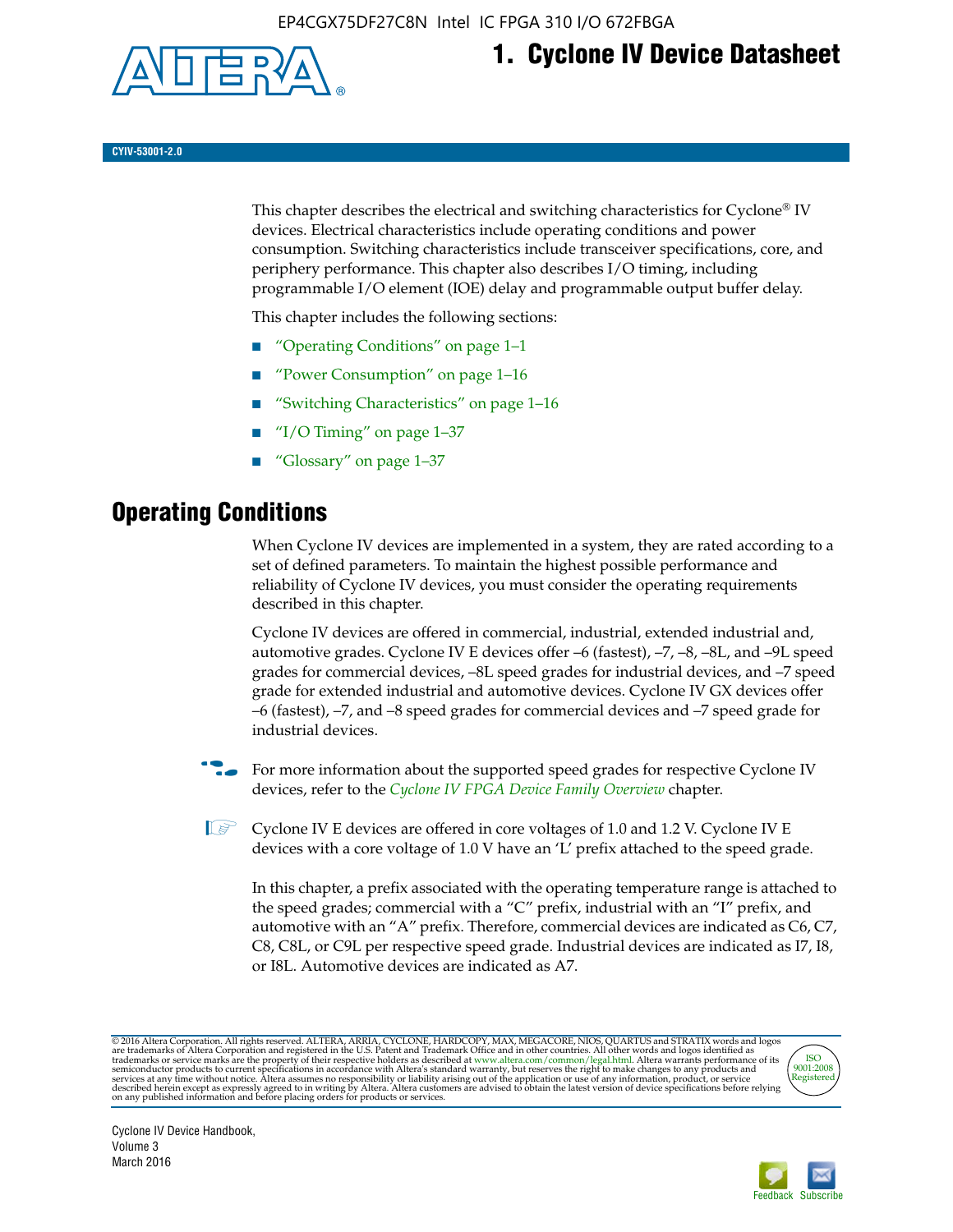**1 Cyclone IV E industrial devices I7 are offered with extended operating temperature** range.

### **Absolute Maximum Ratings**

Absolute maximum ratings define the maximum operating conditions for Cyclone IV devices. The values are based on experiments conducted with the device and theoretical modeling of breakdown and damage mechanisms. The functional operation of the device is not implied at these conditions. Table 1–1 lists the absolute maximum ratings for Cyclone IV devices.



Conditions beyond those listed in Table  $1-1$  cause permanent damage to the device. Additionally, device operation at the absolute maximum ratings for extended periods of time have adverse effects on the device.

| <b>Symbol</b>              | <b>Parameter</b>                                                                                                                             | Min    | Max  | <b>Unit</b>  |
|----------------------------|----------------------------------------------------------------------------------------------------------------------------------------------|--------|------|--------------|
| <b>V<sub>CCINT</sub></b>   | Core voltage, PCI Express <sup>®</sup> (PCIe <sup>®</sup> ) hard IP<br>block, and transceiver physical coding sublayer<br>(PCS) power supply | $-0.5$ | 1.8  | V            |
| $V_{CCA}$                  | Phase-locked loop (PLL) analog power supply                                                                                                  | $-0.5$ | 3.75 | V            |
| $V_{\text{CCD\_PLL}}$      | PLL digital power supply                                                                                                                     | $-0.5$ | 1.8  | V            |
| V <sub>CCIO</sub>          | I/O banks power supply                                                                                                                       | $-0.5$ | 3.75 | $\vee$       |
| V <sub>CC_CLKIN</sub>      | Differential clock input pins power supply                                                                                                   | $-0.5$ | 4.5  | $\mathsf{V}$ |
| $V_{CCH_GXB}$              | Transceiver output buffer power supply                                                                                                       | $-0.5$ | 3.75 | V            |
| $V_{\text{CCA\_GXB}}$      | Transceiver physical medium attachment (PMA)<br>and auxiliary power supply                                                                   | $-0.5$ | 3.75 | $\vee$       |
| $V_{CCL_GXB}$              | Transceiver PMA and auxiliary power supply                                                                                                   | $-0.5$ | 1.8  | $\mathsf{V}$ |
| $V_{1}$                    | DC input voltage                                                                                                                             | $-0.5$ | 4.2  | $\vee$       |
| $I_{\text{OUT}}$           | DC output current, per pin                                                                                                                   | $-25$  | 40   | mA           |
| ${\mathsf T}_{\text{STG}}$ | Storage temperature                                                                                                                          | $-65$  | 150  | °C           |
| $T_{\rm J}$                | Operating junction temperature                                                                                                               | $-40$  | 125  | °C           |

**Table 1–1. Absolute Maximum Ratings for Cyclone IV Devices** *(1)*

**Note to Table 1–1:**

(1) Supply voltage specifications apply to voltage readings taken at the device pins with respect to ground, not at the power supply.

### **Maximum Allowed Overshoot or Undershoot Voltage**

During transitions, input signals may overshoot to the voltage shown in Table 1–2 and undershoot to –2.0 V for a magnitude of currents less than 100 mA and for periods shorter than 20 ns. Table 1–2 lists the maximum allowed input overshoot voltage and the duration of the overshoot voltage as a percentage over the lifetime of the device. The maximum allowed overshoot duration is specified as a percentage of high-time over the lifetime of the device.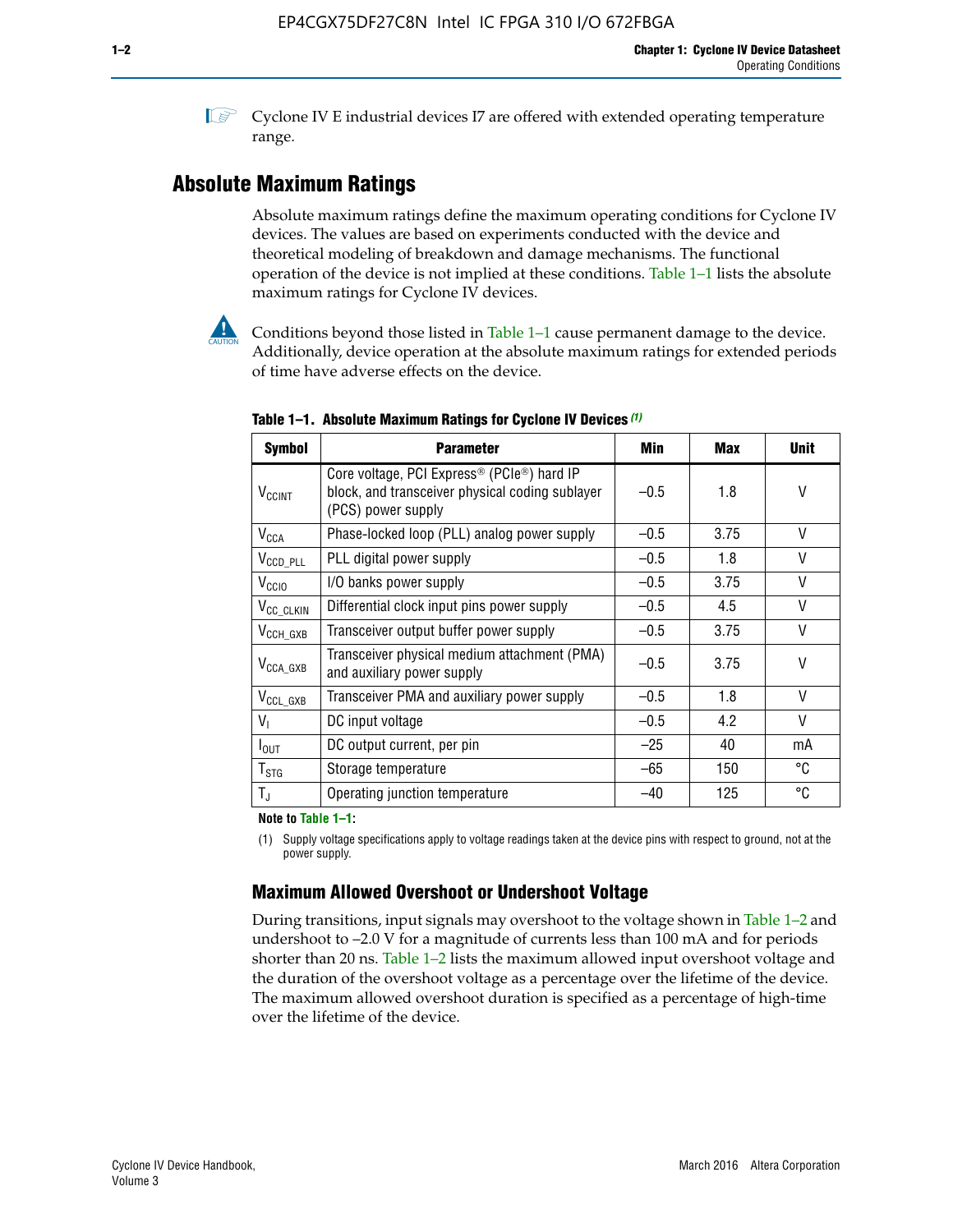$\mathbb{I}$  A DC signal is equivalent to 100% duty cycle. For example, a signal that overshoots to 4.3 V can only be at 4.3 V for 65% over the lifetime of the device; for a device lifetime of 10 years, this amounts to 65/10ths of a year.

| <b>Symbol</b> | <b>Parameter</b>           | <b>Condition (V)</b> | <b>Overshoot Duration as % of High Time</b> | <b>Unit</b>   |  |  |              |    |               |
|---------------|----------------------------|----------------------|---------------------------------------------|---------------|--|--|--------------|----|---------------|
|               |                            | $V_1 = 4.20$         | 100                                         | $\%$          |  |  |              |    |               |
|               |                            | $V_1 = 4.25$         | 98                                          | $\%$          |  |  |              |    |               |
|               | <b>AC</b> Input<br>Voltage | $V_1 = 4.30$         | 65                                          | $\%$          |  |  |              |    |               |
|               |                            | $V_1 = 4.35$         | 43                                          | $\frac{0}{0}$ |  |  |              |    |               |
| $V_i$         |                            |                      |                                             |               |  |  | $V_1 = 4.40$ | 29 | $\frac{0}{0}$ |
|               |                            | $V_1 = 4.45$         | 20                                          | $\%$          |  |  |              |    |               |
|               |                            | $V_1 = 4.50$         | 13                                          | $\%$          |  |  |              |    |               |
|               |                            | $V_1 = 4.55$         | 9                                           | $\%$          |  |  |              |    |               |
|               |                            | $V_1 = 4.60$         | 6                                           | $\%$          |  |  |              |    |               |

**Table 1–2. Maximum Allowed Overshoot During Transitions over a 10**-**Year Time Frame for Cyclone IV Devices**

Figure 1–1 shows the methodology to determine the overshoot duration. The overshoot voltage is shown in red and is present on the input pin of the Cyclone IV device at over 4.3 V but below 4.4 V. From Table 1–2, for an overshoot of 4.3 V, the percentage of high time for the overshoot can be as high as 65% over a 10-year period. Percentage of high time is calculated as ([delta  $T$ ]/T)  $\times$  100. This 10-year period assumes that the device is always turned on with 100% I/O toggle rate and 50% duty cycle signal. For lower I/O toggle rates and situations in which the device is in an idle state, lifetimes are increased.



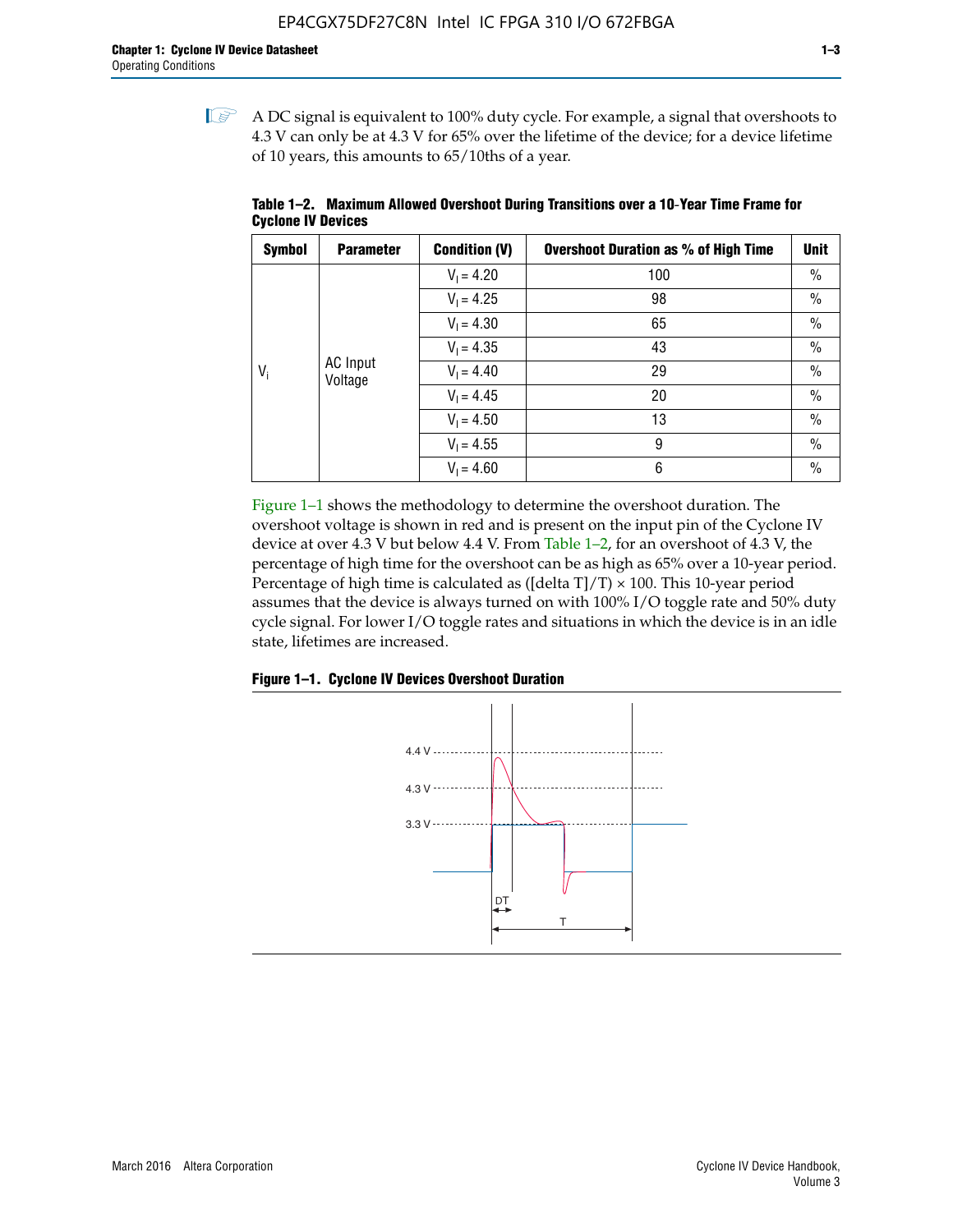# **Recommended Operating Conditions**

This section lists the functional operation limits for AC and DC parameters for Cyclone IV devices. Table 1–3 and Table 1–4 list the steady-state voltage and current values expected from Cyclone IV E and Cyclone IV GX devices. All supplies must be strictly monotonic without plateaus.

**Table 1–3. Recommended Operating Conditions for Cyclone IV E Devices** *(1)***,** *(2)* **(Part 1 of 2)**

| <b>Symbol</b>                                                                                                                                                                                                                                                                                                                                                                                               | <b>Parameter</b>                                      | <b>Conditions</b>                                                                                                                                                                                                                                                                                                                                                                                                                                                                       | <b>Min</b> | <b>Typ</b>   | <b>Max</b>                                                                                                                                            | <b>Unit</b>  |
|-------------------------------------------------------------------------------------------------------------------------------------------------------------------------------------------------------------------------------------------------------------------------------------------------------------------------------------------------------------------------------------------------------------|-------------------------------------------------------|-----------------------------------------------------------------------------------------------------------------------------------------------------------------------------------------------------------------------------------------------------------------------------------------------------------------------------------------------------------------------------------------------------------------------------------------------------------------------------------------|------------|--------------|-------------------------------------------------------------------------------------------------------------------------------------------------------|--------------|
|                                                                                                                                                                                                                                                                                                                                                                                                             | Supply voltage for internal logic,<br>1.2-V operation | 1.15<br>1.2<br>0.97<br>1.0<br>3.135<br>3.3<br>3<br>2.85<br>2.375<br>2.5<br>1.8<br>1.71<br>1.425<br>1.5<br>1.2<br>1.14<br>2.375<br>2.5<br>1.15<br>1.2<br>0.97<br>1.0<br>$-0.5$<br>$\overline{\phantom{0}}$<br>$\pmb{0}$<br>—<br>$\mathbf 0$<br>For commercial use<br>For industrial use<br>$-40$<br>For extended temperature<br>$-40$<br>For automotive use<br>$-40$<br>Standard power-on reset<br>$50 \mu s$<br>$(POR)$ $(5)$<br>Fast POR (6)<br>$50 \mu s$<br>$\overline{\phantom{0}}$ | 1.25       | $\mathsf{V}$ |                                                                                                                                                       |              |
|                                                                                                                                                                                                                                                                                                                                                                                                             | Supply voltage for internal logic,<br>1.0-V operation |                                                                                                                                                                                                                                                                                                                                                                                                                                                                                         |            |              | 1.03<br>3.465<br>3.15<br>2.625<br>1.89<br>1.575<br>1.26<br>2.625<br>1.25<br>1.03<br>3.6<br>$V_{\rm CClO}$<br>85<br>100<br>125<br>125<br>50 ms<br>3 ms | $\mathsf{V}$ |
|                                                                                                                                                                                                                                                                                                                                                                                                             | Supply voltage for output buffers,<br>3.3-V operation |                                                                                                                                                                                                                                                                                                                                                                                                                                                                                         |            |              |                                                                                                                                                       | $\vee$       |
| $V_{CClNT}$ (3)<br>3.0-V operation<br>2.5-V operation<br>$V_{\text{CC10}}$ (3), (4)<br>1.8-V operation<br>1.5-V operation<br>1.2-V operation<br>$V_{CCA}$ (3)<br>regulator<br>1.2-V operation<br>$V_{\text{CCD\_PLL}}$ (3)<br>1.0-V operation<br>V <sub>1</sub><br>Input voltage<br>$V_0$<br>Output voltage<br>$T_{\rm J}$<br>Operating junction temperature<br>Power supply ramp time<br>t <sub>RAMP</sub> | Supply voltage for output buffers,                    |                                                                                                                                                                                                                                                                                                                                                                                                                                                                                         |            |              |                                                                                                                                                       | V            |
|                                                                                                                                                                                                                                                                                                                                                                                                             | Supply voltage for output buffers,                    |                                                                                                                                                                                                                                                                                                                                                                                                                                                                                         |            |              |                                                                                                                                                       | $\vee$       |
|                                                                                                                                                                                                                                                                                                                                                                                                             | Supply voltage for output buffers,                    |                                                                                                                                                                                                                                                                                                                                                                                                                                                                                         |            |              |                                                                                                                                                       | V            |
|                                                                                                                                                                                                                                                                                                                                                                                                             | Supply voltage for output buffers,                    |                                                                                                                                                                                                                                                                                                                                                                                                                                                                                         |            |              |                                                                                                                                                       | $\vee$       |
|                                                                                                                                                                                                                                                                                                                                                                                                             | Supply voltage for output buffers,                    |                                                                                                                                                                                                                                                                                                                                                                                                                                                                                         |            |              |                                                                                                                                                       | $\mathsf{V}$ |
|                                                                                                                                                                                                                                                                                                                                                                                                             | Supply (analog) voltage for PLL                       |                                                                                                                                                                                                                                                                                                                                                                                                                                                                                         |            |              |                                                                                                                                                       | $\vee$       |
|                                                                                                                                                                                                                                                                                                                                                                                                             | Supply (digital) voltage for PLL,                     |                                                                                                                                                                                                                                                                                                                                                                                                                                                                                         |            |              |                                                                                                                                                       | V            |
|                                                                                                                                                                                                                                                                                                                                                                                                             | Supply (digital) voltage for PLL,                     |                                                                                                                                                                                                                                                                                                                                                                                                                                                                                         |            |              |                                                                                                                                                       | $\vee$       |
|                                                                                                                                                                                                                                                                                                                                                                                                             |                                                       |                                                                                                                                                                                                                                                                                                                                                                                                                                                                                         |            |              |                                                                                                                                                       | $\mathsf{V}$ |
|                                                                                                                                                                                                                                                                                                                                                                                                             |                                                       |                                                                                                                                                                                                                                                                                                                                                                                                                                                                                         |            |              |                                                                                                                                                       | $\mathsf{V}$ |
|                                                                                                                                                                                                                                                                                                                                                                                                             |                                                       |                                                                                                                                                                                                                                                                                                                                                                                                                                                                                         |            |              |                                                                                                                                                       | °C           |
|                                                                                                                                                                                                                                                                                                                                                                                                             |                                                       |                                                                                                                                                                                                                                                                                                                                                                                                                                                                                         |            |              |                                                                                                                                                       | °C           |
|                                                                                                                                                                                                                                                                                                                                                                                                             |                                                       |                                                                                                                                                                                                                                                                                                                                                                                                                                                                                         |            |              |                                                                                                                                                       | °C           |
|                                                                                                                                                                                                                                                                                                                                                                                                             |                                                       |                                                                                                                                                                                                                                                                                                                                                                                                                                                                                         |            |              |                                                                                                                                                       | °C           |
|                                                                                                                                                                                                                                                                                                                                                                                                             |                                                       |                                                                                                                                                                                                                                                                                                                                                                                                                                                                                         |            |              |                                                                                                                                                       |              |
|                                                                                                                                                                                                                                                                                                                                                                                                             |                                                       |                                                                                                                                                                                                                                                                                                                                                                                                                                                                                         |            |              |                                                                                                                                                       |              |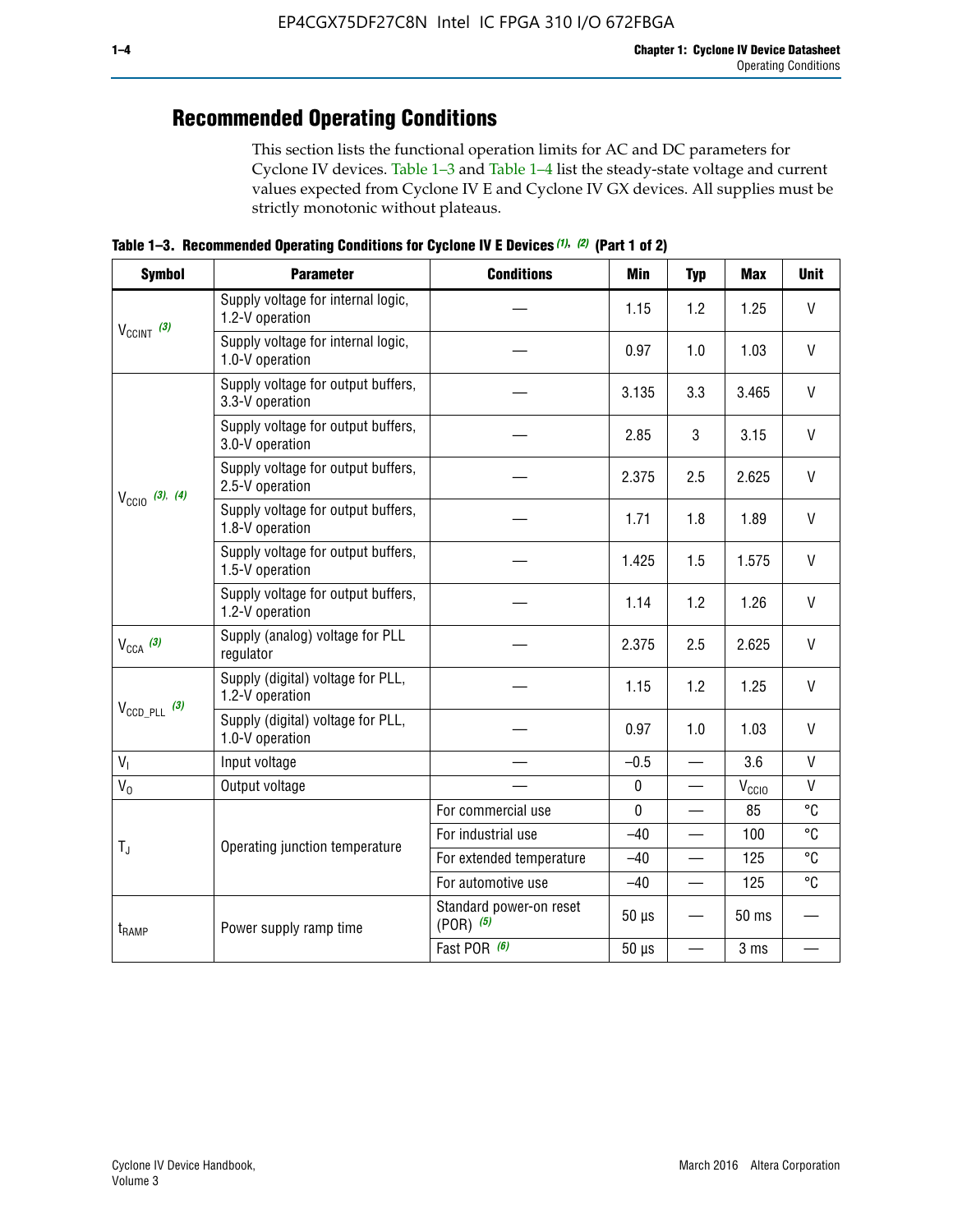| Svmbol             | <b>Parameter</b>                                              | <b>Conditions</b> | Min | Typ | <b>Max</b> | Unit |
|--------------------|---------------------------------------------------------------|-------------------|-----|-----|------------|------|
| <sup>I</sup> Diode | Magnitude of DC current across<br>PCI-clamp diode when enable |                   |     |     | 10         | mA   |

#### **Notes to Table 1–3:**

(1) Cyclone IV E 1.0 V core voltage devices only support C8L, C9L, and I8L speed grades. Cyclone IV E 1.2 V core voltage devices only support C6, C7, C8, I7, and A7 speed grades.

(2)  $V_{CCIO}$  for all I/O banks must be powered up during device operation. All vcca pins must be powered to 2.5 V (even when PLLs are not used) and must be powered up and powered down at the same time.

(3)  $V_{CC}$  must rise monotonically.

(4)  $V_{\text{CCIO}}$  powers all input buffers.

(5) The POR time for Standard POR ranges between 50 and 200 ms. Each individual power supply must reach the recommended operating range within 50 ms.

(6) The POR time for Fast POR ranges between 3 and 9 ms. Each individual power supply must reach the recommended operating range within 3 ms.

| <b>Symbol</b>                                                                                                                                                                                                                                                                                                                                                                                                                                                                                                                   | <b>Parameter</b>                                                      | <b>Conditions</b> | Min   | <b>Typ</b> | <b>Max</b> | <b>Unit</b>  |
|---------------------------------------------------------------------------------------------------------------------------------------------------------------------------------------------------------------------------------------------------------------------------------------------------------------------------------------------------------------------------------------------------------------------------------------------------------------------------------------------------------------------------------|-----------------------------------------------------------------------|-------------------|-------|------------|------------|--------------|
| $V_{\text{CCINT}}$ (3)                                                                                                                                                                                                                                                                                                                                                                                                                                                                                                          | Core voltage, PCIe hard IP block, and<br>transceiver PCS power supply |                   | 1.16  | 1.2        | 1.24       | V            |
| $V_{CCA}$ (1), (3)                                                                                                                                                                                                                                                                                                                                                                                                                                                                                                              | PLL analog power supply                                               |                   | 2.375 | 2.5        | 2.625      | V            |
| $V_{\text{CCD\_PLL}}$ (2)                                                                                                                                                                                                                                                                                                                                                                                                                                                                                                       | PLL digital power supply                                              |                   | 1.16  | 1.2        | 1.24       | $\mathsf{V}$ |
|                                                                                                                                                                                                                                                                                                                                                                                                                                                                                                                                 | I/O banks power supply for 3.3-V<br>operation                         |                   | 3.135 | 3.3        | 3.465      | V            |
| $V_{\text{CC10}}$ (3), (4)                                                                                                                                                                                                                                                                                                                                                                                                                                                                                                      | I/O banks power supply for 3.0-V<br>operation                         |                   | 2.85  | 3          | 3.15       | V            |
|                                                                                                                                                                                                                                                                                                                                                                                                                                                                                                                                 | I/O banks power supply for 2.5-V<br>operation                         |                   | 2.375 | 2.5        | 2.625      | V            |
|                                                                                                                                                                                                                                                                                                                                                                                                                                                                                                                                 | I/O banks power supply for 1.8-V<br>operation                         |                   | 1.71  | 1.8        | 1.89       | V            |
|                                                                                                                                                                                                                                                                                                                                                                                                                                                                                                                                 | I/O banks power supply for 1.5-V<br>operation                         |                   | 1.425 | 1.5        | 1.575      | V            |
|                                                                                                                                                                                                                                                                                                                                                                                                                                                                                                                                 | I/O banks power supply for 1.2-V<br>operation                         |                   | 1.14  | 1.2        | 1.26       | V            |
| Differential clock input pins power<br>supply for 3.3-V operation<br>Differential clock input pins power<br>supply for 3.0-V operation<br>Differential clock input pins power<br>supply for 2.5-V operation<br>V <sub>CC_CLKIN</sub><br>(3), (5), (6)<br>Differential clock input pins power<br>supply for 1.8-V operation<br>Differential clock input pins power<br>supply for 1.5-V operation<br>Differential clock input pins power<br>supply for 1.2-V operation<br>Transceiver output buffer power supply<br>$V_{CCH_GXB}$ |                                                                       |                   | 3.135 | 3.3        | 3.465      | V            |
|                                                                                                                                                                                                                                                                                                                                                                                                                                                                                                                                 |                                                                       |                   | 2.85  | 3          | 3.15       | V            |
|                                                                                                                                                                                                                                                                                                                                                                                                                                                                                                                                 | 2.375                                                                 | 2.5               | 2.625 | V          |            |              |
|                                                                                                                                                                                                                                                                                                                                                                                                                                                                                                                                 |                                                                       |                   | 1.71  | 1.8        | 1.89       | V            |
|                                                                                                                                                                                                                                                                                                                                                                                                                                                                                                                                 |                                                                       |                   | 1.425 | 1.5        | 1.575      | V            |
|                                                                                                                                                                                                                                                                                                                                                                                                                                                                                                                                 |                                                                       |                   | 1.14  | 1.2        | 1.26       | V            |
|                                                                                                                                                                                                                                                                                                                                                                                                                                                                                                                                 |                                                                       |                   | 2.375 | 2.5        | 2.625      | V            |

#### **Table 1–4. Recommended Operating Conditions for Cyclone IV GX Devices (Part 1 of 2)**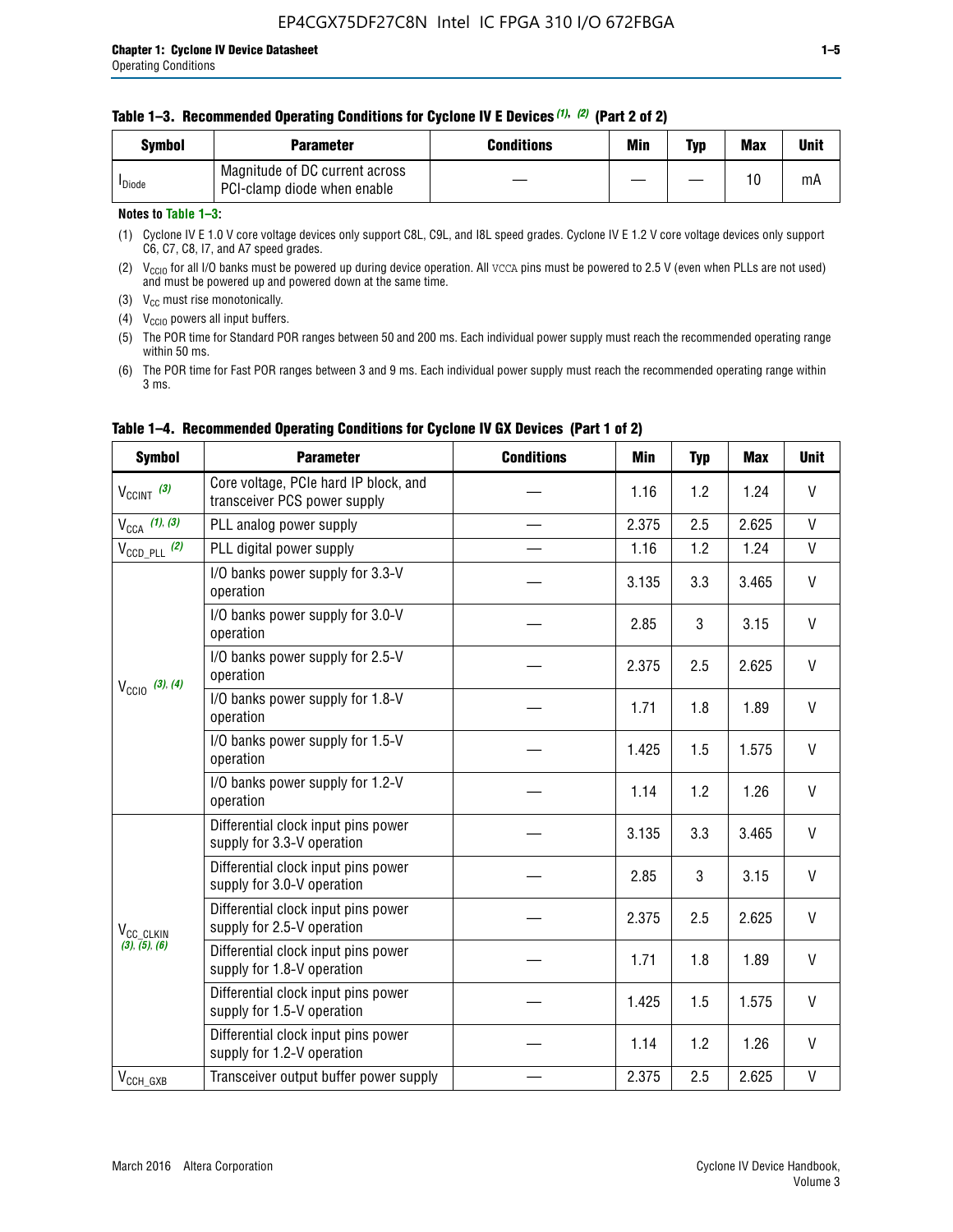| <b>Symbol</b>         | <b>Parameter</b>                                               | <b>Conditions</b>                                                                                                                                                                                                              | Min   | <b>Typ</b> | <b>Max</b>        | <b>Unit</b> |
|-----------------------|----------------------------------------------------------------|--------------------------------------------------------------------------------------------------------------------------------------------------------------------------------------------------------------------------------|-------|------------|-------------------|-------------|
| $V_{\text{CCA\_GXB}}$ | Transceiver PMA and auxiliary power<br>supply                  |                                                                                                                                                                                                                                | 2.375 | 2.5        | 2.625             | V           |
| $V_{CCL_GXB}$         | Transceiver PMA and auxiliary power<br>supply                  | 1.2<br>1.16<br>1.24<br>3.6<br>$-0.5$<br>$\mathbf{0}$<br>85<br>For commercial use<br>$\mathbf{0}$<br>100<br>For industrial use<br>$-40$<br>Standard power-on reset<br>$50 \mu s$<br>$(POR)$ $(7)$<br>Fast POR (8)<br>$50 \mu s$ |       |            |                   | V           |
| $V_{1}$               | DC input voltage                                               |                                                                                                                                                                                                                                |       |            |                   | $\vee$      |
| $V_0$                 | DC output voltage                                              |                                                                                                                                                                                                                                |       |            | V <sub>CCIO</sub> | $\vee$      |
|                       | Operating junction temperature                                 |                                                                                                                                                                                                                                |       |            |                   | °C          |
| T,                    |                                                                |                                                                                                                                                                                                                                |       |            |                   | °C          |
| $t_{\sf{RAMP}}$       | Power supply ramp time                                         |                                                                                                                                                                                                                                |       |            | $50 \text{ ms}$   |             |
|                       |                                                                |                                                                                                                                                                                                                                |       |            | 3 <sub>ms</sub>   |             |
| <b>I</b> Diode        | Magnitude of DC current across<br>PCI-clamp diode when enabled |                                                                                                                                                                                                                                |       |            | 10                | mA          |

**Table 1–4. Recommended Operating Conditions for Cyclone IV GX Devices (Part 2 of 2)**

**Notes to Table 1–4:**

- (1) All VCCA pins must be powered to 2.5 V (even when PLLs are not used) and must be powered up and powered down at the same time.
- (2) You must connect  $V_{CCD-PLL}$  to  $V_{CCINT}$  through a decoupling capacitor and ferrite bead.
- (3) Power supplies must rise monotonically.
- (4)  $V_{\text{CCIO}}$  for all I/O banks must be powered up during device operation. Configurations pins are powered up by V<sub>CCIO</sub> of I/O Banks 3, 8, and 9 where I/O Banks 3 and 9 only support V<sub>CCIO</sub> of 1.5, 1.8, 2.5, 3.0, and 3.3 V. For fast passive parallel (FPP) configuration mode, the V<sub>CCIO</sub> level of I/O<br>Bank 8 must be powered up to 1.5, 1.8, 2.5, 3.0, and 3.3 V.
- (5) You must set  $V_{CC_CCLKIN}$  to 2.5 V if you use CLKIN as a high-speed serial interface (HSSI) refclk or as a DIFFCLK input.
- (6) The CLKIN pins in I/O Banks 3B and 8B can support single-ended I/O standard when the pins are used to clock left PLLs in non-transceiver applications.
- (7) The POR time for Standard POR ranges between 50 and 200 ms.  $V_{\text{CCIA}}$ ,  $V_{\text{CCIA}}$ , and  $V_{\text{CCIO}}$  of I/O Banks 3, 8, and 9 must reach the recommended operating range within 50 ms.
- (8) The POR time for Fast POR ranges between 3 and 9 ms.  $V_{\text{CCH},T}$ ,  $V_{\text{CCA}}$ , and  $V_{\text{CCI}}$  of I/O Banks 3, 8, and 9 must reach the recommended operating range within 3 ms.

### **ESD Performance**

This section lists the electrostatic discharge (ESD) voltages using the human body model (HBM) and charged device model (CDM) for Cyclone IV devices general purpose I/Os (GPIOs) and high-speed serial interface (HSSI) I/Os. Table 1–5 lists the ESD for Cyclone IV devices GPIOs and HSSI I/Os.

| Table 1–5. ESD for Cyclone IV Devices GPIOs and HSSI I/Os |
|-----------------------------------------------------------|
|-----------------------------------------------------------|

| <b>Symbol</b>  | <b>Parameter</b>                      | <b>Passing Voltage</b> | <b>Unit</b> |
|----------------|---------------------------------------|------------------------|-------------|
|                | ESD voltage using the HBM (GPIOs) (1) | ± 2000                 |             |
| <b>VESDHBM</b> | ESD using the HBM (HSSI I/Os) (2)     | ± 1000                 |             |
|                | ESD using the CDM (GPIOs)             | ± 500                  |             |
| <b>VESDCDM</b> | ESD using the CDM (HSSI I/Os) (2)     | ± 250                  |             |

#### **Notes to Table 1–5:**

(1) The passing voltage for EP4CGX15 and EP4CGX30 row I/Os is ±1000V.

(2) This value is applicable only to Cyclone IV GX devices.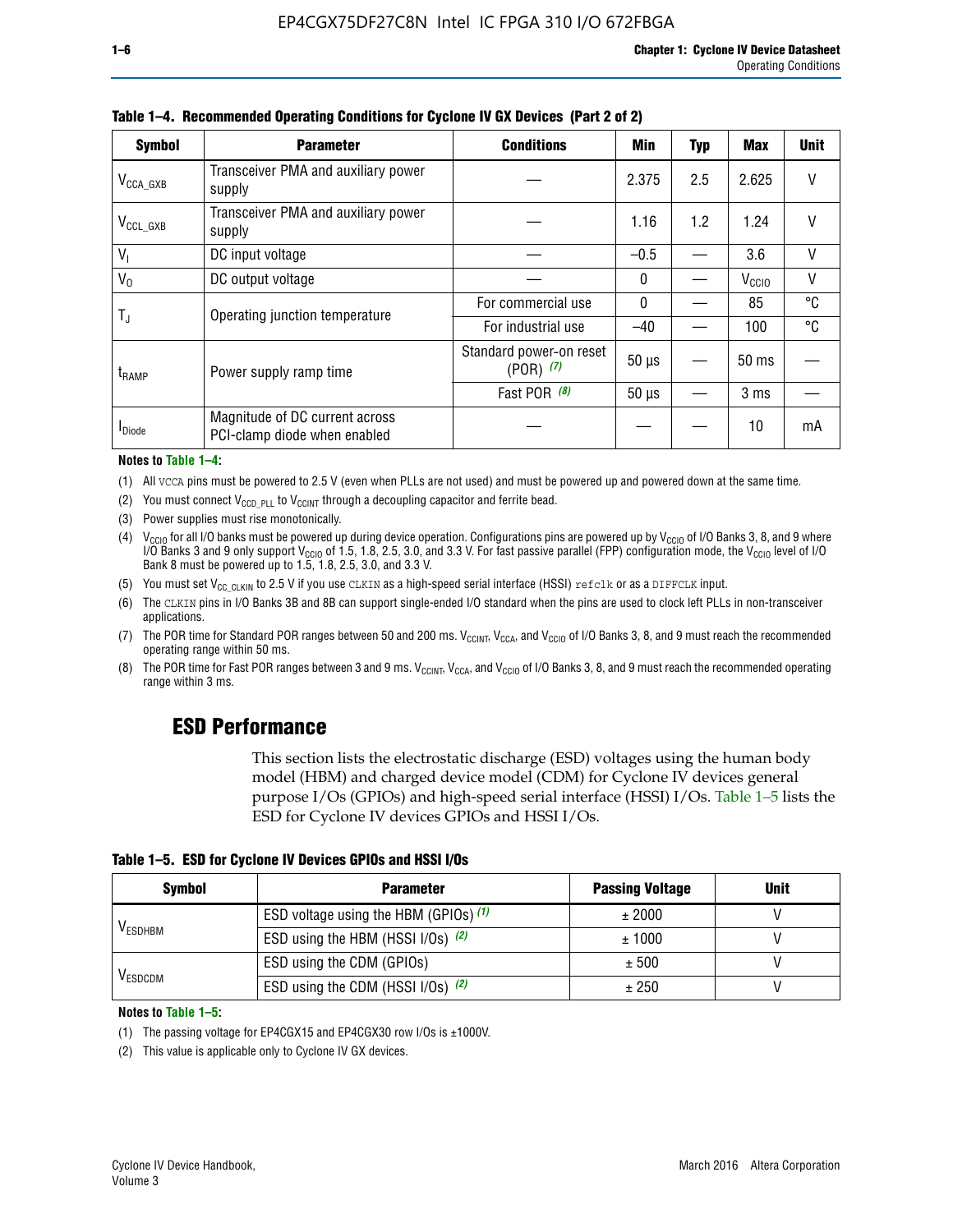### **DC Characteristics**

This section lists the I/O leakage current, pin capacitance, on-chip termination (OCT) tolerance, and bus hold specifications for Cyclone IV devices.

### **Supply Current**

The device supply current requirement is the minimum current drawn from the power supply pins that can be used as a reference for power size planning. Use the Excel-based early power estimator (EPE) to get the supply current estimates for your design because these currents vary greatly with the resources used. Table 1–6 lists the I/O pin leakage current for Cyclone IV devices.

**Table 1–6. I/O Pin Leakage Current for Cyclone IV Devices** *(1)***,** *(2)*

| <b>Symbol</b> | <b>Parameter</b>                     | <b>Conditions</b>                     | <b>Device</b> | Min   | Typ | <b>Max</b> | <b>Unit</b> |
|---------------|--------------------------------------|---------------------------------------|---------------|-------|-----|------------|-------------|
| -lı           | Input pin leakage current            | $V_1 = 0$ V to $V_{\text{CCIOMAX}}$   |               | $-10$ |     | 10         | μA          |
| $I_{0Z}$      | Tristated I/O pin leakage<br>current | $V_0 = 0 V$ to $V_{\text{CCIOMAX}}$ I |               | $-10$ |     | 10         | μA          |

**Notes to Table 1–6:**

(1) This value is specified for normal device operation. The value varies during device power-up. This applies for all V<sub>CCIO</sub> settings (3.3, 3.0, 2.5, 1.8, 1.5, and 1.2 V).

(2) The 10 µA I/O leakage current limit is applicable when the internal clamping diode is off. A higher current can be observed when the diode is on.

#### **Bus Hold**

The bus hold retains the last valid logic state after the source driving it either enters the high impedance state or is removed. Each I/O pin has an option to enable bus hold in user mode. Bus hold is always disabled in configuration mode.

Table 1–7 lists bus hold specifications for Cyclone IV devices.

|                                                   |                                  | $V_{CCIO} (V)$ |            |       |            |            |            |            |            |       |            |       |            |             |
|---------------------------------------------------|----------------------------------|----------------|------------|-------|------------|------------|------------|------------|------------|-------|------------|-------|------------|-------------|
| <b>Parameter</b>                                  | <b>Condition</b>                 |                | 1.2        |       | 1.5        |            | 1.8        |            | 2.5        |       | 3.0        |       | 3.3        | <b>Unit</b> |
|                                                   |                                  | <b>Min</b>     | <b>Max</b> | Min   | <b>Max</b> | <b>Min</b> | <b>Max</b> | <b>Min</b> | <b>Max</b> | Min   | <b>Max</b> | Min   | <b>Max</b> |             |
| <b>Bus hold</b><br>low,<br>sustaining<br>current  | $V_{IN}$ > $V_{IL}$<br>(maximum) | 8              |            | 12    |            | 30         |            | 50         |            | 70    |            | 70    |            | μA          |
| <b>Bus hold</b><br>high,<br>sustaining<br>current | $V_{IN}$ < $V_{IL}$<br>(minimum) | $-8$           |            | $-12$ |            | $-30$      |            | $-50$      |            | $-70$ |            | $-70$ |            | μA          |
| <b>Bus hold</b><br>low,<br>overdrive<br>current   | $0 V < V_{IN} < V_{CG10}$        |                | 125        |       | 175        |            | 200        |            | 300        |       | 500        |       | 500        | μA          |
| <b>Bus hold</b><br>high,<br>overdrive<br>current  | $0 V < V_{IN} < V_{CG10}$        |                | $-125$     |       | $-175$     |            | $-200$     |            | $-300$     |       | $-500$     |       | $-500$     | μA          |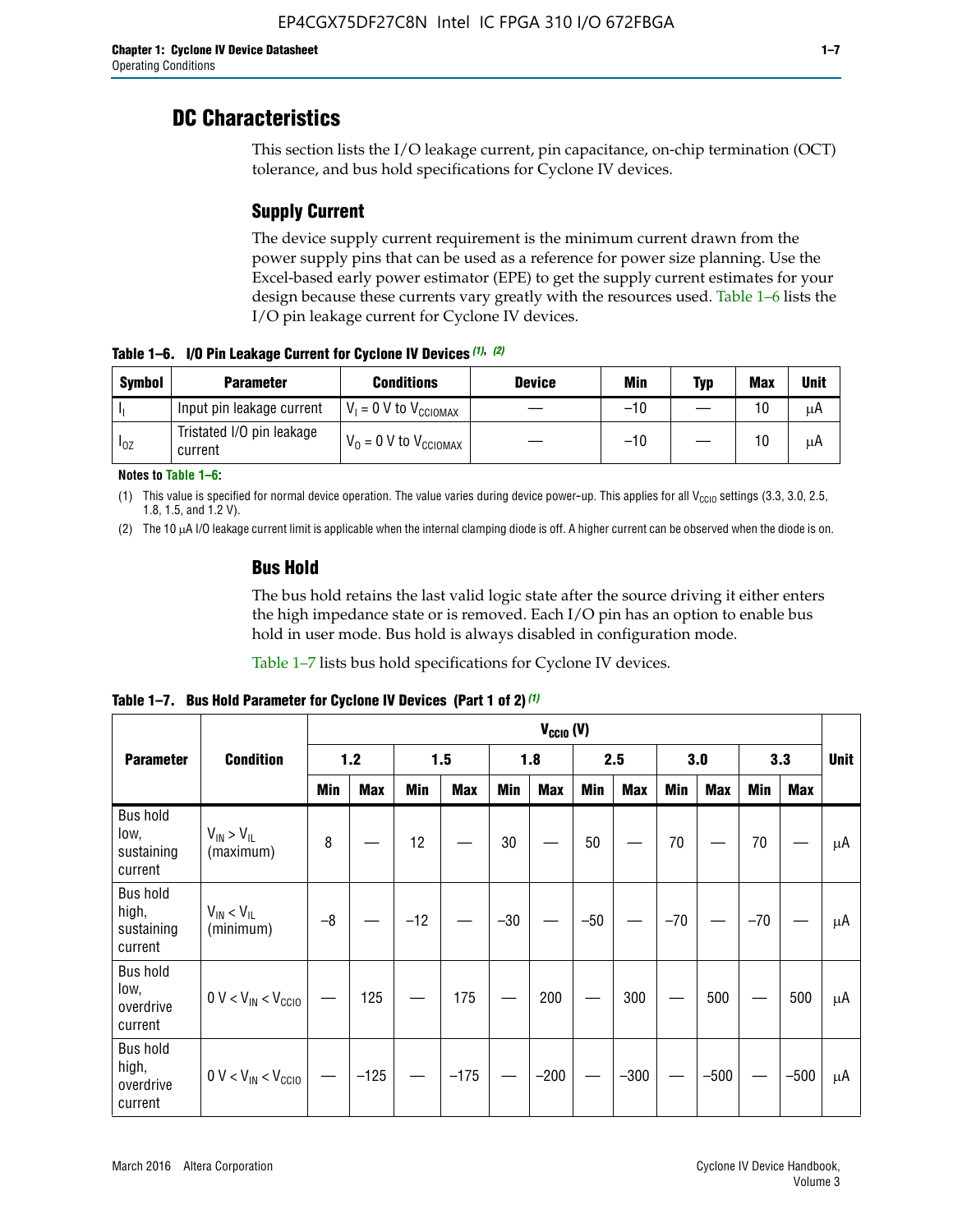| <b>Parameter</b>       |                  |            | $V_{CClO}$ (V) |            |            |      |            |     |     |     |            |            |     |             |
|------------------------|------------------|------------|----------------|------------|------------|------|------------|-----|-----|-----|------------|------------|-----|-------------|
|                        | <b>Condition</b> | 1.2        |                |            | 1.5<br>1.8 |      |            |     | 2.5 |     | 3.3<br>3.0 |            |     | <b>Unit</b> |
|                        |                  | <b>Min</b> | <b>Max</b>     | <b>Min</b> | <b>Max</b> | Min  | <b>Max</b> | Min | Max | Min | <b>Max</b> | <b>Min</b> | Max |             |
| Bus hold trip<br>point |                  | 0.3        | 0.9            | 0.375      | 1.125      | 0.68 | 1.07       | 0.7 | 1.7 | 0.8 | റ          | 0.8        |     |             |

**Table 1–7. Bus Hold Parameter for Cyclone IV Devices (Part 2 of 2)** *(1)*

**Note to Table 1–7:**

(1) Bus hold trip points are based on the calculated input voltages from the JEDEC standard.

#### **OCT Specifications**

Table 1–8 lists the variation of OCT without calibration across process, temperature, and voltage (PVT).

**Table 1–8. Series OCT Without Calibration Specifications for Cyclone IV Devices**

|                                   |                | <b>Resistance Tolerance</b> |                                                                             |               |
|-----------------------------------|----------------|-----------------------------|-----------------------------------------------------------------------------|---------------|
| <b>Description</b>                | $V_{CCIO} (V)$ | <b>Commercial Maximum</b>   | <b>Industrial, Extended</b><br>industrial, and<br><b>Automotive Maximum</b> | <b>Unit</b>   |
|                                   | 3.0            | ±30                         | ±40                                                                         | $\%$          |
|                                   | 2.5            | ±30                         | ±40                                                                         | $\frac{0}{0}$ |
| Series OCT without<br>calibration | 1.8            | ±40                         | ±50                                                                         | $\frac{0}{0}$ |
|                                   | 1.5            | ±50                         | ±50                                                                         | $\frac{0}{0}$ |
|                                   | 1.2            | ±50                         | ±50                                                                         | $\frac{0}{0}$ |

OCT calibration is automatically performed at device power-up for OCT-enabled I/Os.

Table 1–9 lists the OCT calibration accuracy at device power-up.

|  | Table 1–9.  Series OCT with Calibration at Device Power-Up Specifications for Cyclone IV Devices |  |  |  |
|--|--------------------------------------------------------------------------------------------------|--|--|--|
|--|--------------------------------------------------------------------------------------------------|--|--|--|

|                       |                | <b>Calibration Accuracy</b> |                                                                             |               |
|-----------------------|----------------|-----------------------------|-----------------------------------------------------------------------------|---------------|
| <b>Description</b>    | $V_{CGI0} (V)$ | <b>Commercial Maximum</b>   | <b>Industrial, Extended</b><br>industrial, and<br><b>Automotive Maximum</b> | Unit          |
|                       | 3.0            | ±10                         | ±10                                                                         | $\%$          |
| Series OCT with       | 2.5            | ±10                         | ±10                                                                         | $\%$          |
| calibration at device | 1.8            | ±10                         | ±10                                                                         | $\frac{0}{0}$ |
| power-up              | 1.5            | ±10                         | ±10                                                                         | $\frac{0}{0}$ |
|                       | 1.2            | ±10                         | ±10                                                                         | $\frac{0}{0}$ |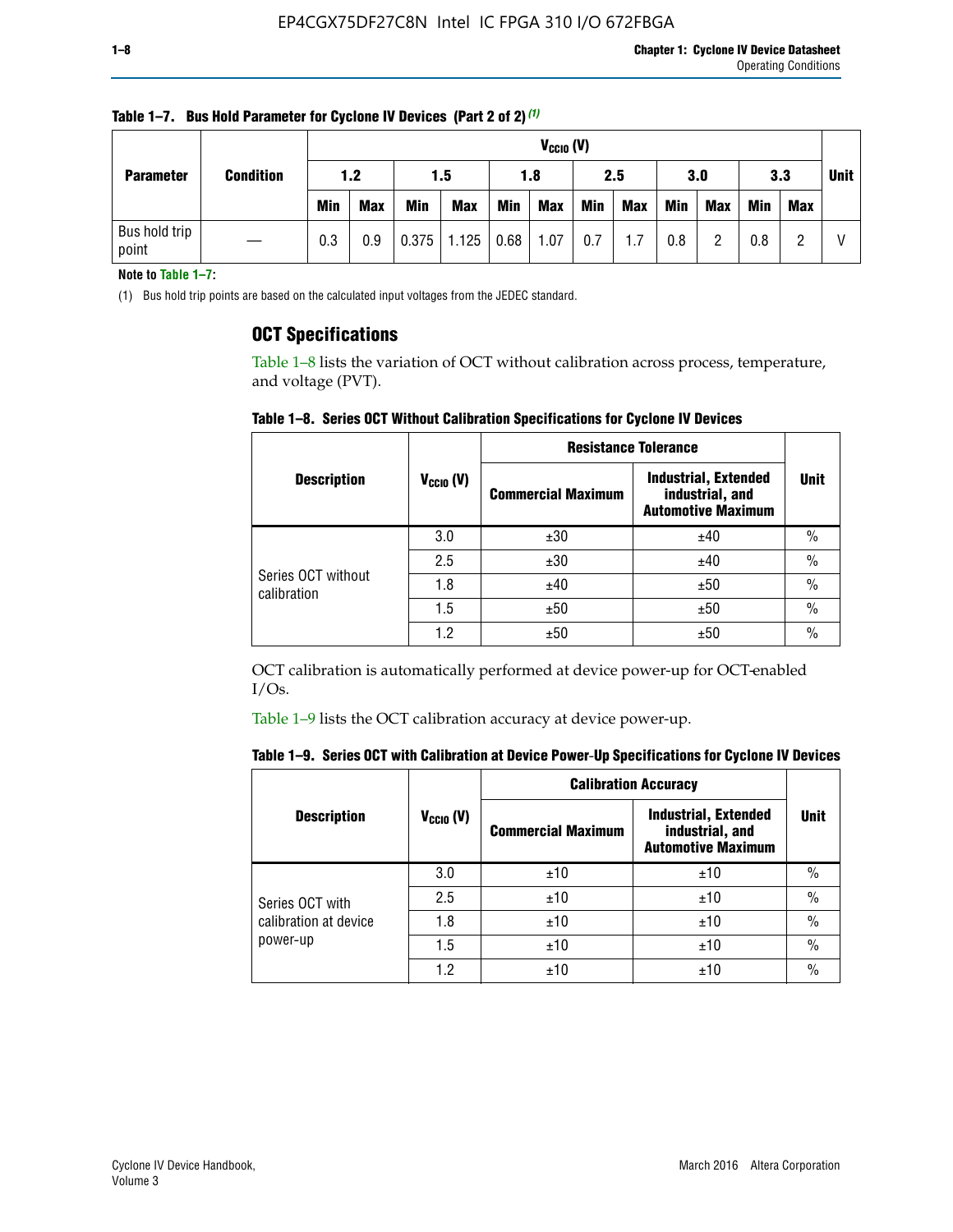The OCT resistance may vary with the variation of temperature and voltage after calibration at device power-up. Use Table 1–10 and Equation 1–1 to determine the final OCT resistance considering the variations after calibration at device power-up. Table 1–10 lists the change percentage of the OCT resistance with voltage and temperature.

**Table 1–10. OCT Variation After Calibration at Device Power**-**Up for Cyclone IV Devices**

| <b>Nominal Voltage</b> | dR/dT (%/°C) | $dR/dV$ (%/mV) |
|------------------------|--------------|----------------|
| 3.0                    | 0.262        | $-0.026$       |
| 2.5                    | 0.234        | $-0.039$       |
| 1.8                    | 0.219        | $-0.086$       |
| 1.5                    | 0.199        | $-0.136$       |
| 1.2                    | 0.161        | $-0.288$       |

#### **Equation 1–1. Final OCT Resistance** *(1)***,** *(2)***,** *(3)***,** *(4)***,** *(5)***,** *(6)*

 $\Delta R_V = (V_2 - V_1) \times 1000 \times dR/dV$  ––––––––––––(7)  $\Delta R_T = (T_2 - T_1) \times dR/dT$  ––––––– (8) For  $\Delta R_x < 0$ ; MF<sub>x</sub> = 1/ ( $|\Delta R_x|/100 + 1$ ) –––––– (9) For  $\Delta R_x > 0$ ;  $\text{MF}_x = \Delta R_x / 100 + 1$  ——– (10)  $MF = MF_V \times MF_T$  –––––––––––(11) Rfinal = Rinitial × MF ––––– *(12)*

#### **Notes to Equation 1–1:**

- (1)  $T_2$  is the final temperature.
- (2)  $T_1$  is the initial temperature.
- (3) MF is multiplication factor.
- (4)  $R<sub>final</sub>$  is final resistance.
- (5) Rinitial is initial resistance.
- (6) Subscript x refers to both  $\sqrt{v}$  and  $\sqrt{v}$ .
- (7)  $\Delta R_V$  is a variation of resistance with voltage.
- (8)  $\Delta R_T$  is a variation of resistance with temperature.
- (9) dR/dT is the change percentage of resistance with temperature after calibration at device power-up.
- (10) dR/dV is the change percentage of resistance with voltage after calibration at device power-up.
- (11)  $V_2$  is final voltage.
- (12)  $V_1$  is the initial voltage.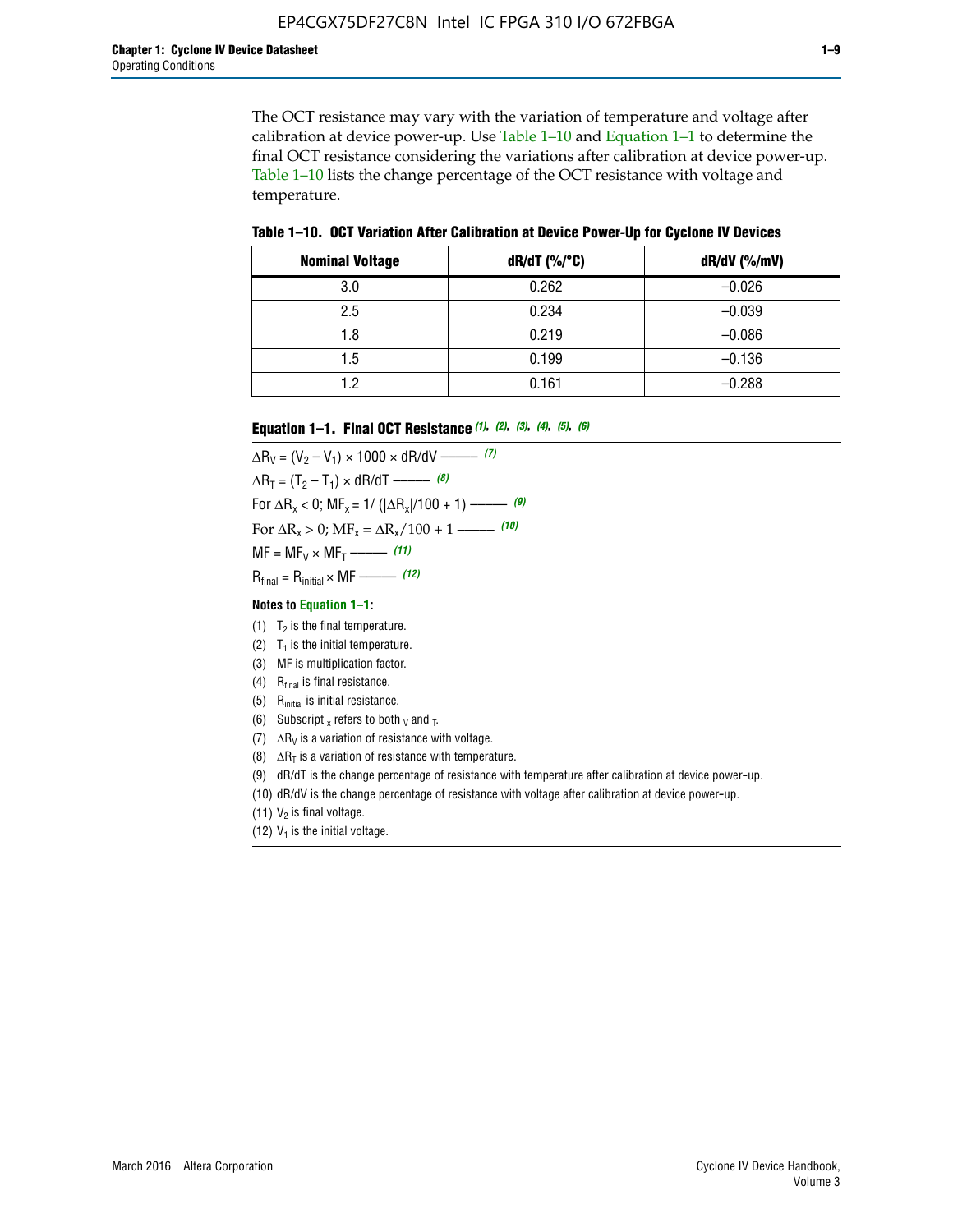Example 1-1 shows how to calculate the change of  $50$ - $\Omega$  I/O impedance from 25°C at 3.0 V to 85°C at 3.15 V.

#### **Example 1–1. Impedance Change**

 $\Delta R_V = (3.15 - 3) \times 1000 \times -0.026 = -3.83$  $\Delta R_T = (85 - 25) \times 0.262 = 15.72$ Because  $\Delta R_V$  is negative,  $MF_V = 1 / (3.83/100 + 1) = 0.963$ Because  $\Delta R_T$  is positive,  $MF_T = 15.72/100 + 1 = 1.157$  $MF = 0.963 \times 1.157 = 1.114$  $R_{final} = 50 \times 1.114 = 55.71 \Omega$ 

### **Pin Capacitance**

Table 1–11 lists the pin capacitance for Cyclone IV devices.

**Table 1–11. Pin Capacitance for Cyclone IV Devices** *(1)*

| <b>Symbol</b>       | <b>Parameter</b>                                                                                    | Typical-<br><b>Quad Flat</b><br><b>Pack</b><br>(QFP) | Typical-<br><b>Quad Flat</b><br><b>No Leads</b><br>(QFN) | Typical-<br><b>Ball-Grid</b><br><b>Array</b><br>(BGA) | <b>Unit</b> |
|---------------------|-----------------------------------------------------------------------------------------------------|------------------------------------------------------|----------------------------------------------------------|-------------------------------------------------------|-------------|
| C <sub>IOTB</sub>   | Input capacitance on top and bottom I/O pins                                                        |                                                      |                                                          | 6                                                     | рF          |
| $C_{IOLR}$          | Input capacitance on right I/O pins                                                                 |                                                      |                                                          | 5                                                     | pF          |
| $C_{LVDSLR}$        | Input capacitance on right I/O pins with dedicated LVDS output                                      | 8                                                    | 8                                                        | 7                                                     | рF          |
| $C_{VREFLR}$<br>(2) | Input capacitance on right dual-purpose VREF pin when used as<br>$V_{BFF}$ or user I/O pin          | 21                                                   | 21                                                       | 21                                                    | pF          |
| $C_{VREFTB}$<br>(2) | Input capacitance on top and bottom dual-purpose VREF pin when<br>used as $V_{BFF}$ or user I/O pin | 23(3)                                                | 23                                                       | 23                                                    | рF          |
| $C_{CLKTB}$         | Input capacitance on top and bottom dedicated clock input pins                                      |                                                      | 7                                                        | 6                                                     | рF          |
| $C_{CLKLR}$         | Input capacitance on right dedicated clock input pins                                               | 6                                                    | 6                                                        | 5                                                     | рF          |

#### **Notes to Table 1–11:**

(1) The pin capacitance applies to FBGA, UBGA, and MBGA packages.

(2) When you use the VREF pin as a regular input or output, you can expect a reduced performance of toggle rate and  $t_{\rm CO}$  because of higher pin capacitance.

(3) CVREFTB for the EP4CE22 device is 30 pF.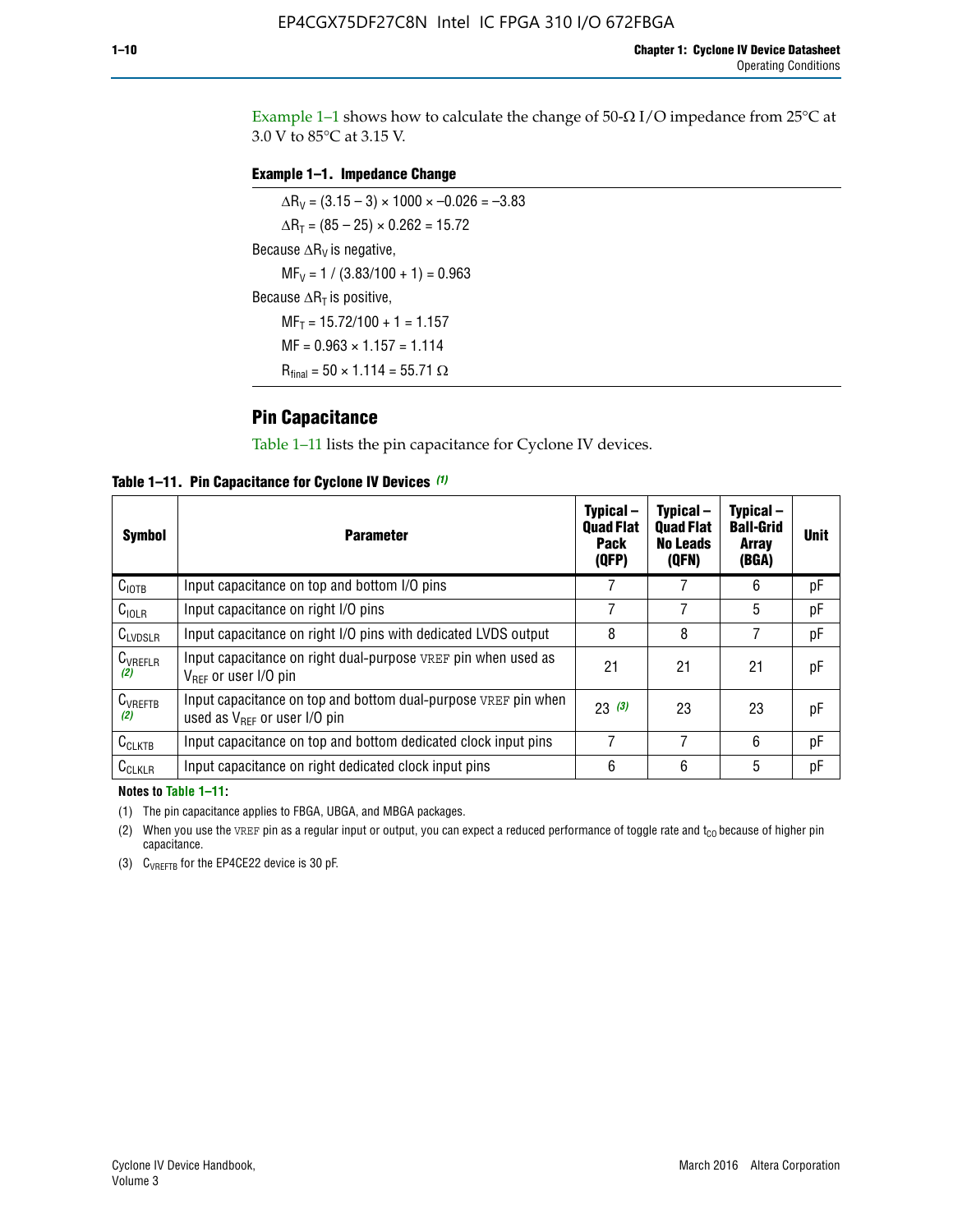### **Internal Weak Pull-Up and Weak Pull-Down Resistor**

Table 1–12 lists the weak pull-up and pull-down resistor values for Cyclone IV devices.

**Table 1–12. Internal Weak Pull**-**Up and Weak Pull**-**Down Resistor Values for Cyclone IV Devices** *(1)*

| <b>Symbol</b> | <b>Parameter</b>                                                            | <b>Conditions</b>                                  | Min | <b>Typ</b> | <b>Max</b> | <b>Unit</b> |
|---------------|-----------------------------------------------------------------------------|----------------------------------------------------|-----|------------|------------|-------------|
|               |                                                                             | $V_{\text{CC10}} = 3.3 \text{ V} \pm 5\%$ (2), (3) | 7   | 25         | 41         | $k\Omega$   |
|               | Value of the I/O pin pull-up resistor                                       | $V_{\text{CC10}} = 3.0 \text{ V} \pm 5\%$ (2), (3) | 7   | 28         | 47         | kΩ          |
|               | before and during configuration, as                                         | $V_{\text{CC10}} = 2.5 V \pm 5\%$ (2), (3)         | 8   | 35         | 61         | kΩ          |
| $R_{PU}$      | well as user mode if you enable the<br>programmable pull-up resistor option | $V_{\text{CGI0}} = 1.8 V \pm 5\%$ (2), (3)         | 10  | 57         | 108        | $k\Omega$   |
|               |                                                                             | $V_{\text{CC10}} = 1.5 V \pm 5\%$ (2), (3)         | 13  | 82         | 163        | $k\Omega$   |
|               |                                                                             | $V_{\text{CC10}} = 1.2 V \pm 5\%$ (2), (3)         | 19  | 143        | 351        | kΩ          |
|               |                                                                             | $V_{\text{CC10}} = 3.3 V \pm 5\%$ (4)              | 6   | 19         | 30         | kΩ          |
| $R_{PD}$      |                                                                             | $V_{\text{CC10}} = 3.0 V \pm 5\%$ (4)              | 6   | 22         | 36         | $k\Omega$   |
|               | Value of the I/O pin pull-down resistor<br>before and during configuration  | $V_{\text{CC10}} = 2.5 V \pm 5\%$ (4)              | 6   | 25         | 43         | kΩ          |
|               |                                                                             | $V_{\text{CC10}} = 1.8 V \pm 5\%$ (4)              | 7   | 35         | 71         | $k\Omega$   |
|               |                                                                             | $V_{\text{CC10}} = 1.5 V \pm 5\%$ (4)              | 8   | 50         | 112        | kΩ          |

#### **Notes to Table 1–12:**

- (1) All I/O pins have an option to enable weak pull-up except the configuration, test, and JTAG pins. The weak pull-down feature is only available for JTAG TCK.
- (2) Pin pull-up resistance values may be lower if an external source drives the pin higher than  $V_{\text{CCIO}}$ .
- (3)  $R_{PU} = (V_{CC10} V_1)/I_{R_PU}$ Minimum condition: –40°C; V<sub>CCIO</sub> = V<sub>CC</sub> + 5%, V<sub>I</sub> = V<sub>CC</sub> + 5% – 50 mV; Typical condition: 25°C; V<sub>CCIO</sub> = V<sub>CC</sub>, V<sub>I</sub> = 0 V; Maximum condition: 100°C;  $V_{\text{CCIO}} = V_{\text{CC}} - 5\%$ ,  $V_1 = 0$  V; in which V<sub>I</sub> refers to the input voltage at the I/O pin.
- (4)  $R_{PD} = V_I/I_{R_PD}$ Minimum condition:  $-40^{\circ}$ C; V<sub>CCIO</sub> = V<sub>CC</sub> + 5%, V<sub>I</sub> = 50 mV; Typical condition: 25°C;  $V_{\text{CCIO}} = V_{\text{CC}}$ ,  $V_{\text{I}} = V_{\text{CC}} - 5\%$ ; Maximum condition: 100°C; V<sub>CClO</sub> = V<sub>CC</sub> – 5%, V<sub>I</sub> = V<sub>CC</sub> – 5%; in which V<sub>I</sub> refers to the input voltage at the I/O pin.

#### **Hot-Socketing**

Table 1–13 lists the hot-socketing specifications for Cyclone IV devices.

**Table 1–13. Hot**-**Socketing Specifications for Cyclone IV Devices**

| <b>Symbol</b> | <b>Maximum</b>                    |             |
|---------------|-----------------------------------|-------------|
| $I$ IOPIN(DC) | DC current per I/O pin            | $300 \mu A$ |
| $I$ IOPIN(AC) | AC current per I/O pin            | 8 mA $(1)$  |
| IXCVRTX(DC)   | DC current per transceiver TX pin | 100 mA      |
| IXCVRRX(DC)   | DC current per transceiver RX pin | 50 mA       |

**Note to Table 1–13:**

(1) The I/O ramp rate is 10 ns or more. For ramp rates faster than 10 ns, |IIOPIN| = C dv/dt, in which C is the I/O pin capacitance and dv/dt is the slew rate.

 $\mathbb{I} \rightarrow \mathbb{I}$  During hot-socketing, the I/O pin capacitance is less than 15 pF and the clock pin capacitance is less than 20 pF.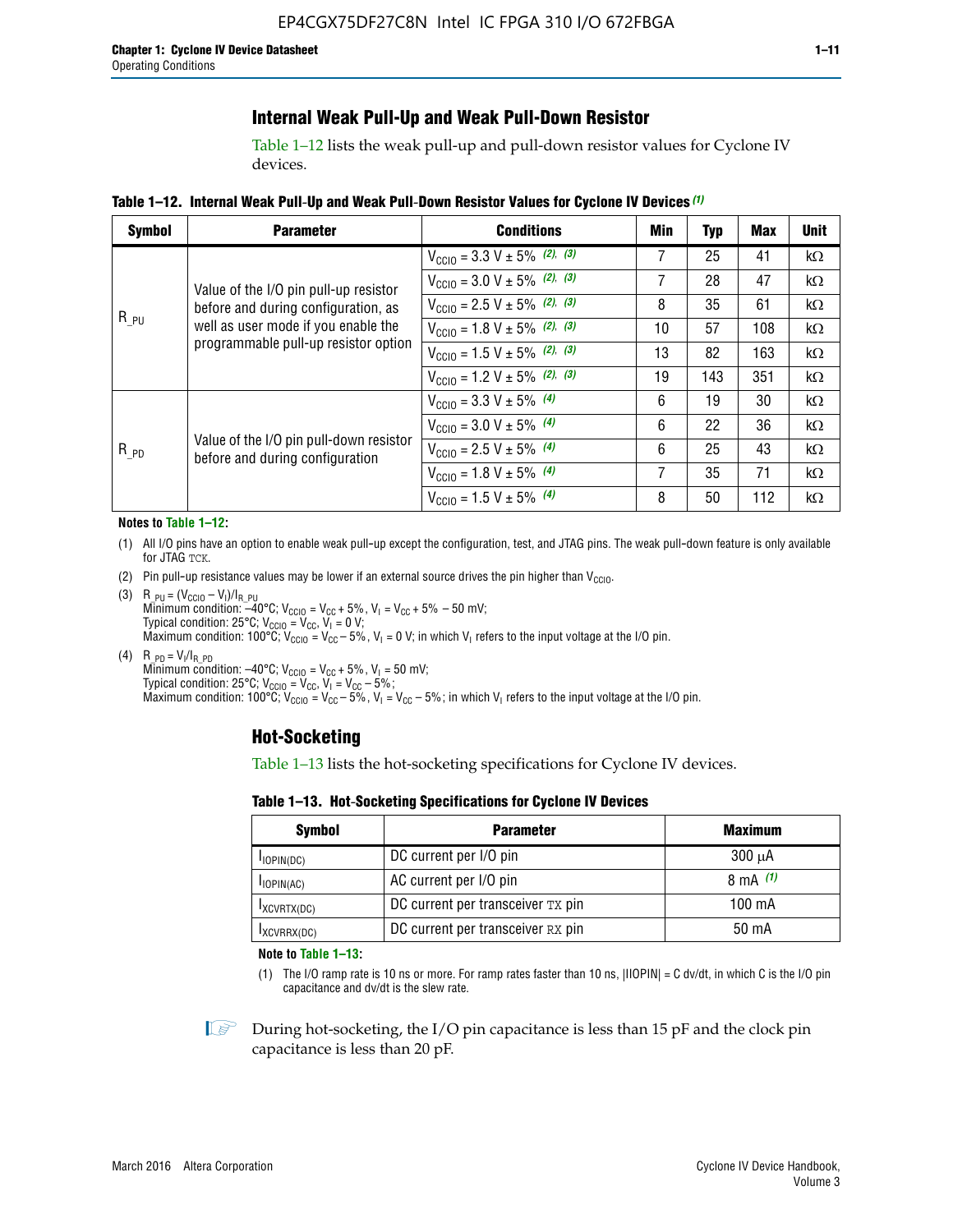### **Schmitt Trigger Input**

Cyclone IV devices support Schmitt trigger input on the TDI, TMS, TCK, nSTATUS, nCONFIG, nCE, CONF\_DONE, and DCLK pins. A Schmitt trigger feature introduces hysteresis to the input signal for improved noise immunity, especially for signals with slow edge rate. Table 1–14 lists the hysteresis specifications across the supported  $V<sub>CCIO</sub>$  range for Schmitt trigger inputs in Cyclone IV devices.

**Table 1–14. Hysteresis Specifications for Schmitt Trigger Input in Cyclone IV Devices**

| <b>Symbol</b>                  | <b>Parameter</b>                        | <b>Conditions (V)</b>   | <b>Minimum</b> | <b>Unit</b> |
|--------------------------------|-----------------------------------------|-------------------------|----------------|-------------|
|                                |                                         | $V_{\text{CCIO}} = 3.3$ | 200            | mV          |
| $\mathsf{V}_{\mathsf{SCHMIT}}$ | Hysteresis for Schmitt trigger<br>input | $V_{\text{CGI0}} = 2.5$ | 200            | mV          |
|                                |                                         | $V_{\text{CCIO}} = 1.8$ | 140            | mV          |
|                                |                                         | $V_{\text{CCIO}} = 1.5$ | 110            | mV          |

### **I/O Standard Specifications**

The following tables list input voltage sensitivities ( $V<sub>IH</sub>$  and  $V<sub>II</sub>$ ), output voltage ( $V<sub>OH</sub>$ and  $V_{OL}$ ), and current drive characteristics ( $I_{OH}$  and  $I_{OL}$ ), for various I/O standards supported by Cyclone IV devices. Table 1–15 through Table 1–20 provide the I/O standard specifications for Cyclone IV devices.

|                   | $V_{CClO}(V)$ |            | $V_{IL}(V)$ |        |                            | $V_{IH} (V)$               | $V_{OL}(V)$             | $V_{OH} (V)$                 | l <sub>OL</sub>              | $I_{0H}$       |             |
|-------------------|---------------|------------|-------------|--------|----------------------------|----------------------------|-------------------------|------------------------------|------------------------------|----------------|-------------|
| I/O Standard      | Min           | <b>Typ</b> | Max         | Min    | Max                        | Min                        | <b>Max</b>              | Max                          | Min                          | (mA)<br>(4)    | (mA)<br>(4) |
| 3.3-V LVTTL (3)   | 3.135         | 3.3        | 3.465       |        | 0.8                        | 1.7                        | 3.6                     | 0.45                         | 2.4                          | 4              | $-4$        |
| 3.3-V LVCMOS (3)  | 3.135         | 3.3        | 3.465       |        | 0.8                        | 1.7                        | 3.6                     | 0.2                          | $V_{\text{CCIO}} - 0.2$      | $\overline{2}$ | $-2$        |
| 3.0-V LVTTL $(3)$ | 2.85          | 3.0        | 3.15        | $-0.3$ | 0.8                        | 1.7                        | $V_{\text{CC10}} + 0.3$ | 0.45                         | 2.4                          | $\overline{4}$ | $-4$        |
| 3.0-V LVCMOS (3)  | 2.85          | 3.0        | 3.15        | $-0.3$ | 0.8                        | 1.7                        | $V_{\text{CCI}0}$ + 0.3 | 0.2                          | $V_{\text{CC10}} - 0.2$      | 0.1            | $-0.1$      |
| $2.5 V$ (3)       | 2.375         | 2.5        | 2.625       | $-0.3$ | 0.7                        | 1.7                        | $V_{\text{CCI}0}$ + 0.3 | 0.4                          | 2.0                          | 1              | $-1$        |
| 1.8V              | 1.71          | 1.8        | 1.89        | $-0.3$ | 0.35x<br>V <sub>CCIO</sub> | 0.65x<br>V <sub>CCIO</sub> | 2.25                    | 0.45                         | $V_{\text{CCIO}}$ –<br>0.45  | $\overline{2}$ | $-2$        |
| 1.5V              | 1.425         | 1.5        | 1.575       | $-0.3$ | 0.35x<br>V <sub>CCIO</sub> | 0.65x<br>V <sub>CCIO</sub> | $V_{\text{CGI0}} + 0.3$ | 0.25x<br>V <sub>CCIO</sub>   | 0.75x<br>V <sub>CCIO</sub>   | $\overline{2}$ | $-2$        |
| 1.2V              | 1.14          | 1.2        | 1.26        | $-0.3$ | 0.35x<br>V <sub>CCIO</sub> | 0.65x<br>V <sub>CCIO</sub> | $V_{\text{CGI0}} + 0.3$ | 0.25x<br>V <sub>CCIO</sub>   | 0.75x<br>V <sub>CCIO</sub>   | $\overline{2}$ | $-2$        |
| 3.0-V PCI         | 2.85          | 3.0        | 3.15        |        | 0.3x<br>V <sub>CCIO</sub>  | 0.5x<br>V <sub>CCIO</sub>  | $V_{\text{CC10}} + 0.3$ | $0.1 \times V_{CC10}$        | $0.9 \times V_{\text{CC10}}$ | 1.5            | $-0.5$      |
| 3.0-V PCI-X       | 2.85          | 3.0        | 3.15        |        | 0.35x<br>V <sub>CCIO</sub> | 0.5x<br>V <sub>CCIO</sub>  | $V_{\text{CC10}} + 0.3$ | $0.1 \times V_{\text{CCIO}}$ | $0.9 \times V_{\text{CC10}}$ | 1.5            | $-0.5$      |

**Table 1–15. Single**-**Ended I/O Standard Specifications for Cyclone IV Devices** *(1)***,** *(2)*

#### **Notes to Table 1–15:**

(1) For voltage-referenced receiver input waveform and explanation of terms used in Table 1–15, refer to "Glossary" on page 1–37.

(2) AC load  $CL = 10$  pF

(3) For more information about interfacing Cyclone IV devices with 3.3/3.0/2.5-V LVTTL/LVCMOS I/O standards, refer to *[AN 447: Interfacing Cyclone III](http://www.altera.com/literature/an/an447.pdf)  [and Cyclone IV Devices with 3.3/3.0/2.5-V LVTTL/LVCMOS I/O Systems](http://www.altera.com/literature/an/an447.pdf)*.

(4) To meet the IOL and IOH specifications, you must set the current strength settings accordingly. For example, to meet the **3.3-V LVTTL** specification (4 mA), set the current strength settings to 4 mA or higher. Setting at lower current strength may not meet the lou and lon specifications in the handbook.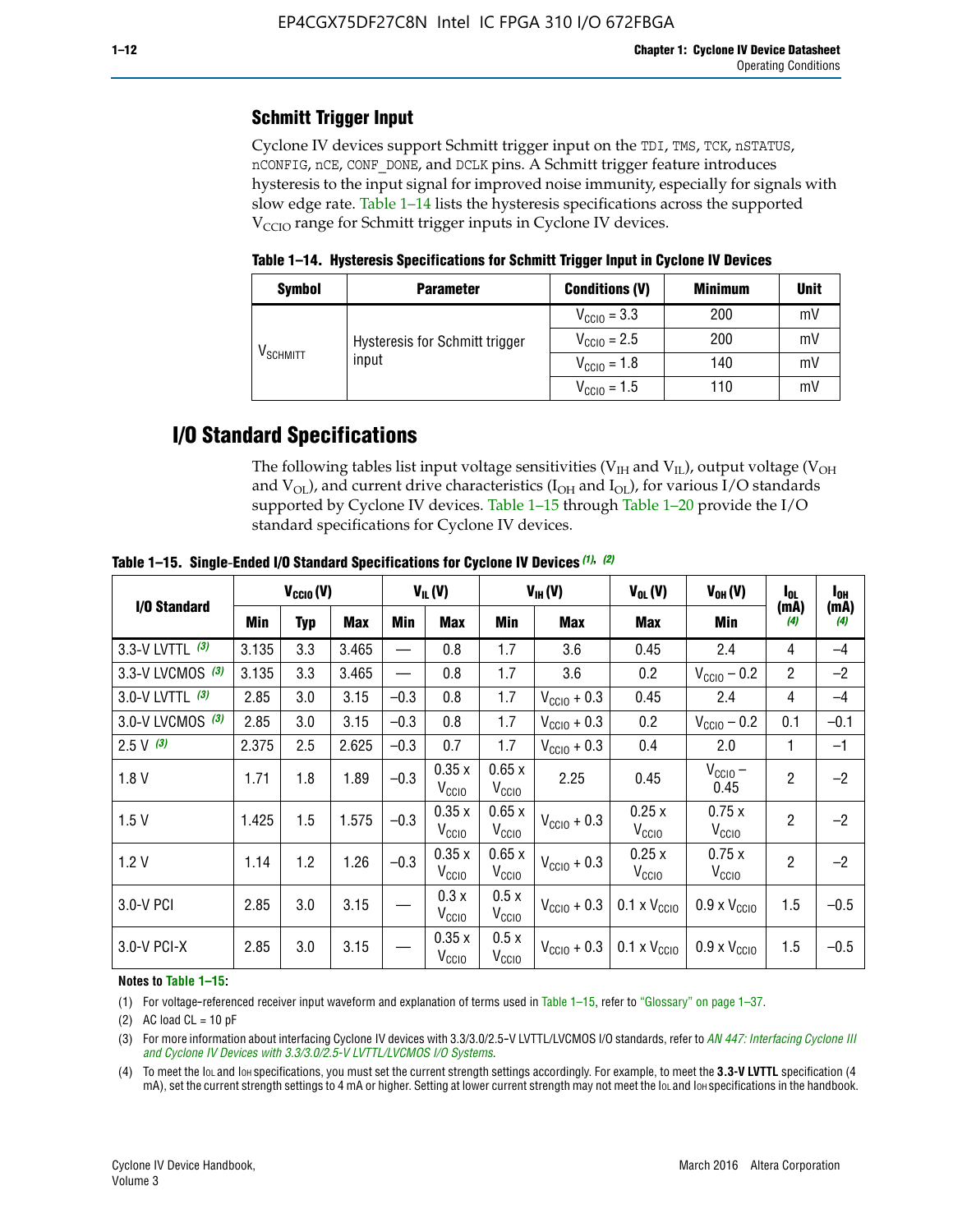| 1/0                           | $V_{\text{CC10}}(V)$ |            |       |                                                                        | $V_{TT} (V)$ (2)                                                     |                                                                        |                     |                           |                     |
|-------------------------------|----------------------|------------|-------|------------------------------------------------------------------------|----------------------------------------------------------------------|------------------------------------------------------------------------|---------------------|---------------------------|---------------------|
| <b>Standard</b>               | Min                  | <b>Typ</b> | Max   | Min                                                                    | <b>Typ</b>                                                           | Max                                                                    | Min                 | <b>Typ</b>                | <b>Max</b>          |
| SSTL-2<br>Class I, II         | 2.375                | 2.5        | 2.625 | 1.19                                                                   | 1.25                                                                 | 1.31                                                                   | $V_{REF}$ –<br>0.04 | $V_{REF}$                 | $V_{REF}$ +<br>0.04 |
| SSTL-18<br>Class I, II        | 1.7                  | 1.8        | 1.9   | 0.833                                                                  | 0.9                                                                  | 0.969                                                                  | $V_{REF}$ –<br>0.04 | V <sub>REF</sub>          | $V_{REF}$ +<br>0.04 |
| HSTL-18<br>Class I, II        | 1.71                 | 1.8        | 1.89  | 0.85                                                                   | 0.9                                                                  | 0.95                                                                   | 0.85                | 0.9                       | 0.95                |
| <b>HSTL-15</b><br>Class I, II | 1.425                | 1.5        | 1.575 | 0.71                                                                   | 0.75                                                                 | 0.79                                                                   | 0.71                | 0.75                      | 0.79                |
| HSTL-12<br>Class I, II        | 1.14                 | 1.2        | 1.26  | $0.48 \times V_{\text{CC10}}$ (3)<br>$0.47 \times V_{\text{CC10}}$ (4) | $0.5 \times V_{\text{CC10}}$ (3)<br>$0.5 \times V_{\text{CC10}}$ (4) | $0.52 \times V_{\text{CC10}}$ (3)<br>$0.53 \times V_{\text{CC10}}$ (4) |                     | 0.5x<br>V <sub>CCIO</sub> |                     |

|  |  |  |  | Table 1–16. Single-Ended SSTL and HSTL I/O Reference Voltage Specifications for Cyclone IV Devices (1) |
|--|--|--|--|--------------------------------------------------------------------------------------------------------|
|--|--|--|--|--------------------------------------------------------------------------------------------------------|

**Notes to Table 1–16:**

(1) For an explanation of terms used in Table 1–16, refer to "Glossary" on page 1–37.

(2)  $V_{TT}$  of the transmitting device must track  $V_{REF}$  of the receiving device.

(3) Value shown refers to DC input reference voltage,  $V_{REF(DC)}$ .

(4) Value shown refers to AC input reference voltage,  $V_{REF(AC)}$ .

|  |  |  |  |  | Table 1–17.  Single-Ended SSTL and HSTL I/O Standards Signal Specifications for Cyclone IV Devices |
|--|--|--|--|--|----------------------------------------------------------------------------------------------------|
|--|--|--|--|--|----------------------------------------------------------------------------------------------------|

| I/O                        |            | $V_{IL(DC)}(V)$      |                                       | $V_{IH(DC)}(V)$       |         | $V_{IL(AC)}(V)$     |                     | $V_{IH(AC)}(V)$      | $V_{OL}(V)$                        | $V_{OH} (V)$                       | $I_{0L}$ | $I_{0H}$ |
|----------------------------|------------|----------------------|---------------------------------------|-----------------------|---------|---------------------|---------------------|----------------------|------------------------------------|------------------------------------|----------|----------|
| <b>Standard</b>            | <b>Min</b> | <b>Max</b>           | Min                                   | <b>Max</b>            | Min     | <b>Max</b>          | Min                 | <b>Max</b>           | <b>Max</b>                         | Min                                | (mA)     | (mA)     |
| SSTL-2<br>Class I          |            | $V_{REF}$ –<br>0.18  | $V_{REF} +$<br>0.18                   |                       |         | $V_{REF}$ –<br>0.35 | $V_{REF} +$<br>0.35 |                      | $V_{TT}$ –<br>0.57                 | $V_{TT}$ +<br>0.57                 | 8.1      | $-8.1$   |
| SSTL-2<br>Class II         |            | $V_{REF}$ –<br>0.18  | $V_{REF} +$<br>0.18                   |                       |         | $V_{REF}$ –<br>0.35 | $V_{REF} +$<br>0.35 |                      | $V_{TT}$ –<br>0.76                 | $V_{TT}$ +<br>0.76                 | 16.4     | $-16.4$  |
| SSTL-18<br>Class I         |            | $V_{REF}$ –<br>0.125 | $V_{REF}$ +<br>0.125                  |                       |         | $V_{REF}$ –<br>0.25 | $V_{REF}$ +<br>0.25 |                      | $V_{TT}$ –<br>0.475                | $V_{TT}$ +<br>0.475                | 6.7      | $-6.7$   |
| <b>SSTL-18</b><br>Class II |            | $V_{REF}$ –<br>0.125 | $V_{REF}$ +<br>0.125                  |                       |         | $V_{REF}$ –<br>0.25 | $V_{REF}$ +<br>0.25 |                      | 0.28                               | $V_{\text{CCIO}}-$<br>0.28         | 13.4     | $-13.4$  |
| HSTL-18<br>Class I         |            | $V_{REF}$ –<br>0.1   | $V_{REF}$ +<br>0.1                    |                       |         | $V_{REF}$ –<br>0.2  | $V_{REF}$ +<br>0.2  |                      | 0.4                                | $V_{CCIO}$ –<br>0.4                | 8        | $-8$     |
| HSTL-18<br>Class II        |            | $V_{REF}$ –<br>0.1   | $V_{REF}$ +<br>0.1                    |                       |         | $V_{REF}$ –<br>0.2  | $V_{REF}$ +<br>0.2  |                      | 0.4                                | $V_{CC10} -$<br>0.4                | 16       | $-16$    |
| HSTL-15<br>Class I         |            | $V_{REF}$ –<br>0.1   | $V_{REF}$ +<br>0.1                    |                       |         | $V_{REF}$ –<br>0.2  | $V_{REF}$ +<br>0.2  |                      | 0.4                                | $V_{CCIO}$ –<br>0.4                | 8        | $-8$     |
| HSTL-15<br>Class II        |            | $V_{REF}$ –<br>0.1   | $V_{REF} +$<br>0.1                    |                       |         | $V_{REF}-$<br>0.2   | $V_{REF}$ +<br>0.2  |                      | 0.4                                | $V_{\text{CC1O}} -$<br>0.4         | 16       | $-16$    |
| <b>HSTL-12</b><br>Class I  | $-0.15$    | $V_{REF}-$<br>0.08   | $V_{REF} +$<br>0.08                   | $V_{\rm CClO} + 0.15$ | $-0.24$ | $V_{REF}$ –<br>0.15 | $V_{REF}$ +<br>0.15 | $V_{CCIO}$ +<br>0.24 | $0.25 \times$<br>$V_{\rm CClO}$    | $0.75 \times$<br>V <sub>CClO</sub> | 8        | $-8$     |
| <b>HSTL-12</b><br>Class II | $-0.15$    | $V_{REF}$ –<br>0.08  | $\mathsf{V}_{\mathsf{REF}}$ +<br>0.08 | $V_{CGI0} + 0.15$     | $-0.24$ | $V_{REF}$ –<br>0.15 | $V_{REF} +$<br>0.15 | $V_{CC10}$ +<br>0.24 | $0.25 \times$<br>V <sub>CCIO</sub> | $0.75 \times$<br>V <sub>CCIO</sub> | 14       | $-14$    |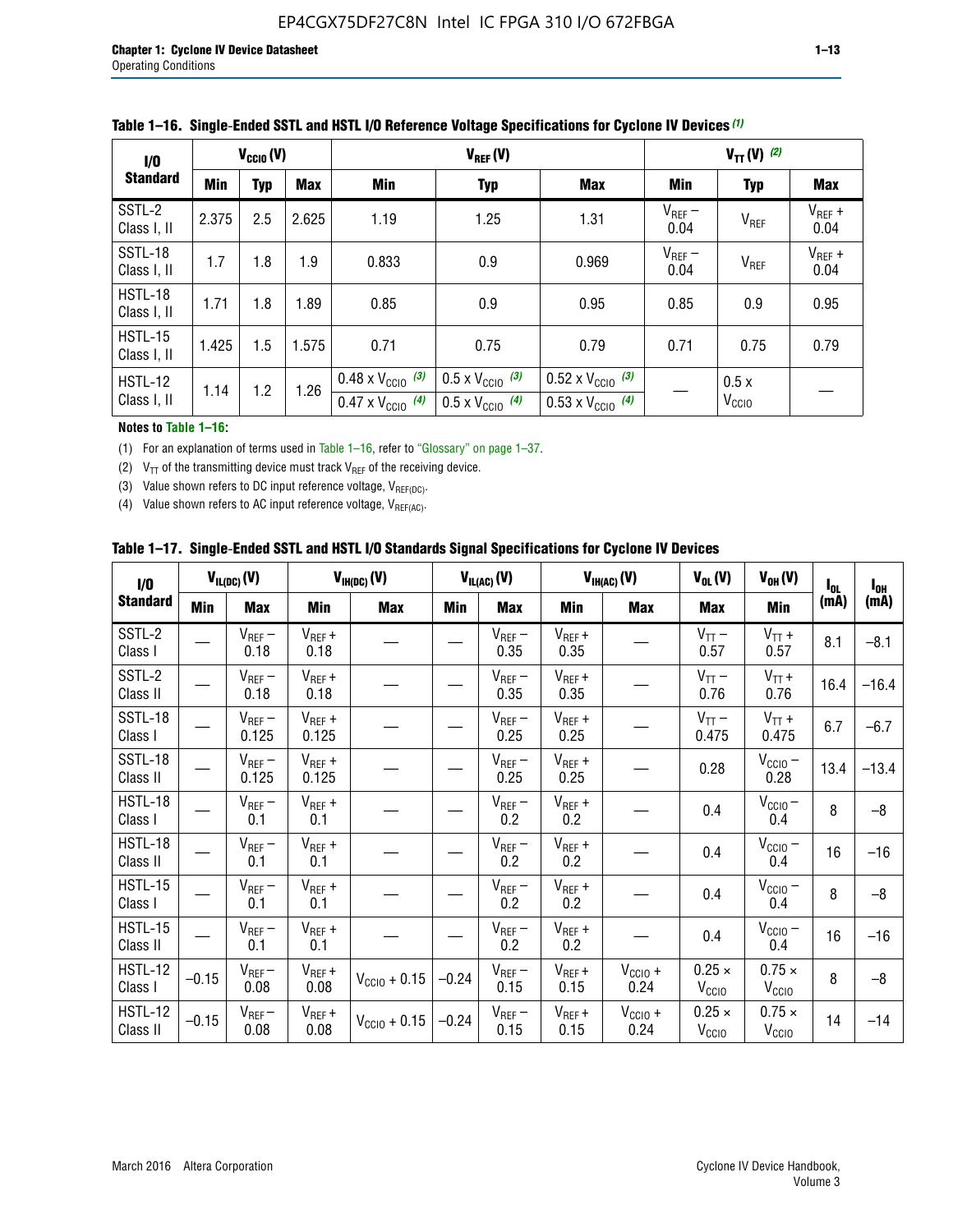**f For more information about receiver input and transmitter output waveforms, and for** other differential I/O standards, refer to the *[I/O Features in Cyclone IV Devices](http://www.altera.com/literature/hb/cyclone-iv/cyiv-51006.pdf)* chapter*.*

**Table 1–18. Differential SSTL I/O Standard Specifications for Cyclone IV Devices** *(1)*

| I/O Standard           |       | $V_{CCl0}(V)$ |            | $V_{\text{Swing(DC)}}(V)$ |                   | $V_{X(AC)}(V)$                 |            | $V_{\text{Swing(AC)}}$<br>(V)   | $V_{OX(AC)}(V)$ |               |                                |            |                                 |
|------------------------|-------|---------------|------------|---------------------------|-------------------|--------------------------------|------------|---------------------------------|-----------------|---------------|--------------------------------|------------|---------------------------------|
|                        | Min   | Typ           | <b>Max</b> | Min                       | <b>Max</b>        | <b>Min</b>                     | <b>Typ</b> | <b>Max</b>                      | <b>Min</b>      | <b>Max</b>    | Min                            | <b>Typ</b> | <b>Max</b>                      |
| SSTL-2<br>Class I, II  | 2.375 | 2.5           | 2.625      | 0.36                      | V <sub>CCIO</sub> | $V_{\text{CC10}}/2 - 0.2$      |            | $V_{\text{CC1O}}/2$<br>$+0.2$   | 0.7             | $V_{\rm CCI}$ | $V_{\text{CC10}}/2 -$<br>0.125 |            | $V_{\text{CC10}}/2$<br>$+0.125$ |
| SSTL-18<br>Class I, II | 1.7   | .8            | .90        | 0.25                      | V <sub>CCIO</sub> | $V_{\text{CC10}}/2 -$<br>0.175 |            | $V_{\text{CC10}}/2$<br>$+0.175$ | 0.5             | $V_{\rm CCI}$ | $V_{\text{CC10}}/2 -$<br>0.125 |            | $V_{\text{CC10}}/2$<br>$+0.125$ |

#### **Note to Table 1–18:**

(1) Differential SSTL requires a  $V_{REF}$  input.

**Table 1–19. Differential HSTL I/O Standard Specifications for Cyclone IV Devices** *(1)*

|                               | $V_{CClO}(V)$ |     |            | $V_{\text{DIF(DC)}}(V)$ |                   | $V_{X(AC)}(V)$                |            |                            | $V_{CM(DC)}(V)$            |            |                            |         | $V_{\text{DIF(AC)}}(V)$    |  |
|-------------------------------|---------------|-----|------------|-------------------------|-------------------|-------------------------------|------------|----------------------------|----------------------------|------------|----------------------------|---------|----------------------------|--|
| I/O Standard                  | Min           | Typ | <b>Max</b> | Min                     | <b>Max</b>        | Min                           | <b>Typ</b> | <b>Max</b>                 | Min                        | <b>Typ</b> | <b>Max</b>                 | Mi<br>n | <b>Max</b>                 |  |
| HSTL-18<br>Class I, II        | 1.71          | 1.8 | .89        | 0.2                     |                   | 0.85                          |            | 0.95                       | 0.85                       |            | 0.95                       | 0.4     |                            |  |
| <b>HSTL-15</b><br>Class I, II | 1.425         | 1.5 | .575       | $0.2\,$                 |                   | 0.71                          |            | 0.79                       | 0.71                       |            | 0.79                       | 0.4     |                            |  |
| <b>HSTL-12</b><br>Class I, II | 1.14          | 1.2 | 1.26       | 0.16                    | V <sub>CCIO</sub> | $0.48 \times V_{\text{CC10}}$ |            | 0.52x<br>V <sub>CCIO</sub> | 0.48x<br>V <sub>CCIO</sub> |            | 0.52x<br>V <sub>CCIO</sub> | 0.3     | 0.48x<br>V <sub>CCIO</sub> |  |

#### **Note to Table 1–19:**

(1) Differential HSTL requires a  $V_{REF}$  input.

**Table 1–20. Differential I/O Standard Specifications for Cyclone IV Devices** *(1)* **(Part 1 of 2)**

|                                         |       | $V_{CCl0} (V)$ |            |            | $V_{ID}$ (mV) |      | $V_{\text{lcm}}(V)^{(2)}$                  |            |     | $V_{0D}$ (mV) $(3)$ |     |       | $V_{0S} (V)^{(3)}$ |       |
|-----------------------------------------|-------|----------------|------------|------------|---------------|------|--------------------------------------------|------------|-----|---------------------|-----|-------|--------------------|-------|
| I/O Standard                            | Min   | Typ            | <b>Max</b> | <b>Min</b> | <b>Max</b>    | Min  | <b>Condition</b>                           | <b>Max</b> | Min | Typ                 | Max | Min   | <b>Typ</b>         | Max   |
|                                         |       |                |            |            |               | 0.05 | $D_{MAX} \leq 500$ Mbps                    | 1.80       |     |                     |     |       |                    |       |
| <b>LVPECL</b><br>(Row I/Os)<br>(6)      | 2.375 | 2.5            | 2.625      | 100        |               | 0.55 | 500 Mbps $\leq D_{MAX}$<br>$\leq$ 700 Mbps | 1.80       |     |                     |     |       |                    |       |
|                                         |       |                |            |            |               | 1.05 | $D_{MAX}$ > 700 Mbps                       | 1.55       |     |                     |     |       |                    |       |
|                                         |       |                |            |            |               | 0.05 | $D_{MAX} \leq 500$ Mbps                    | 1.80       |     |                     |     |       |                    |       |
| <b>LVPECL</b><br>(Column<br>$1/Os)$ (6) | 2.375 | 2.5            | 2.625      | 100        |               | 0.55 | 500 Mbps $\leq D_{MAX}$<br>$\leq$ 700 Mbps | 1.80       |     |                     |     |       |                    |       |
|                                         |       |                |            |            |               | 1.05 | $D_{MAX}$ > 700 Mbps                       | 1.55       |     |                     |     |       |                    |       |
|                                         |       |                |            |            |               | 0.05 | $D_{MAX} \leq 500$ Mbps                    | 1.80       |     |                     |     |       |                    |       |
| LVDS (Row<br>I/Os)                      | 2.375 | 2.5            | 2.625      | 100        |               | 0.55 | 500 Mbps $\leq D_{MAX}$<br>$\leq 700$ Mbps | 1.80       | 247 |                     | 600 | 1.125 | 1.25               | 1.375 |
|                                         |       |                |            |            |               | 1.05 | $D_{MAX}$ > 700 Mbps                       | 1.55       |     |                     |     |       |                    |       |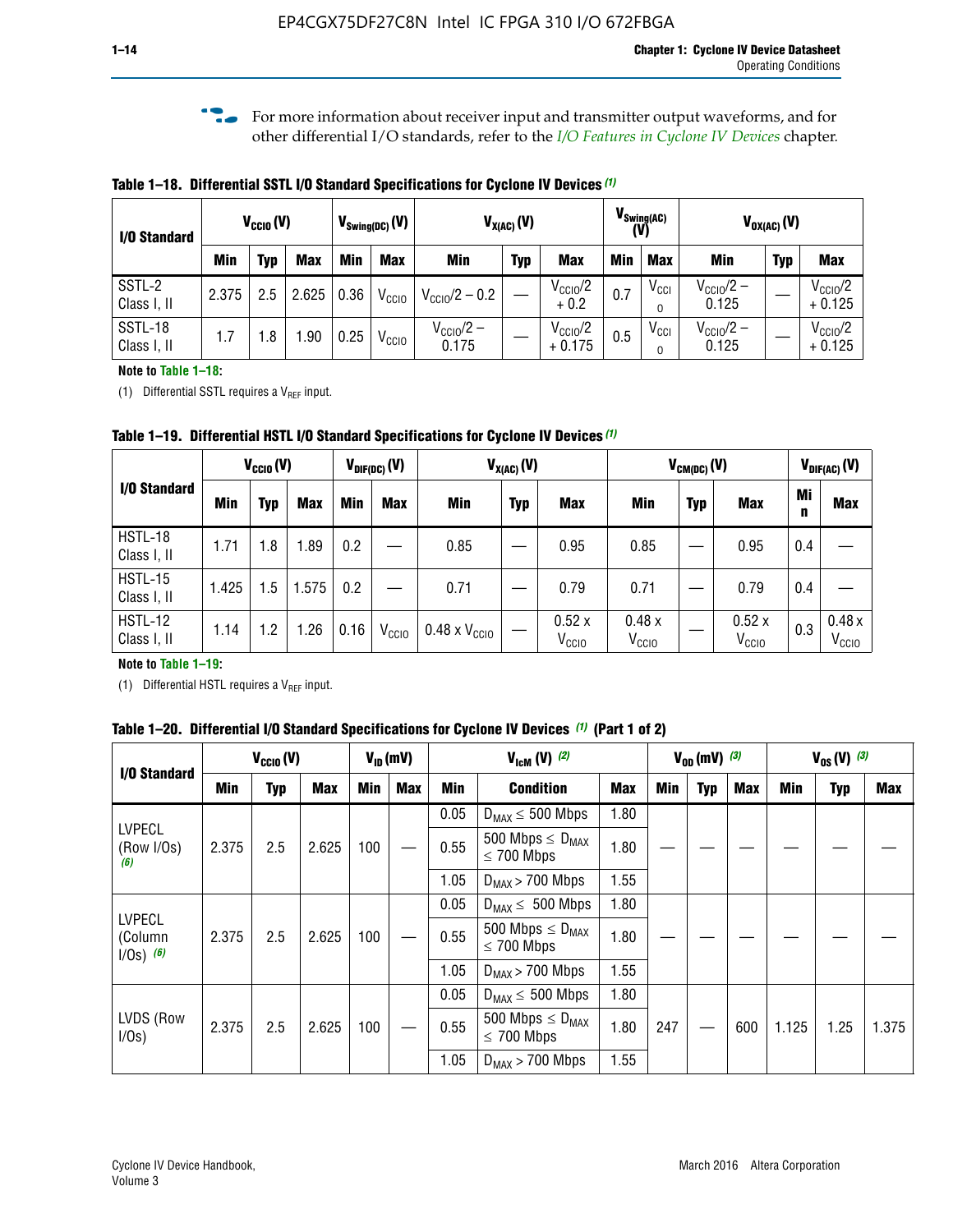#### EP4CGX75DF27C8N Intel IC FPGA 310 I/O 672FBGA

|                                          |            | $V_{\text{CCIO}}(V)$ |            |     | $V_{ID}(mV)$ |            | $V_{\text{lcm}}(V)$ (2)                    |            |     | $V_{0D}$ (mV) $(3)$ |            |            | $V_{0S} (V)$ (3) |            |
|------------------------------------------|------------|----------------------|------------|-----|--------------|------------|--------------------------------------------|------------|-----|---------------------|------------|------------|------------------|------------|
| I/O Standard                             |            |                      |            |     |              |            |                                            |            |     |                     |            |            |                  |            |
|                                          | <b>Min</b> | <b>Typ</b>           | <b>Max</b> | Min | <b>Max</b>   | <b>Min</b> | <b>Condition</b>                           | <b>Max</b> | Min | <b>Typ</b>          | <b>Max</b> | <b>Min</b> | <b>Typ</b>       | <b>Max</b> |
|                                          |            |                      |            |     |              | 0.05       | $D_{MAX} \leq 500$ Mbps                    | 1.80       |     |                     |            |            |                  |            |
| <b>LVDS</b><br>(Column<br>I/Os)          | 2.375      | 2.5                  | 2.625      | 100 |              | 0.55       | 500 Mbps $\leq D_{MAX}$<br>$\leq 700$ Mbps | 1.80       | 247 |                     | 600        | 1.125      | 1.25             | 1.375      |
|                                          |            |                      |            |     |              | 1.05       | $D_{MAX}$ > 700 Mbps                       | 1.55       |     |                     |            |            |                  |            |
| <b>BLVDS (Row</b><br>$1/0s)$ (4)         | 2.375      | 2.5                  | 2.625      | 100 |              |            |                                            |            |     |                     |            |            |                  |            |
| <b>BLVDS</b><br>(Column<br>$1/0s)$ (4)   | 2.375      | 2.5                  | 2.625      | 100 |              |            |                                            |            |     |                     |            |            |                  |            |
| mini-LVDS<br>(Row I/Os)<br>(5)           | 2.375      | 2.5                  | 2.625      |     |              |            |                                            |            | 300 |                     | 600        | 1.0        | 1.2              | 1.4        |
| mini-LVDS<br>(Column<br>$1/0s)$ (5)      | 2.375      | 2.5                  | 2.625      |     |              |            |                                            |            | 300 |                     | 600        | 1.0        | 1.2              | 1.4        |
| RSDS <sup>®</sup> (Row<br>$1/0s$ ) $(5)$ | 2.375      | 2.5                  | 2.625      |     |              |            |                                            |            | 100 | 200                 | 600        | 0.5        | 1.2              | 1.5        |
| <b>RSDS</b><br>(Column<br>$1/Os)$ (5)    | 2.375      | 2.5                  | 2.625      |     |              |            |                                            |            | 100 | 200                 | 600        | 0.5        | 1.2              | 1.5        |
| PPDS (Row<br>$1/0s)$ (5)                 | 2.375      | 2.5                  | 2.625      |     |              |            |                                            |            | 100 | 200                 | 600        | 0.5        | 1.2              | 1.4        |
| <b>PPDS</b><br>(Column<br>$1/0s)$ (5)    | 2.375      | 2.5                  | 2.625      |     |              |            |                                            |            | 100 | 200                 | 600        | 0.5        | 1.2              | 1.4        |

#### **Table 1–20. Differential I/O Standard Specifications for Cyclone IV Devices** *(1)* **(Part 2 of 2)**

**Notes to Table 1–20:**

(1) For an explanation of terms used in Table 1–20, refer to "Glossary" on page 1–37.

(2)  $V_{IN}$  range: 0  $V \le V_{IN} \le 1.85$  V.

(3) R<sub>L</sub> range:  $90 \le R_L \le 110 \Omega$ .

(4) There are no fixed  $V_{IN}$ ,  $V_{OD}$ , and  $V_{OS}$  specifications for BLVDS. They depend on the system topology.

(5) The Mini-LVDS, RSDS, and PPDS standards are only supported at the output pins.

(6) The LVPECL I/O standard is only supported on dedicated clock input pins. This I/O standard is not supported for output pins.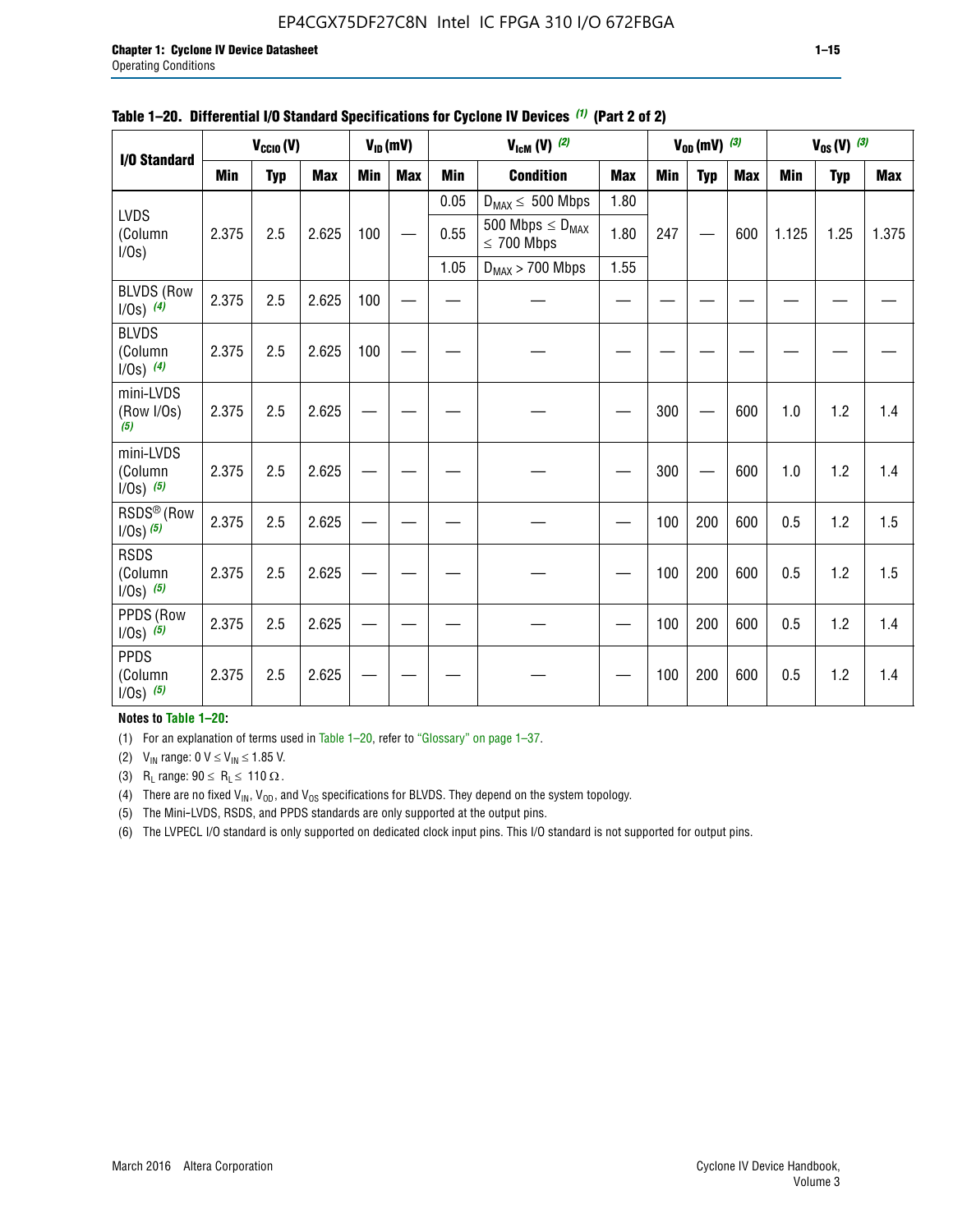# **Power Consumption**

Use the following methods to estimate power for a design:

- the Excel-based EPE
- the Quartus® II PowerPlay power analyzer feature

The interactive Excel-based EPE is used prior to designing the device to get a magnitude estimate of the device power. The Quartus II PowerPlay power analyzer provides better quality estimates based on the specifics of the design after place-and-route is complete. The PowerPlay power analyzer can apply a combination of user-entered, simulation-derived, and estimated signal activities that, combined with detailed circuit models, can yield very accurate power estimates.

f For more information about power estimation tools, refer to the *[Early Power Estimator](http://www.altera.com/literature/ug/ug_epe.pdf
)  [User Guide](http://www.altera.com/literature/ug/ug_epe.pdf
)* and the *[PowerPlay Power Analysis](http://www.altera.com/literature/hb/qts/qts_qii53013.pdf)* chapter in volume 3 of the *Quartus II Handboo*k.

# **Switching Characteristics**

This section provides performance characteristics of Cyclone IV core and periphery blocks for commercial grade devices.

These characteristics can be designated as Preliminary or Final.

- Preliminary characteristics are created using simulation results, process data, and other known parameters. The upper-right hand corner of these tables show the designation as "Preliminary".
- Final numbers are based on actual silicon characterization and testing. The numbers reflect the actual performance of the device under worst-case silicon process, voltage, and junction temperature conditions. There are no designations on finalized tables.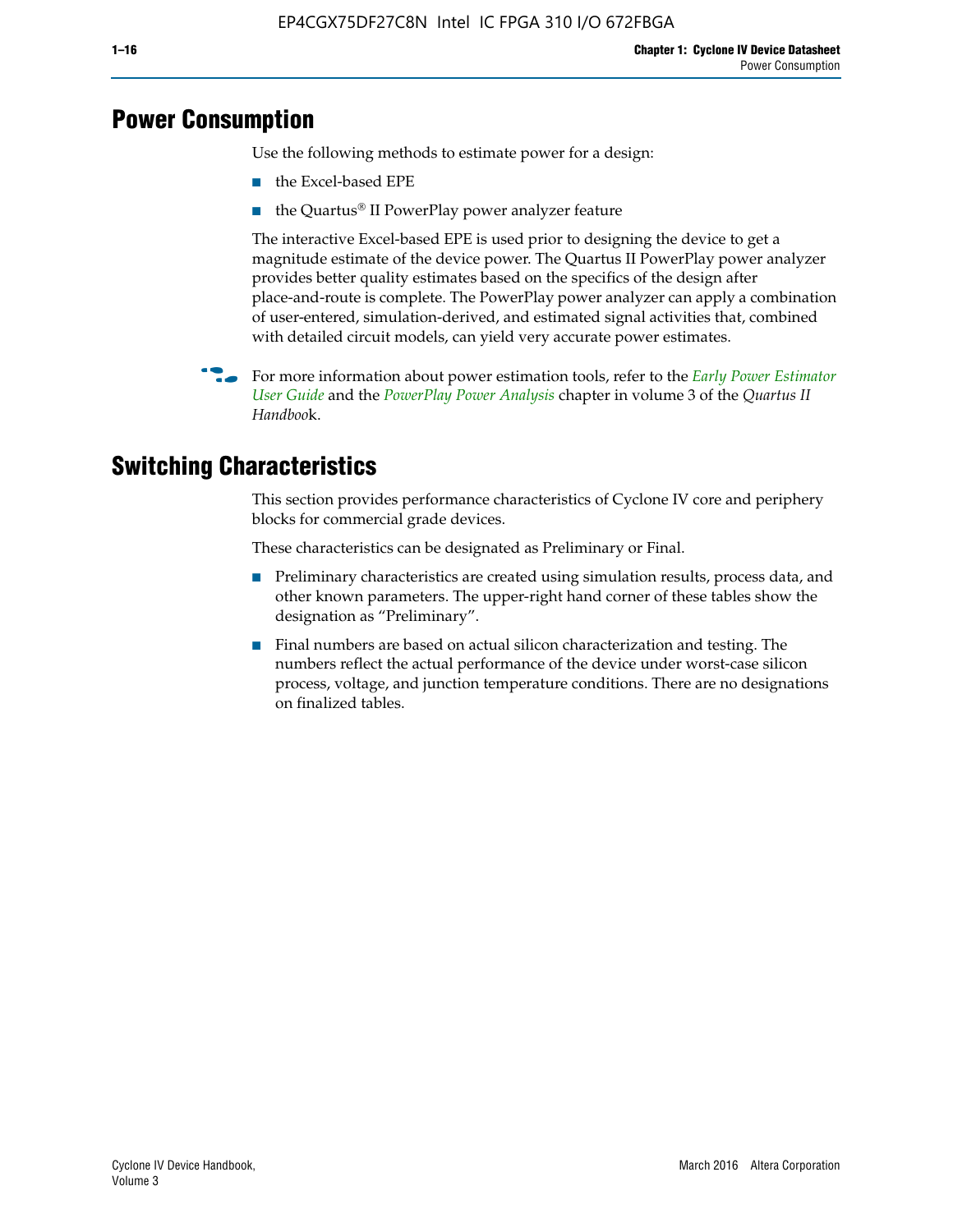# **Transceiver Performance Specifications**

Table 1–21 lists the Cyclone IV GX transceiver specifications.

|  |  |  |  | Table 1-21. Transceiver Specification for Cyclone IV GX Devices (Part 1 of 4) |  |
|--|--|--|--|-------------------------------------------------------------------------------|--|
|--|--|--|--|-------------------------------------------------------------------------------|--|

| Symbol/<br><b>Description</b>                             |                                                      |                     | C <sub>6</sub>             |                                                                     |                     | C7, I7                     |                               |                     | C <sub>8</sub>             |                |              |
|-----------------------------------------------------------|------------------------------------------------------|---------------------|----------------------------|---------------------------------------------------------------------|---------------------|----------------------------|-------------------------------|---------------------|----------------------------|----------------|--------------|
|                                                           | <b>Conditions</b>                                    | <b>Min</b>          | <b>Typ</b>                 | <b>Max</b>                                                          | <b>Min</b>          | <b>Typ</b>                 | <b>Max</b>                    | <b>Min</b>          | <b>Typ</b>                 | <b>Max</b>     | <b>Unit</b>  |
| <b>Reference Clock</b>                                    |                                                      |                     |                            |                                                                     |                     |                            |                               |                     |                            |                |              |
| Supported I/O<br><b>Standards</b>                         |                                                      |                     |                            | 1.2 V PCML, 1.5 V PCML, 3.3 V PCML, Differential LVPECL, LVDS, HCSL |                     |                            |                               |                     |                            |                |              |
| Input frequency<br>from REFCLK input<br>pins              |                                                      | 50                  |                            | 156.25                                                              | 50                  |                            | 156.25                        | 50                  | $\qquad \qquad$            | 156.25         | <b>MHz</b>   |
| Spread-spectrum<br>modulating clock<br>frequency          | Physical interface<br>for PCI Express<br>(PIPE) mode | 30                  |                            | 33                                                                  | 30                  |                            | 33                            | 30                  |                            | 33             | kHz          |
| Spread-spectrum<br>downspread                             | PIPE mode                                            |                     | 0 <sub>to</sub><br>$-0.5%$ |                                                                     |                     | 0 <sub>to</sub><br>$-0.5%$ |                               |                     | 0 <sub>to</sub><br>$-0.5%$ |                |              |
| Peak-to-peak<br>differential input<br>voltage             |                                                      | 0.1                 |                            | 1.6                                                                 | 0.1                 |                            | 1.6                           | 0.1                 |                            | 1.6            | $\mathsf{V}$ |
| V <sub>ICM</sub> (AC coupled)                             |                                                      |                     | $1100 \pm 5\%$             |                                                                     |                     | $1100 \pm 5\%$             |                               |                     | $1100 \pm 5\%$             |                | mV           |
| $V_{ICM}$ (DC coupled)                                    | HCSL I/O<br>standard for PCIe<br>reference clock     | 250                 |                            | 550                                                                 | 250                 |                            | 550                           | 250                 |                            | 550            | mV           |
| <b>Transmitter REFCLK</b><br>Phase Noise (1)              | Frequency offset                                     |                     |                            | $-123$                                                              |                     |                            | $-123$                        |                     |                            | $-123$         | dBc/Hz       |
| <b>Transmitter REFCLK</b><br>Total Jitter (1)             | $= 1$ MHz $- 8$ MHZ                                  |                     |                            | 42.3                                                                |                     |                            | 42.3                          |                     |                            | 42.3           | ps           |
| $R_{ref}$                                                 |                                                      |                     | 2000<br>± 1%               |                                                                     |                     | 2000<br>± 1%               |                               |                     | 2000<br>± 1%               |                | Ω            |
| <b>Transceiver Clock</b>                                  |                                                      |                     |                            |                                                                     |                     |                            |                               |                     |                            |                |              |
| cal blk clk clock<br>frequency                            |                                                      | 10                  |                            | 125                                                                 | 10                  |                            | 125                           | 10                  |                            | 125            | <b>MHz</b>   |
| fixedclk Clock<br>frequency                               | <b>PCIe Receiver</b><br>Detect                       |                     | 125                        |                                                                     |                     | 125                        | $\overbrace{\phantom{aaaaa}}$ |                     | 125                        |                | <b>MHz</b>   |
| reconfig clk<br>clock frequency                           | Dynamic<br>reconfiguration<br>clock frequency        | 2.5/<br>37.5<br>(2) |                            | 50                                                                  | 2.5/<br>37.5<br>(2) |                            | 50                            | 2.5/<br>37.5<br>(2) |                            | 50             | <b>MHz</b>   |
| Delta time between<br>reconfig clk                        |                                                      |                     |                            | $\overline{c}$                                                      |                     |                            | $\overline{2}$                |                     |                            | $\overline{2}$ | ms           |
| Transceiver block<br>minimum<br>power-down pulse<br>width |                                                      |                     | 1                          |                                                                     |                     | 1                          |                               |                     | $\mathbf{1}$               |                | $\mu s$      |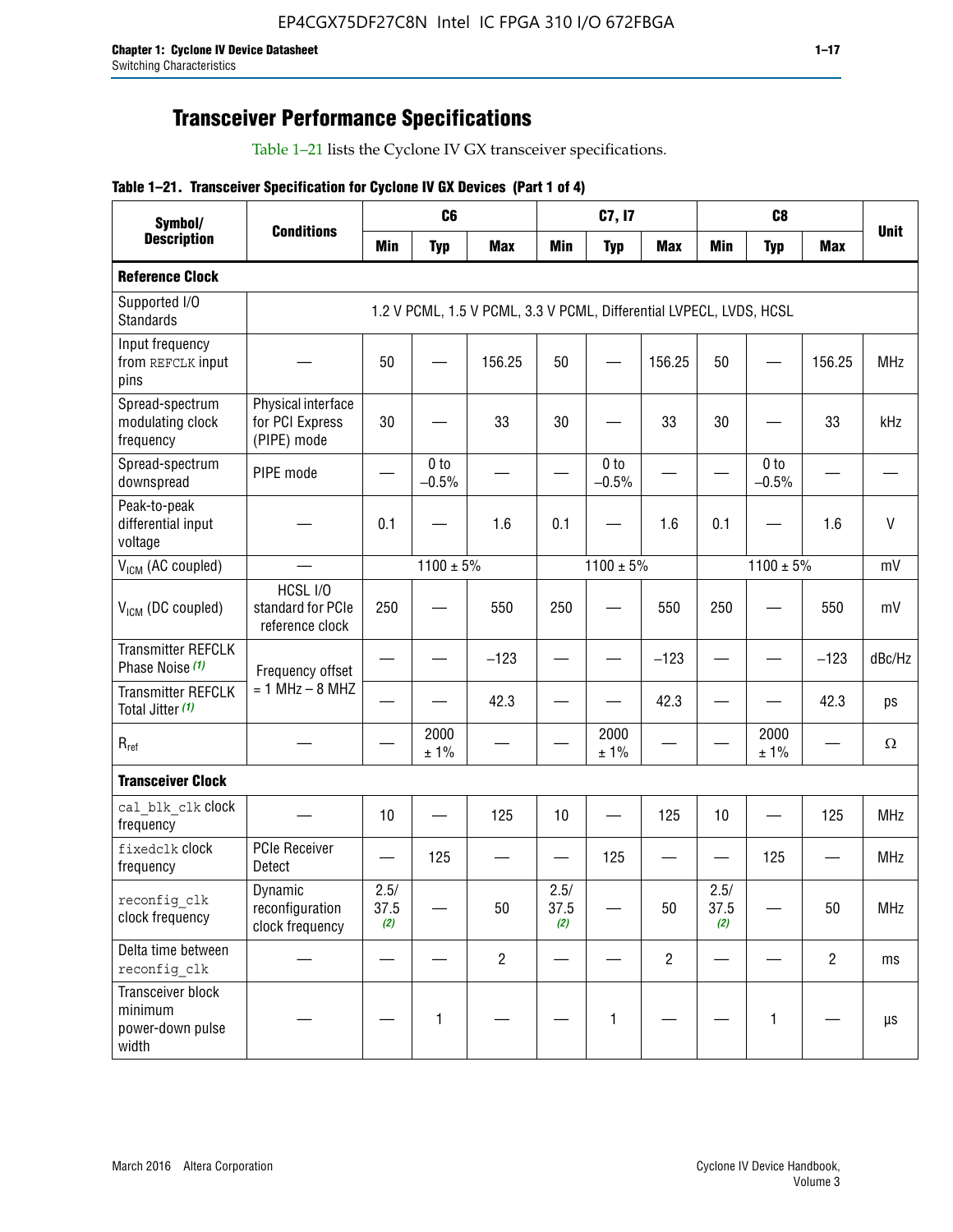| Symbol/                                                                                        |                                                                           | C <sub>6</sub><br>C <sub>8</sub><br>C7, I7 |                          |                                 |                 |                                    |                                          |                          |                          |                                                |              |
|------------------------------------------------------------------------------------------------|---------------------------------------------------------------------------|--------------------------------------------|--------------------------|---------------------------------|-----------------|------------------------------------|------------------------------------------|--------------------------|--------------------------|------------------------------------------------|--------------|
| <b>Description</b>                                                                             | <b>Conditions</b>                                                         | Min                                        | <b>Typ</b>               | <b>Max</b>                      | <b>Min</b>      | <b>Typ</b>                         | <b>Max</b>                               | <b>Min</b>               | <b>Typ</b>               | <b>Max</b>                                     | <b>Unit</b>  |
| <b>Receiver</b>                                                                                |                                                                           |                                            |                          |                                 |                 |                                    |                                          |                          |                          |                                                |              |
| Supported I/O<br>Standards                                                                     | 1.4 V PCML,<br>1.5 V PCML,<br>2.5 V PCML,<br>LVPECL, LVDS                 |                                            |                          |                                 |                 |                                    |                                          |                          |                          |                                                |              |
| Data rate (F324 and<br>smaller package) (15)                                                   |                                                                           | 600                                        |                          | 2500                            | 600             |                                    | 2500                                     | 600                      |                          | 2500                                           | <b>Mbps</b>  |
| Data rate (F484 and<br>larger package) (15)                                                    |                                                                           | 600                                        |                          | 3125                            | 600             |                                    | 3125                                     | 600                      |                          | 2500                                           | <b>Mbps</b>  |
| Absolute V <sub>MAX</sub> for a<br>receiver pin $(3)$                                          |                                                                           |                                            |                          | 1.6                             |                 |                                    | 1.6                                      |                          |                          | 1.6                                            | V            |
| Operational V <sub>MAX</sub> for<br>a receiver pin                                             |                                                                           |                                            |                          | 1.5                             |                 |                                    | 1.5                                      |                          |                          | 1.5                                            | V            |
| Absolute V <sub>MIN</sub> for a<br>receiver pin                                                |                                                                           | $-0.4$                                     |                          |                                 | $-0.4$          |                                    |                                          | $-0.4$                   |                          |                                                | V            |
| Peak-to-peak<br>differential input<br>voltage V <sub>ID</sub> (diff p-p)                       | $V_{ICM} = 0.82 V$<br>setting, Data Rate<br>$= 600$ Mbps to<br>3.125 Gbps | 0.1                                        |                          | 2.7                             | 0.1             |                                    | 2.7                                      | 0.1                      |                          | 2.7                                            | $\mathsf{V}$ |
| <b>V<sub>ICM</sub></b>                                                                         | $V_{IGM} = 0.82 V$<br>setting                                             |                                            | 820 $\pm$<br>10%         |                                 |                 | 820 $\pm$<br>10%                   |                                          |                          | $820 \pm$<br>10%         |                                                | mV           |
| Differential on-chip                                                                           | 100 $-\Omega$ setting                                                     | $\equiv$                                   | 100                      | $\qquad \qquad \qquad$          |                 | 100                                |                                          | $\overline{\phantom{0}}$ | 100                      | $\overbrace{\phantom{aaaaa}}^{x}$              | $\Omega$     |
| termination resistors                                                                          | 150 $-\Omega$ setting                                                     |                                            | 150                      |                                 |                 | 150                                |                                          | $\overline{\phantom{0}}$ | 150                      |                                                | $\Omega$     |
| Differential and<br>common mode<br>return loss                                                 | PIPE, Serial<br>Rapid I/O SR,<br>SATA, CPRI LV,<br>SDI, XAUI              |                                            |                          |                                 |                 | Compliant                          |                                          |                          |                          |                                                |              |
| Programmable ppm<br>detector $(4)$                                                             |                                                                           |                                            |                          |                                 |                 | ± 62.5, 100, 125, 200,<br>250, 300 |                                          |                          |                          |                                                | ppm          |
| Clock data recovery<br>(CDR) ppm<br>tolerance (without<br>spread-spectrum<br>clocking enabled) |                                                                           |                                            |                          | $±300$ (5),<br>±350<br>(6), (7) |                 |                                    | $\pm 300$<br>$(5)$ ,<br>±350<br>(6), (7) |                          |                          | ±300<br>$(5)$ <sub>,</sub><br>±350<br>(6), (7) | ppm          |
| CDR ppm tolerance<br>(with synchronous<br>spread-spectrum<br>clocking enabled) (8)             |                                                                           |                                            |                          | 350 to<br>$-5350$<br>(7), (9)   |                 |                                    | 350 to<br>$-5350$<br>(7), (9)            |                          |                          | 350 to<br>$-5350$<br>(7), (9)                  | ppm          |
| Run length                                                                                     |                                                                           | $\equiv$                                   | 80                       |                                 | $\equiv$        | 80                                 | $\overline{\phantom{0}}$                 | $\overline{\phantom{0}}$ | 80                       | $\overline{\phantom{0}}$                       | UI           |
|                                                                                                | No Equalization                                                           |                                            |                          | 1.5                             |                 |                                    | 1.5                                      | $\overline{\phantom{0}}$ | $\overline{\phantom{0}}$ | 1.5                                            | dB           |
| Programmable                                                                                   | Medium Low                                                                |                                            |                          | 4.5                             |                 |                                    | 4.5                                      | —                        |                          | 4.5                                            | dB           |
| equalization                                                                                   | Medium High                                                               | $\overline{\phantom{0}}$                   | $\overline{\phantom{0}}$ | 5.5                             | $\equiv$        | —                                  | 5.5                                      | $\overline{\phantom{0}}$ | $\overline{\phantom{0}}$ | 5.5                                            | dB           |
|                                                                                                | High                                                                      |                                            |                          | $\overline{7}$                  | $\qquad \qquad$ |                                    | $\overline{7}$                           |                          | $\overline{\phantom{0}}$ | $\overline{7}$                                 | dB           |

|  |  | Table 1-21. Transceiver Specification for Cyclone IV GX Devices (Part 2 of 4) |  |
|--|--|-------------------------------------------------------------------------------|--|
|  |  |                                                                               |  |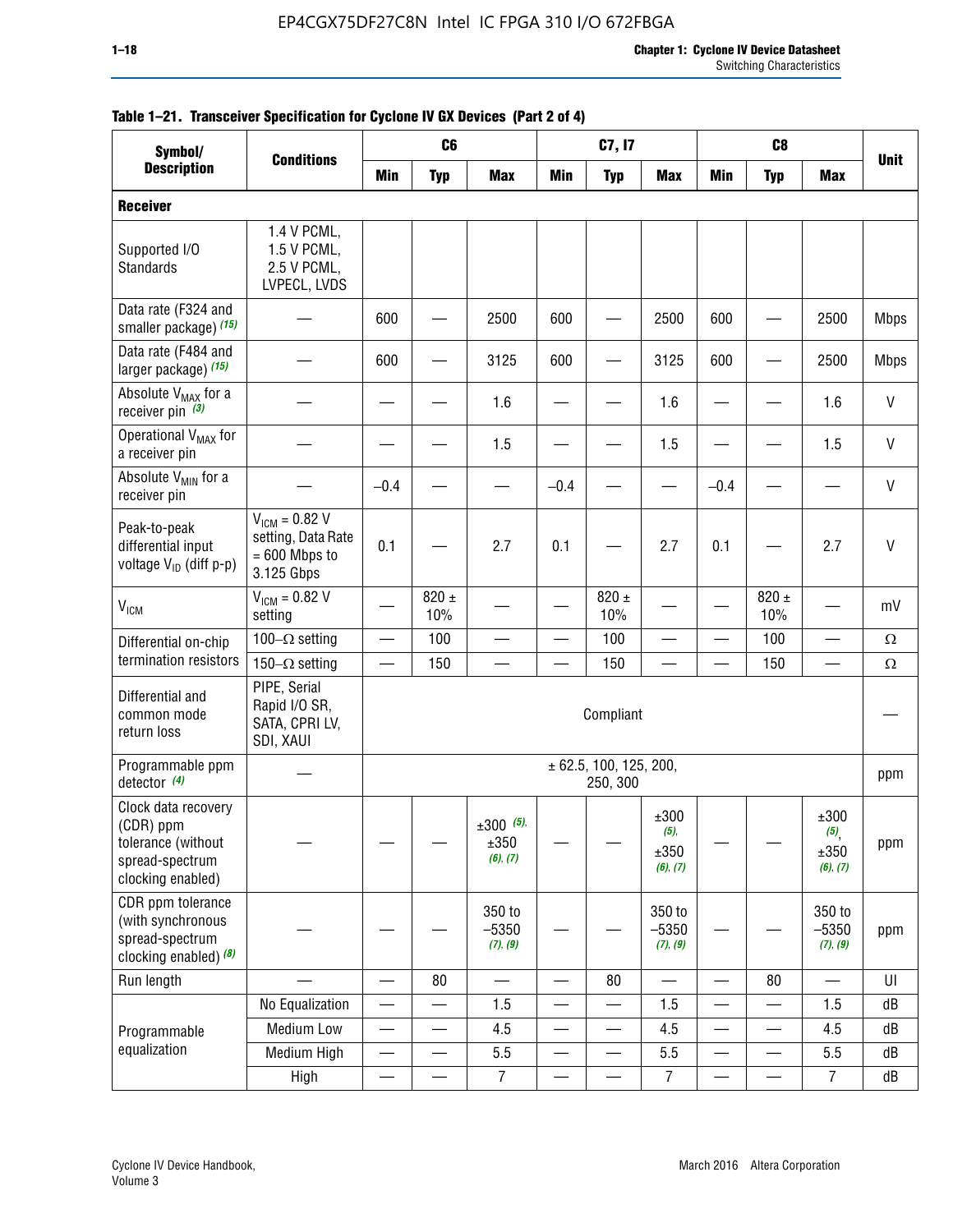| Symbol/                                                                 | <b>Conditions</b>                                                   |                          | C <sub>6</sub>           |                          |                          | C7, I7                            |                 |                          | C <sub>8</sub>           |            | <b>Unit</b>                    |
|-------------------------------------------------------------------------|---------------------------------------------------------------------|--------------------------|--------------------------|--------------------------|--------------------------|-----------------------------------|-----------------|--------------------------|--------------------------|------------|--------------------------------|
| <b>Description</b>                                                      |                                                                     | <b>Min</b>               | <b>Typ</b>               | <b>Max</b>               | <b>Min</b>               | <b>Typ</b>                        | <b>Max</b>      | <b>Min</b>               | <b>Typ</b>               | <b>Max</b> |                                |
| Signal detect/loss<br>threshold                                         | PIPE mode                                                           | 65                       |                          | 175                      | 65                       | $\overbrace{\phantom{123221111}}$ | 175             | 65                       |                          | 175        | mV                             |
| $t_{LTR}$ (10)                                                          |                                                                     | $\equiv$                 | $\overline{\phantom{0}}$ | 75                       | $\equiv$                 | $\overline{\phantom{0}}$          | 75              | $\overline{\phantom{0}}$ | $\overline{\phantom{0}}$ | 75         | μs                             |
| (11)<br>$t_{\text{LTR-LTD\_Manual}}$                                    |                                                                     | 15                       |                          |                          | 15                       |                                   |                 | 15                       |                          |            | $\mu s$                        |
| $t_{LTD}$ (12)                                                          |                                                                     | $\pmb{0}$                | 100                      | 4000                     | $\pmb{0}$                | 100                               | 4000            | $\pmb{0}$                | 100                      | 4000       | ns                             |
| $t_{\text{LTD\_Manual}}$ (13)                                           | $\overline{\phantom{0}}$                                            | $\equiv$                 | $\overline{\phantom{0}}$ | 4000                     | $\overline{\phantom{0}}$ | $\overline{\phantom{0}}$          | 4000            |                          |                          | 4000       | ns                             |
| $t_{\text{LTD\_Auto}}$ (14)                                             | $\mathcal{L}_{\mathcal{A}}$                                         |                          | $\overline{\phantom{0}}$ | 4000                     |                          | $\overline{\phantom{0}}$          | 4000            | $\overline{\phantom{0}}$ | $\overline{\phantom{0}}$ | 4000       | ns                             |
| Receiver buffer and<br>CDR offset<br>cancellation time<br>(per channel) |                                                                     |                          |                          | 17000                    |                          |                                   | 17000           |                          |                          | 17000      | recon<br>fig_c<br>lk<br>cycles |
|                                                                         | DC Gain Setting =<br>0                                              |                          | 0                        |                          |                          | $\pmb{0}$                         |                 |                          | 0                        |            | dB                             |
| Programmable DC<br>gain                                                 | DC Gain Setting =<br>1                                              |                          | 3                        |                          |                          | 3                                 |                 |                          | 3                        |            | dB                             |
|                                                                         | DC Gain Setting =<br>$\overline{2}$                                 |                          | 6                        |                          |                          | 6                                 |                 |                          | 6                        |            | dB                             |
| <b>Transmitter</b>                                                      |                                                                     |                          |                          |                          |                          |                                   |                 |                          |                          |            |                                |
| Supported I/O<br><b>Standards</b>                                       | 1.5 V PCML                                                          |                          |                          |                          |                          |                                   |                 |                          |                          |            |                                |
| Data rate (F324 and<br>smaller package)                                 |                                                                     | 600                      |                          | 2500                     | 600                      |                                   | 2500            | 600                      |                          | 2500       | <b>Mbps</b>                    |
| Data rate (F484 and<br>larger package)                                  |                                                                     | 600                      |                          | 3125                     | 600                      | —                                 | 3125            | 600                      |                          | 2500       | <b>Mbps</b>                    |
| V <sub>OCM</sub>                                                        | 0.65 V setting                                                      | $\overline{\phantom{0}}$ | 650                      | $\overline{\phantom{0}}$ | $\overline{\phantom{0}}$ | 650                               | $\qquad \qquad$ | $\overline{\phantom{0}}$ | 650                      |            | mV                             |
| Differential on-chip                                                    | 100 $-\Omega$ setting                                               |                          | 100                      |                          |                          | 100                               |                 |                          | 100                      |            | $\Omega$                       |
| termination resistors                                                   | 150 $-\Omega$ setting                                               |                          | 150                      | $\overline{\phantom{0}}$ |                          | 150                               |                 | $\overline{\phantom{0}}$ | 150                      |            | $\Omega$                       |
| Differential and<br>common mode<br>return loss                          | PIPE, CPRI LV,<br>Serial Rapid I/O<br>SR, SDI, XAUI,<br><b>SATA</b> |                          |                          |                          |                          | Compliant                         |                 |                          |                          |            |                                |
| Rise time                                                               | $\overline{\phantom{0}}$                                            | 50                       |                          | 200                      | 50                       |                                   | 200             | 50                       |                          | 200        | ps                             |
| Fall time                                                               |                                                                     | 50                       |                          | 200                      | 50                       |                                   | 200             | 50                       |                          | 200        | ps                             |
| Intra-differential pair<br>skew                                         |                                                                     |                          |                          | 15                       |                          |                                   | 15              |                          |                          | 15         | ps                             |
| Intra-transceiver<br>block skew                                         |                                                                     |                          |                          | 120                      |                          |                                   | 120             |                          |                          | 120        | ps                             |

#### **Table 1–21. Transceiver Specification for Cyclone IV GX Devices (Part 3 of 4)**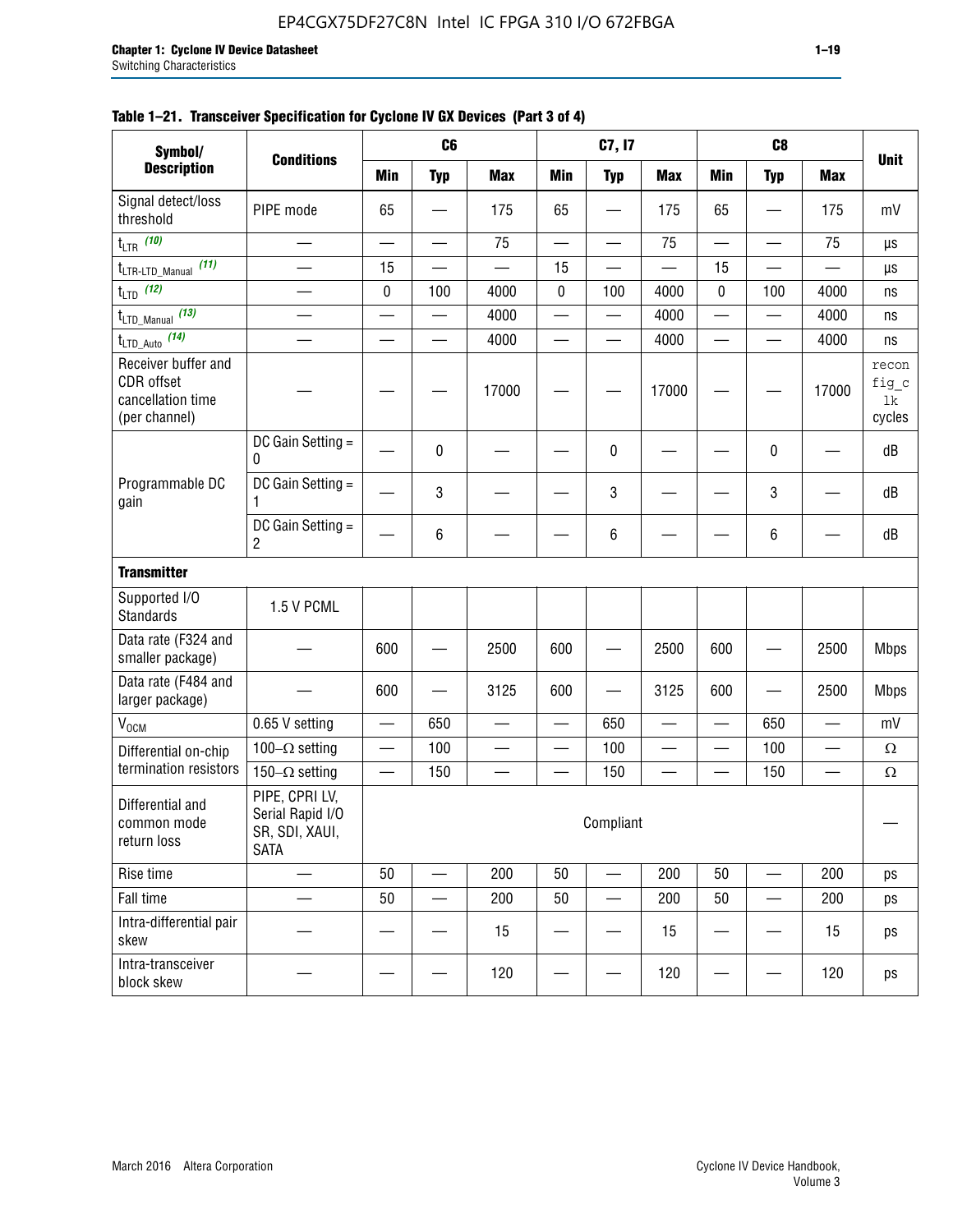#### **Table 1–21. Transceiver Specification for Cyclone IV GX Devices (Part 4 of 4)**

| Symbol/                                          | <b>Conditions</b> | C <sub>6</sub>                     |     |            | C7, I7     |            |            | C8         |     |            | <b>Unit</b> |
|--------------------------------------------------|-------------------|------------------------------------|-----|------------|------------|------------|------------|------------|-----|------------|-------------|
| <b>Description</b>                               |                   | Min                                | Typ | <b>Max</b> | <b>Min</b> | <b>Typ</b> | <b>Max</b> | <b>Min</b> | Typ | <b>Max</b> |             |
| <b>PLD-Transceiver Interface</b>                 |                   |                                    |     |            |            |            |            |            |     |            |             |
| Interface speed<br>(F324 and smaller<br>package) |                   | 25                                 |     | 125        | 25         |            | 125        | 25         |     | 125        | <b>MHz</b>  |
| Interface speed<br>(F484 and larger<br>package)  |                   | 25                                 |     | 156.25     | 25         |            | 156.25     | 25         |     | 156.25     | <b>MHz</b>  |
| Digital reset pulse<br>width                     |                   | Minimum is 2 parallel clock cycles |     |            |            |            |            |            |     |            |             |

#### **Notes to Table 1–21:**

(1) This specification is valid for transmitter output jitter specification with a maximum total jitter value of 112 ps, typically for 3.125 Gbps SRIO and XAUI protocols.

(2) The minimum reconfig\_clk frequency is 2.5 MHz if the transceiver channel is configured in **Transmitter Only** mode. The minimum reconfig\_clk frequency is 37.5 MHz if the transceiver channel is configured in **Receiver Only** or **Receiver and Transmitter** mode.

(3) The device cannot tolerate prolonged operation at this absolute maximum.

- (4) The rate matcher supports only up to  $\pm 300$  parts per million (ppm).
- (5) Supported for the F169 and F324 device packages only.
- (6) Supported for the F484, F672, and F896 device packages only. Pending device characterization.
- (7) To support CDR ppm tolerance greater than ±300 ppm, implement ppm detector in user logic and configure CDR to Manual Lock Mode.
- (8) Asynchronous spread-spectrum clocking is not supported.
- (9) For the EP4CGX30 (F484 package only), EP4CGX50, and EP4CGX75 devices, the CDR ppl tolerance is ±200 ppm.
- (10) Time taken until pll\_locked goes high after pll\_powerdown deasserts.
- (11) Time that the CDR must be kept in lock-to-reference mode after rx analogreset deasserts and before rx locktodata is asserted in manual mode.

(12) Time taken to recover valid data after the rx locktodata signal is asserted in manual mode (Figure 1–2), or after rx freqlocked signal goes high in automatic mode (Figure 1–3).

(13) Time taken to recover valid data after the rx locktodata signal is asserted in manual mode.

- (14) Time taken to recover valid data after the rx freqlocked signal goes high in automatic mode.
- (15) To support data rates lower than the minimum specification through oversampling, use the CDR in LTR mode only.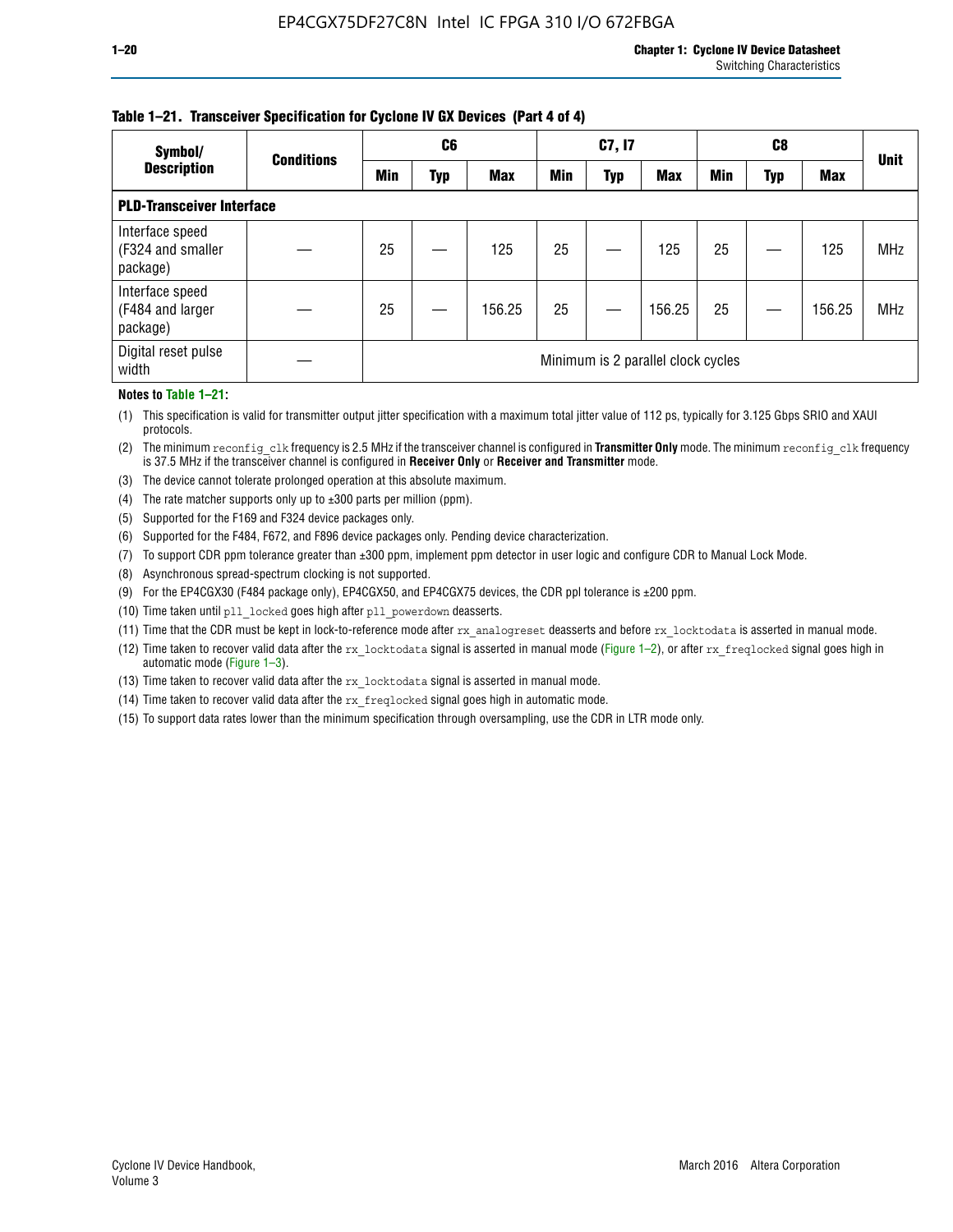Figure 1–2 shows the lock time parameters in manual mode.

 $\Box$  LTD = lock-to-data. LTR = lock-to-reference.





Figure 1–3 shows the lock time parameters in automatic mode.

**Figure 1–3. Lock Time Parameters for Automatic Mode**

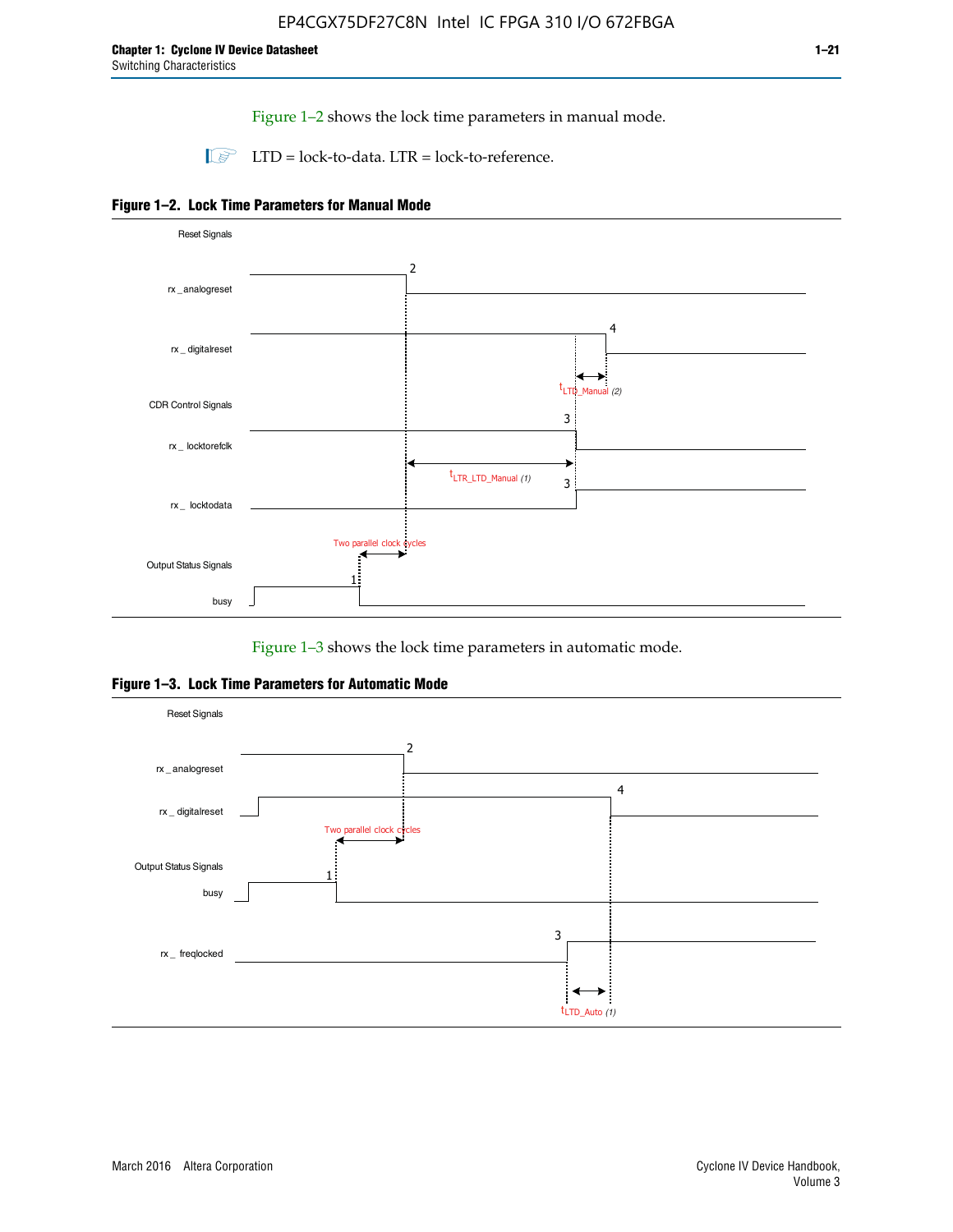#### Figure 1–4 shows the differential receiver input waveform.





Figure 1–5 shows the transmitter output waveform.





Table 1–22 lists the typical V<sub>OD</sub> for Tx term that equals 100  $\Omega$ .

| Table 1–22. Typical V <sub>0D</sub> Setting, Tx Term = 100 $\Omega$ |  |  |  |  |  |  |  |
|---------------------------------------------------------------------|--|--|--|--|--|--|--|
|---------------------------------------------------------------------|--|--|--|--|--|--|--|

| <b>Symbol</b>                                          | V <sub>on</sub> Setting (mV) |     |     |      |      |      |  |  |  |  |
|--------------------------------------------------------|------------------------------|-----|-----|------|------|------|--|--|--|--|
|                                                        |                              |     |     | 4(1) |      |      |  |  |  |  |
| $\rm V_{OD}$ differential peak<br>to peak typical (mV) | 400                          | 600 | 800 | 900  | 1000 | 1200 |  |  |  |  |

**Note to Table 1–22:**

(1) This setting is required for compliance with the PCIe protocol.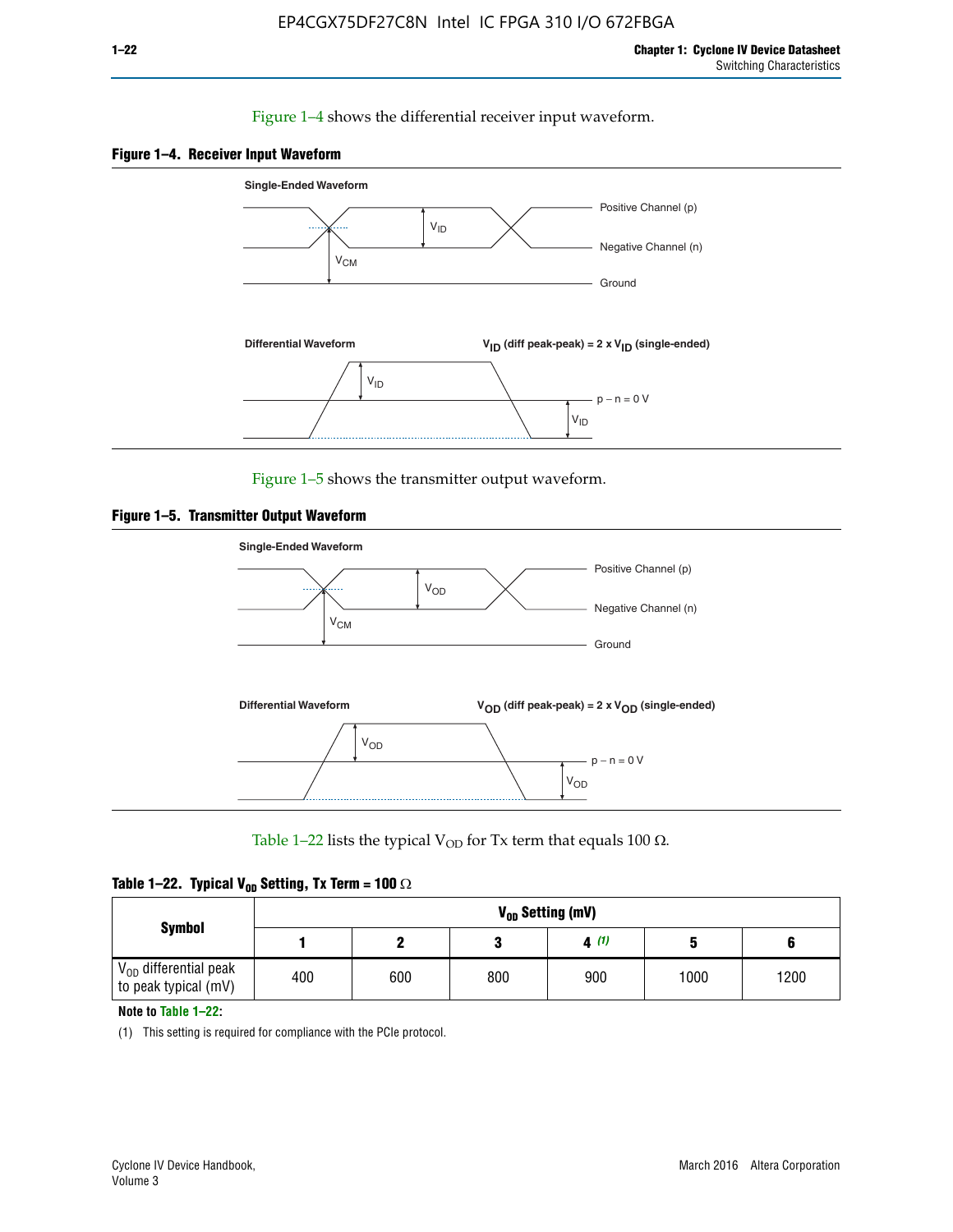Table 1–23 lists the Cyclone IV GX transceiver block AC specifications.

| Symbol/                                                                 |                    | C <sub>6</sub> |     |            | C7, I7 |            |            | C <sub>8</sub> |            |       | <b>Unit</b> |
|-------------------------------------------------------------------------|--------------------|----------------|-----|------------|--------|------------|------------|----------------|------------|-------|-------------|
| <b>Description</b>                                                      | <b>Conditions</b>  | Min            | Typ | <b>Max</b> | Min    | <b>Typ</b> | <b>Max</b> | Min            | <b>Typ</b> | Max   |             |
| PCIe Transmit Jitter Generation (3)                                     |                    |                |     |            |        |            |            |                |            |       |             |
| Total jitter at 2.5 Gbps<br>(Gen1)                                      | Compliance pattern |                |     | 0.25       |        |            | 0.25       |                |            | 0.25  | UI          |
| PCIe Receiver Jitter Tolerance (3)                                      |                    |                |     |            |        |            |            |                |            |       |             |
| Total jitter at 2.5 Gbps<br>(Gen1)                                      | Compliance pattern | > 0.6          |     | > 0.6      |        | > 0.6      |            | UI             |            |       |             |
| GIGE Transmit Jitter Generation (4)                                     |                    |                |     |            |        |            |            |                |            |       |             |
| Deterministic jitter                                                    | Pattern = CRPAT    |                |     | 0.14       |        |            | 0.14       |                |            | 0.14  | UI          |
| (peak-to-peak)                                                          |                    |                |     |            |        |            |            |                |            |       |             |
| Total jitter (peak-to-peak)                                             | Pattern = CRPAT    |                |     | 0.279      |        |            | 0.279      |                |            | 0.279 | UI          |
| <b>GIGE Receiver Jitter Tolerance (4)</b>                               |                    |                |     |            |        |            |            |                |            |       |             |
| Deterministic jitter<br>tolerance (peak-to-peak)                        | Pattern = CJPAT    | > 0.4          |     |            | > 0.4  |            | > 0.4      |                |            | UI    |             |
| Combined deterministic<br>and random jitter<br>tolerance (peak-to-peak) | Pattern = CJPAT    | > 0.66         |     | > 0.66     |        |            | > 0.66     |                |            | UI    |             |

#### **Table 1–23. Transceiver Block AC Specification for Cyclone IV GX Devices** *(1)***,** *(2)*

**Notes to Table 1–23:**

(1) Dedicated refclk pins were used to drive the input reference clocks.

(2) The jitter numbers specified are valid for the stated conditions only.

(3) The jitter numbers for PIPE are compliant to the PCIe Base Specification 2.0.

(4) The jitter numbers for GIGE are compliant to the IEEE802.3-2002 Specification.

### **Core Performance Specifications**

The following sections describe the clock tree specifications, PLLs, embedded multiplier, memory block, and configuration specifications for Cyclone IV Devices.

### **Clock Tree Specifications**

Table 1–24 lists the clock tree specifications for Cyclone IV devices.

**Table 1–24. Clock Tree Performance for Cyclone IV Devices** *(Part 1 of 2)*

|               | <b>Performance</b> |       |     |           |             |              |                  |     |             |
|---------------|--------------------|-------|-----|-----------|-------------|--------------|------------------|-----|-------------|
| <b>Device</b> | C6                 | C7    | C8  | $C8L$ (1) | $C9L$ $(1)$ | $\mathbf{I}$ | <b>18L</b> $(1)$ | A7  | <b>Unit</b> |
| EP4CE6        | 500                | 437.5 | 402 | 362       | 265         | 437.5        | 362              | 402 | <b>MHz</b>  |
| EP4CE10       | 500                | 437.5 | 402 | 362       | 265         | 437.5        | 362              | 402 | <b>MHz</b>  |
| EP4CE15       | 500                | 437.5 | 402 | 362       | 265         | 437.5        | 362              | 402 | <b>MHz</b>  |
| EP4CE22       | 500                | 437.5 | 402 | 362       | 265         | 437.5        | 362              | 402 | <b>MHz</b>  |
| EP4CE30       | 500                | 437.5 | 402 | 362       | 265         | 437.5        | 362              | 402 | <b>MHz</b>  |
| EP4CE40       | 500                | 437.5 | 402 | 362       | 265         | 437.5        | 362              | 402 | <b>MHz</b>  |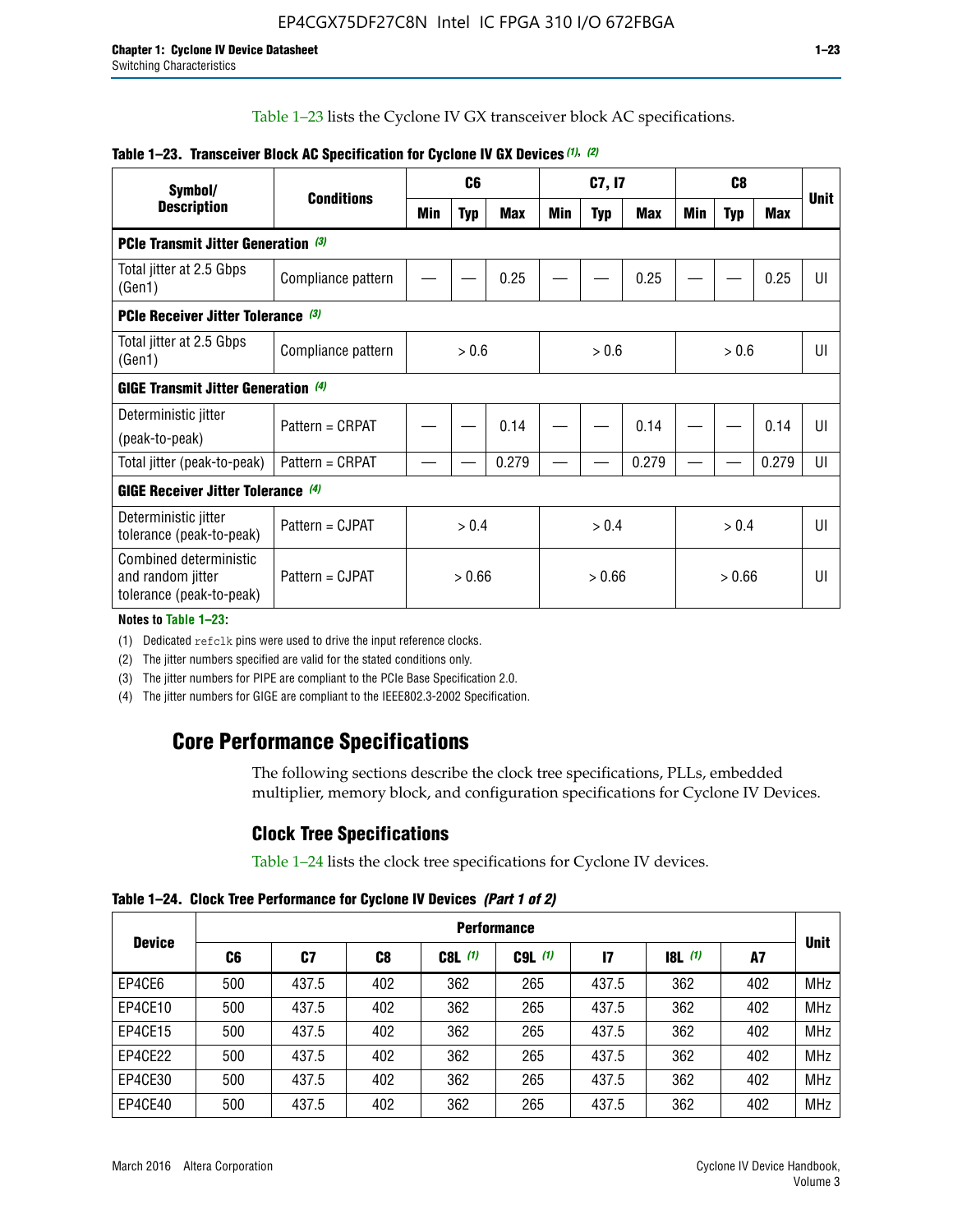|               | <b>Performance</b> |       |                |           |             |              |       |    |             |  |
|---------------|--------------------|-------|----------------|-----------|-------------|--------------|-------|----|-------------|--|
| <b>Device</b> | C6                 | C7    | C <sub>8</sub> | $C8L$ (1) | $C9L$ $(1)$ | $\mathbf{I}$ | 8L(1) | A7 | <b>Unit</b> |  |
| EP4CE55       | 500                | 437.5 | 402            | 362       | 265         | 437.5        | 362   |    | <b>MHz</b>  |  |
| EP4CE75       | 500                | 437.5 | 402            | 362       | 265         | 437.5        | 362   |    | <b>MHz</b>  |  |
| EP4CE115      |                    | 437.5 | 402            | 362       | 265         | 437.5        | 362   |    | <b>MHz</b>  |  |
| EP4CGX15      | 500                | 437.5 | 402            |           |             | 437.5        |       |    | <b>MHz</b>  |  |
| EP4CGX22      | 500                | 437.5 | 402            |           |             | 437.5        |       |    | <b>MHz</b>  |  |
| EP4CGX30      | 500                | 437.5 | 402            |           |             | 437.5        |       |    | <b>MHz</b>  |  |
| EP4CGX50      | 500                | 437.5 | 402            |           |             | 437.5        |       |    | <b>MHz</b>  |  |
| EP4CGX75      | 500                | 437.5 | 402            |           |             | 437.5        |       |    | <b>MHz</b>  |  |
| EP4CGX110     | 500                | 437.5 | 402            |           |             | 437.5        |       |    | <b>MHz</b>  |  |
| EP4CGX150     | 500                | 437.5 | 402            |           |             | 437.5        |       |    | <b>MHz</b>  |  |

**Table 1–24. Clock Tree Performance for Cyclone IV Devices** *(Part 2 of 2)*

**Note to Table 1–24:**

(1) Cyclone IV E 1.0 V core voltage devices only support C8L, C9L, and I8L speed grades.

### **PLL Specifications**

Table 1–25 lists the PLL specifications for Cyclone IV devices when operating in the commercial junction temperature range (0°C to 85°C), the industrial junction temperature range (–40°C to 100°C), the extended industrial junction temperature range (–40°C to 125°C), and the automotive junction temperature range (–40°C to 125°C). For more information about the PLL block, refer to "Glossary" on page 1–37.

|  |  | Table 1–25. PLL Specifications for Cyclone IV Devices $(1)$ , $(2)$ (Part 1 of 2) |  |
|--|--|-----------------------------------------------------------------------------------|--|
|--|--|-----------------------------------------------------------------------------------|--|

| <b>Symbol</b>                                          | <b>Parameter</b>                                            | Min | <b>Typ</b>               | Max   | <b>Unit</b>   |
|--------------------------------------------------------|-------------------------------------------------------------|-----|--------------------------|-------|---------------|
|                                                        | Input clock frequency $(-6, -7, -8)$ speed grades)          | 5   | —                        | 472.5 | <b>MHz</b>    |
| $f_{\text{IN}}$ (3)                                    | Input clock frequency (-8L speed grade)                     | 5   |                          | 362   | <b>MHz</b>    |
|                                                        | Input clock frequency (-9L speed grade)                     | 5   |                          | 265   | <b>MHz</b>    |
| f <sub>INPFD</sub>                                     | PFD input frequency                                         | 5   |                          | 325   | <b>MHz</b>    |
| $f_{VCO}$ (4)                                          | PLL internal VCO operating range                            | 600 | $\overline{\phantom{0}}$ | 1300  | <b>MHz</b>    |
| f <sub>INDUTY</sub>                                    | Input clock duty cycle                                      | 40  |                          | 60    | $\frac{0}{0}$ |
| $t_{\text{INJITTER\_CCJ}}$ (5)                         | Input clock cycle-to-cycle jitter<br>$F_{REF} \geq 100$ MHz |     |                          | 0.15  | UI            |
|                                                        | $F_{RFF}$ < 100 MHz                                         |     |                          | ±750  | ps            |
| $f_{\text{OUT\_EXT}}$ (external clock<br>output) $(3)$ | PLL output frequency                                        |     |                          | 472.5 | <b>MHz</b>    |
|                                                        | PLL output frequency (-6 speed grade)                       |     |                          | 472.5 | <b>MHz</b>    |
|                                                        | PLL output frequency (-7 speed grade)                       |     |                          | 450   | <b>MHz</b>    |
| $f_{OUT}$ (to global clock)                            | PLL output frequency (-8 speed grade)                       |     |                          | 402.5 | <b>MHz</b>    |
|                                                        | PLL output frequency (-8L speed grade)                      |     |                          | 362   | <b>MHz</b>    |
|                                                        | PLL output frequency (-9L speed grade)                      |     |                          | 265   | <b>MHz</b>    |
| t <sub>outputy</sub>                                   | Duty cycle for external clock output (when set to 50%)      | 45  | 50                       | 55    | $\frac{0}{0}$ |
| $t_{\text{LOCK}}$                                      | Time required to lock from end of device configuration      |     |                          |       | ms            |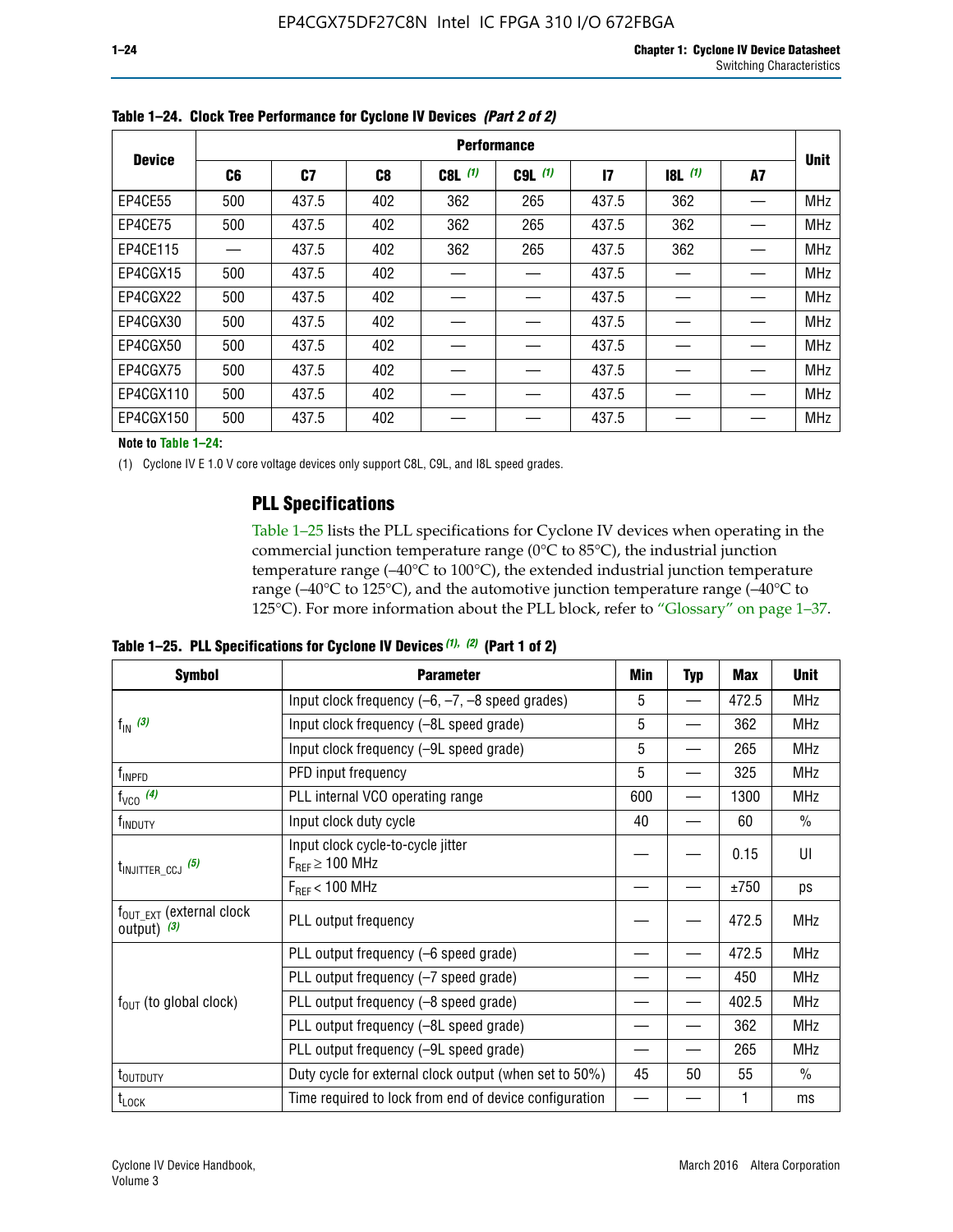|  |  | Table 1–25. PLL Specifications for Cyclone IV Devices (1), (2) (Part 2 of 2) |  |
|--|--|------------------------------------------------------------------------------|--|
|--|--|------------------------------------------------------------------------------|--|

| <b>Symbol</b>                             | <b>Parameter</b>                                                                                                                     | Min | <b>Typ</b> | <b>Max</b> | <b>Unit</b>              |
|-------------------------------------------|--------------------------------------------------------------------------------------------------------------------------------------|-----|------------|------------|--------------------------|
| t <sub>DLOCK</sub>                        | Time required to lock dynamically (after switchover,<br>reconfiguring any non-post-scale counters/delays or<br>areset is deasserted) |     |            | 1          | ms                       |
| t <sub>outjitter_period_dedclk</sub> (6)  | Dedicated clock output period jitter<br>$F_{OIII} \geq 100$ MHz                                                                      |     |            | 300        | ps                       |
|                                           | $F_{\text{OUT}}$ < 100 MHz                                                                                                           |     |            | 30         | mUI                      |
| t <sub>outjitter_ccj_dedclk</sub> (6)     | Dedicated clock output cycle-to-cycle jitter<br>$F_{OUT} \geq 100$ MHz                                                               |     |            | 300        | ps                       |
|                                           | $F_{OUT}$ < 100 MHz                                                                                                                  |     |            | 30         | mUI                      |
| t <sub>outjitter_period_io</sub> (6)      | Regular I/O period jitter<br>$F_{OIII} \geq 100$ MHz                                                                                 |     |            | 650        | ps                       |
|                                           | $F_{OUT}$ < 100 MHz                                                                                                                  |     |            | 75         | mUI                      |
| t <sub>outjitter_ccj_io</sub> (6)         | Regular I/O cycle-to-cycle jitter<br>$F_{OUT} \geq 100$ MHz                                                                          |     |            | 650        | ps                       |
|                                           | $F_{OUT}$ < 100 MHz                                                                                                                  |     |            | 75         | mUI                      |
| t <sub>PLL_PSERR</sub>                    | Accuracy of PLL phase shift                                                                                                          |     |            | ±50        | ps                       |
| <b>t</b> <sub>ARESET</sub>                | Minimum pulse width on areset signal.                                                                                                | 10  |            |            | ns                       |
| t <sub>configpll</sub>                    | Time required to reconfigure scan chains for PLLs                                                                                    |     | 3.5(7)     |            | <b>SCANCLK</b><br>cycles |
| f <sub>SCANCLK</sub>                      | scanclk frequency                                                                                                                    |     |            | 100        | <b>MHz</b>               |
| t <sub>CASC_OUTJITTER_PERIOD_DEDCLK</sub> | Period jitter for dedicated clock output in cascaded<br>PLLs ( $F_{OUT} \ge 100$ MHz)                                                |     |            | 425        | ps                       |
| (8), (9)                                  | Period jitter for dedicated clock output in cascaded<br>PLLs ( $F_{OUT}$ < 100 MHz)                                                  |     |            | 42.5       | mUI                      |

#### **Notes to Table 1–25:**

- (1) This table is applicable for general purpose PLLs and multipurpose PLLs.
- (2) You must connect  $V_{CCD-PLL}$  to  $V_{CCINT}$  through the decoupling capacitor and ferrite bead.
- (3) This parameter is limited in the Quartus II software by the I/O maximum frequency. The maximum I/O frequency is different for each I/O standard.
- (4) The  $V_{CO}$  frequency reported by the Quartus II software in the PLL Summary section of the compilation report takes into consideration the  $V_{CO}$ post-scale counter K value. Therefore, if the counter K has a value of 2, the frequency reported can be lower than the f<sub>VCO</sub> specification.
- (5) A high input jitter directly affects the PLL output jitter. To have low PLL output clock jitter, you must provide a clean clock source that is less than 200 ps.
- (6) Peak-to-peak jitter with a probability level of 10–12 (14 sigma, 99.99999999974404% confidence level). The output jitter specification applies to the intrinsic jitter of the PLL when an input jitter of 30 ps is applied.
- (7) With 100-MHz scanclk frequency.
- (8) The cascaded PLLs specification is applicable only with the following conditions:
	- **■** Upstream PLL—0.59 MHz  $\leq$  Upstream PLL bandwidth  $<$  1 MHz
	- Downstream PLL—Downstream PLL bandwidth > 2 MHz
- (9) PLL cascading is not supported for transceiver applications.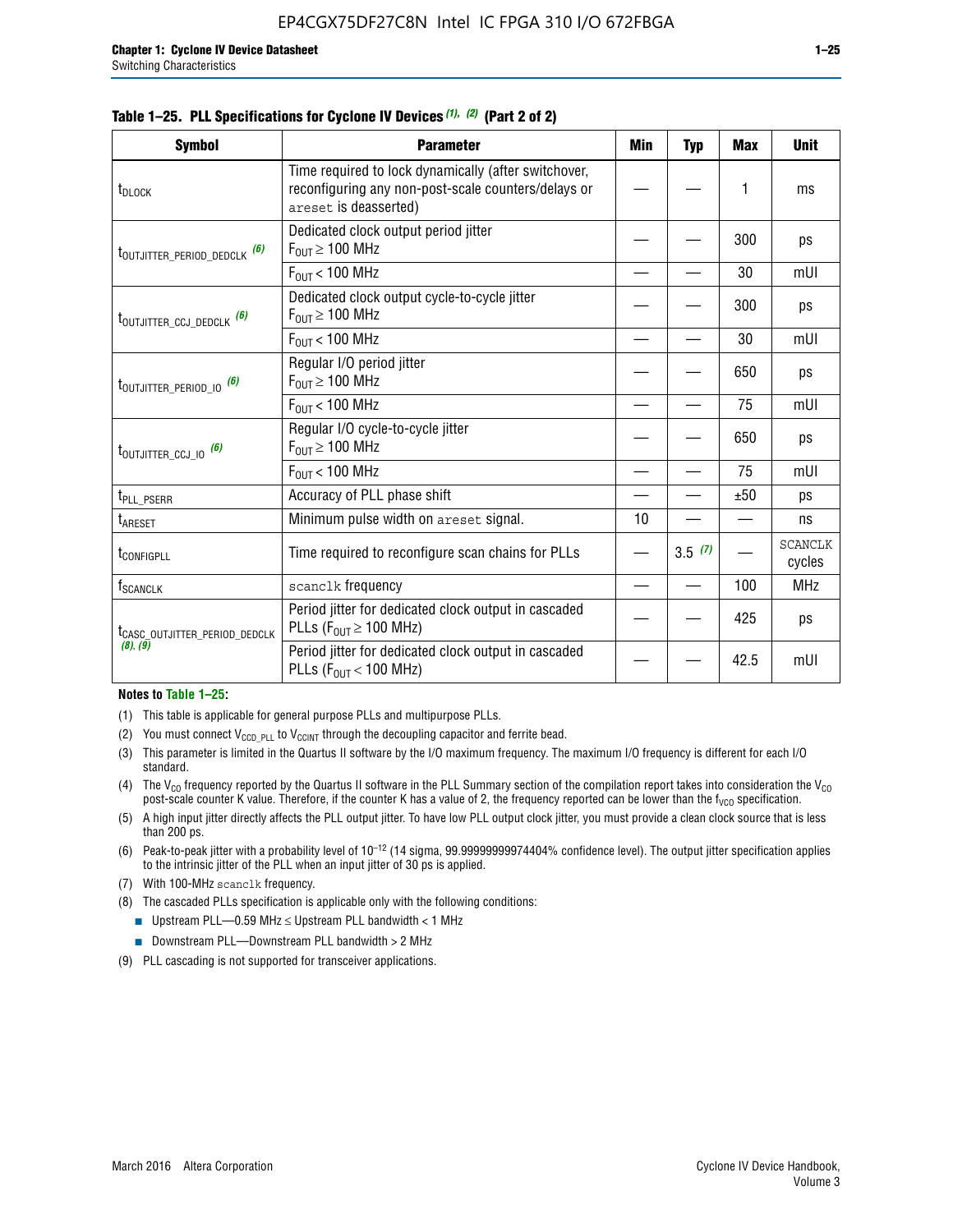### **Embedded Multiplier Specifications**

Table 1–26 lists the embedded multiplier specifications for Cyclone IV devices.

#### **Table 1–26. Embedded Multiplier Specifications for Cyclone IV Devices**

|                                | <b>Resources Used</b><br><b>Performance</b> |     |            |     |                 |     |             |
|--------------------------------|---------------------------------------------|-----|------------|-----|-----------------|-----|-------------|
| Mode                           | <b>Number of Multipliers</b>                | C6  | C7, I7, A7 | C8  | <b>C8L, I8L</b> | C9L | <b>Unit</b> |
| $9 \times 9$ -bit multiplier   |                                             | 340 | 300        | 260 | 240             | 175 | <b>MHz</b>  |
| $18 \times 18$ -bit multiplier |                                             | 287 | 250        | 200 | 185             | 135 | <b>MHz</b>  |

### **Memory Block Specifications**

Table 1–27 lists the M9K memory block specifications for Cyclone IV devices.

#### **Table 1–27. Memory Block Performance Specifications for Cyclone IV Devices**

|               |                                           | <b>Resources Used</b> |                             | <b>Performance</b> |            |                |                 |     |             |
|---------------|-------------------------------------------|-----------------------|-----------------------------|--------------------|------------|----------------|-----------------|-----|-------------|
| <b>Memory</b> | <b>Mode</b>                               | LEs                   | <b>M9K</b><br><b>Memory</b> | C <sub>6</sub>     | C7, I7, A7 | C <sub>8</sub> | <b>C8L, I8L</b> | C9L | <b>Unit</b> |
|               | FIFO 256 $\times$ 36                      | 47                    |                             | 315                | 274        | 238            | 200             | 157 | <b>MHz</b>  |
| M9K Block     | Single-port $256 \times 36$               | 0                     |                             | 315                | 274        | 238            | 200             | 157 | <b>MHz</b>  |
|               | Simple dual-port $256 \times 36$ CLK      | 0                     |                             | 315                | 274        | 238            | 200             | 157 | <b>MHz</b>  |
|               | True dual port $512 \times 18$ single CLK | 0                     |                             | 315                | 274        | 238            | 200             | 157 | <b>MHz</b>  |

### **Configuration and JTAG Specifications**

Table 1–28 lists the configuration mode specifications for Cyclone IV devices.

#### **Table 1–28. Passive Configuration Mode Specifications for Cyclone IV Devices** *(1)*

| <b>Programming Mode</b>         | V <sub>CCINT</sub> Voltage Level (V) | <b>DCLK f<sub>MAX</sub></b> | <b>Unit</b> |
|---------------------------------|--------------------------------------|-----------------------------|-------------|
| Passive Serial (PS)             | 1.0 $(3)$                            | 66                          | MHz         |
|                                 | 1.2                                  | 133                         | MHz         |
| Fast Passive Parallel (FPP) (2) | 1.0 $(3)$                            | 66                          | <b>MHz</b>  |
|                                 | 12(4)                                | 100                         | <b>MHz</b>  |

#### **Notes to Table 1–28:**

- (1) For more information about PS and FPP configuration timing parameters, refer to the *[Configuration and Remote](http://www.altera.com/literature/hb/cyclone-iv/cyiv-51008.pdf)  [System Upgrades in Cyclone IV Devices](http://www.altera.com/literature/hb/cyclone-iv/cyiv-51008.pdf)* chapter.
- (2) FPP configuration mode supports all Cyclone IV E devices (except for E144 package devices) and EP4CGX50, EP4CGX75, EP4CGX110, and EP4CGX150 only.
- (3)  $V_{CCMT}$  = 1.0 V is only supported for Cyclone IV E 1.0 V core voltage devices.
- (4) Cyclone IV E devices support 1.2 V V<sub>CCINT</sub>. Cyclone IV E 1.2 V core voltage devices support 133 MHz DCLK f<sub>MAX</sub> for EP4CE6, EP4CE10, EP4CE15, EP4CE22, EP4CE30, and EP4CE40 only.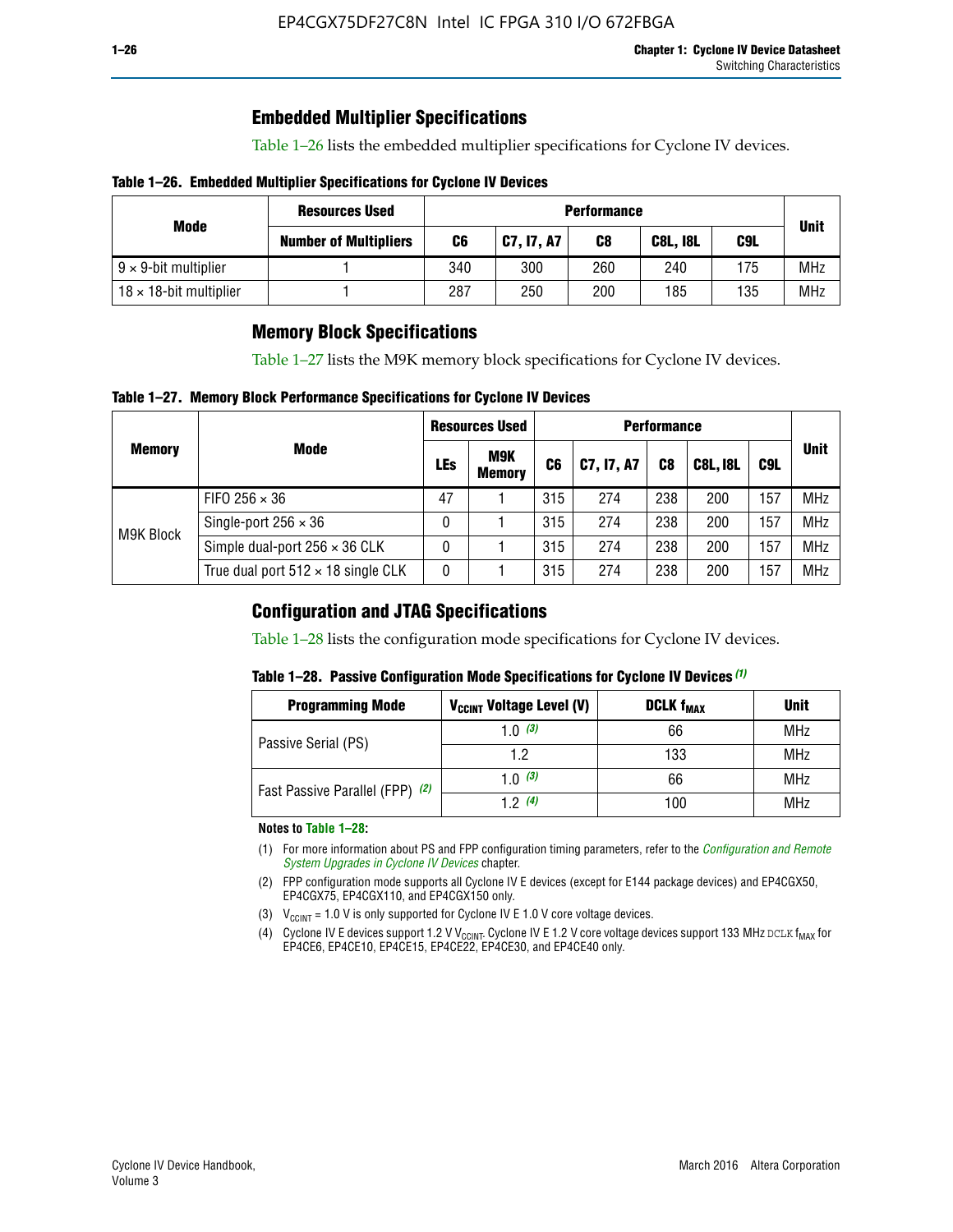Table 1–29 lists the active configuration mode specifications for Cyclone IV devices.

**Table 1–29. Active Configuration Mode Specifications for Cyclone IV Devices**

| <b>Programming Mode</b>  | <b>DCLK Range</b> | <b>Typical DCLK</b> | Unit |
|--------------------------|-------------------|---------------------|------|
| Active Parallel (AP) (1) | 20 to 40          | 33                  | MHz  |
| Active Serial (AS)       | 20 to 40          | 33                  | MHz  |

**Note to Table 1–29:**

(1) AP configuration mode is only supported for Cyclone IV E devices.

Table 1–30 lists the JTAG timing parameters and values for Cyclone IV devices.

**Table 1–30. JTAG Timing Parameters for Cyclone IV Devices** *(1)*

| Symbol                       | <b>Parameter</b>                                       | <b>Min</b> | <b>Max</b> | <b>Unit</b> |
|------------------------------|--------------------------------------------------------|------------|------------|-------------|
| t <sub>JCP</sub>             | <b>TCK clock period</b>                                | 40         |            | ns          |
| t <sub>JCH</sub>             | <b>TCK clock high time</b>                             | 19         |            | ns          |
| $t_{JCL}$                    | TCK clock low time                                     | 19         |            | ns          |
| t <sub>JPSU_TDI</sub>        | JTAG port setup time for TDI                           | 1          |            | ns          |
| t <sub>JPSU_TMS</sub>        | JTAG port setup time for TMS                           | 3          |            | ns          |
| t <sub>JPH</sub>             | JTAG port hold time                                    | 10         |            | ns          |
| t <sub>JPCO</sub>            | JTAG port clock to output $(2)$ , $(3)$                |            | 15         | ns          |
| t <sub>JPZX</sub>            | JTAG port high impedance to valid output $(2)$ , $(3)$ |            | 15         | ns          |
| t <sub>JPXZ</sub>            | JTAG port valid output to high impedance $(2)$ , $(3)$ |            | 15         | ns          |
| ${\rm t}_{\rm JSSU}$         | Capture register setup time                            | 5          |            | ns          |
| $\mathsf{t}_{\mathsf{JSH}}$  | Capture register hold time                             | 10         |            | ns          |
| $t_{\rm JSCO}$               | Update register clock to output                        |            | 25         | ns          |
| $t_{\footnotesize \rm JSZX}$ | Update register high impedance to valid output         |            | 25         | ns          |
| t <sub>JSXZ</sub>            | Update register valid output to high impedance         |            | 25         | ns          |

**Notes to Table 1–30:**

(1) For more information about JTAG waveforms, refer to "JTAG Waveform" in "Glossary" on page 1–37.

(2) The specification is shown for 3.3-, 3.0-, and 2.5-V LVTTL/LVCMOS operation of JTAG pins. For 1.8-V LVTTL/LVCMOS and 1.5-V LVCMOS, the output time specification is 16 ns.

(3) For EP4CGX22, EP4CGX30 (F324 and smaller package), EP4CGX110, and EP4CGX150 devices, the output time specification for 3.3-, 3.0-, and 2.5-V LVTTL/LVCMOS operation of JTAG pins is 16 ns. For 1.8-V LVTTL/LVCMOS and 1.5-V LVCMOS, the output time specification is 18 ns.

### **Periphery Performance**

This section describes periphery performance, including high-speed I/O and external memory interface.

I/O performance supports several system interfaces, such as the high-speed I/O interface, external memory interface, and the PCI/PCI-X bus interface. I/Os using the SSTL-18 Class I termination standard can achieve up to the stated DDR2 SDRAM interfacing speeds. I/Os using general-purpose I/O standards such as 3.3-, 3.0-, 2.5-, 1.8-, or 1.5-LVTTL/LVCMOS are capable of a typical 200 MHz interfacing frequency with a 10 pF load.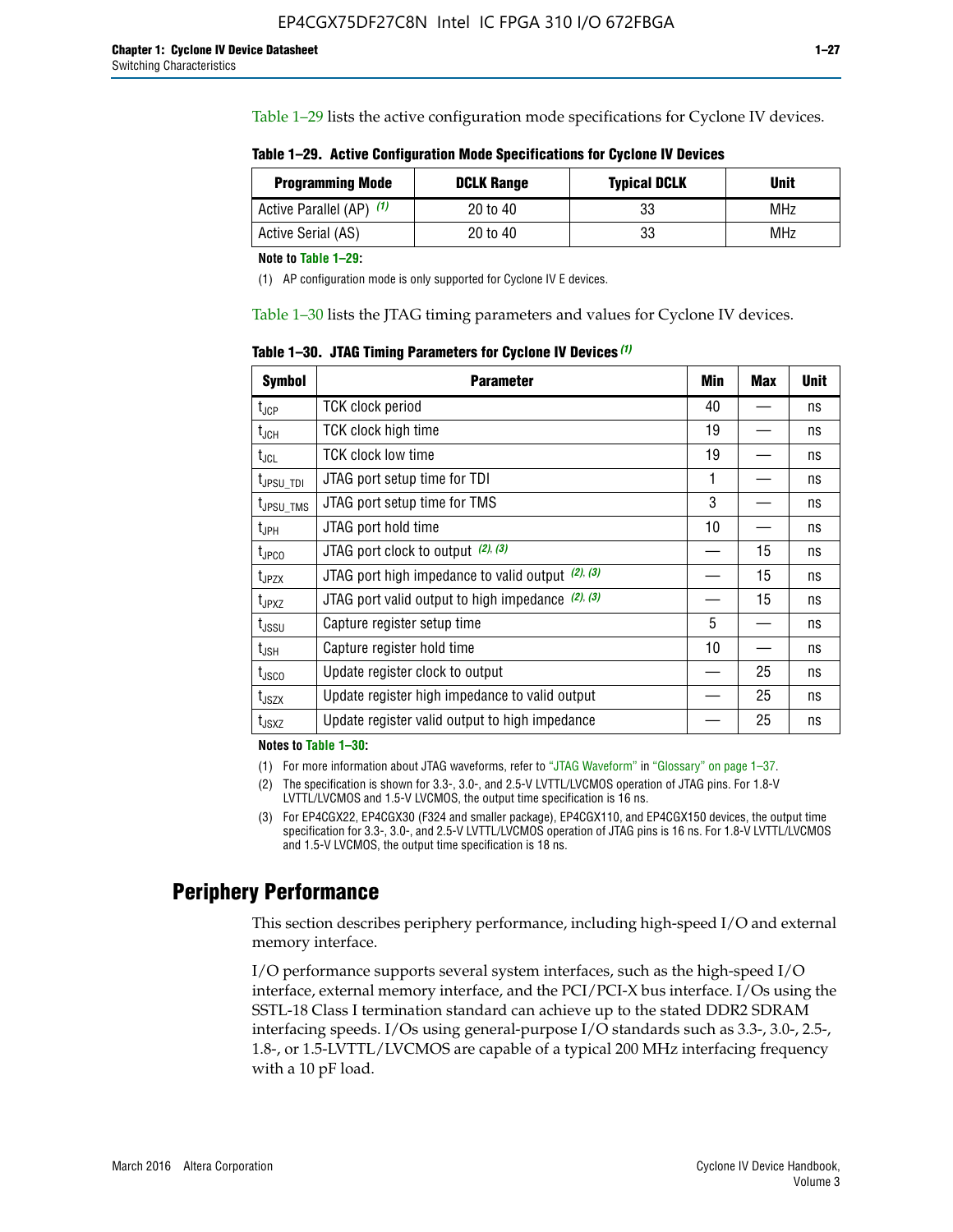- For more information about the supported maximum clock rate, device and pin planning, IP implementation, and device termination, refer to *[Section III: System](http://www.altera.com/literature/hb/external-memory/emi_intro_specs.pdf)  [Performance Specifications](http://www.altera.com/literature/hb/external-memory/emi_intro_specs.pdf)* of the *External Memory Interfaces Handbook*.
- **1 Actual achievable frequency depends on design- and system-specific factors. Perform** HSPICE/IBIS simulations based on your specific design and system setup to determine the maximum achievable frequency in your system.

### **High-Speed I/O Specifications**

Table 1–31 through Table 1–36 list the high-speed I/O timing for Cyclone IV devices. For definitions of high-speed timing specifications, refer to "Glossary" on page 1–37.

**Table 1–31. RSDS Transmitter Timing Specifications for Cyclone IV Devices** *(1)***,** *(2)***,** *(4)* **(Part 1 of 2)**

|                                                      |                                                     |                 | C6                       |            |            | C7, I7                   |            |            | <b>C8, A7</b>            |            |            | <b>C8L, I8L</b>          |            |            | C <sub>9</sub> L         |            |               |
|------------------------------------------------------|-----------------------------------------------------|-----------------|--------------------------|------------|------------|--------------------------|------------|------------|--------------------------|------------|------------|--------------------------|------------|------------|--------------------------|------------|---------------|
| <b>Symbol</b>                                        | <b>Modes</b>                                        | Min             | <b>Typ</b>               | <b>Max</b> | <b>Min</b> | <b>Typ</b>               | <b>Max</b> | <b>Min</b> | <b>Typ</b>               | <b>Max</b> | <b>Min</b> | <b>Typ</b>               | <b>Max</b> | <b>Min</b> | <b>Typ</b>               | <b>Max</b> | <b>Unit</b>   |
|                                                      | $\times$ 10                                         | 5               | —                        | 180        | 5          | ÷,                       | 155.5      | 5          | $\overline{\phantom{0}}$ | 155.5      | 5          |                          | 155.5      | 5          |                          | 132.5      | <b>MHz</b>    |
|                                                      | $\times 8$                                          | 5               |                          | 180        | 5          |                          | 155.5      | 5          | $\overline{\phantom{0}}$ | 155.5      | 5          |                          | 155.5      | 5          |                          | 132.5      | <b>MHz</b>    |
| f <sub>HSCLK</sub><br>(input clock                   | $\times 7$                                          | 5               |                          | 180        | 5          |                          | 155.5      | 5          | $\overline{\phantom{0}}$ | 155.5      | 5          |                          | 155.5      | 5          |                          | 132.5      | <b>MHz</b>    |
| frequency)                                           | $\times$ 4                                          | 5               |                          | 180        | 5          | $\overline{\phantom{0}}$ | 155.5      | 5          | $\qquad \qquad$          | 155.5      | 5          |                          | 155.5      | 5          | $\overline{\phantom{0}}$ | 132.5      | <b>MHz</b>    |
|                                                      | $\times 2$                                          | 5               |                          | 180        | 5          |                          | 155.5      | 5          | $\equiv$                 | 155.5      | 5          | $\overline{\phantom{0}}$ | 155.5      | 5          | $\overline{\phantom{0}}$ | 132.5      | <b>MHz</b>    |
|                                                      | $\times$ 1                                          | 5               |                          | 360        | 5          |                          | 311        | 5          | $\overline{\phantom{0}}$ | 311        | 5          | $\equiv$                 | 311        | 5          | $\equiv$                 | 265        | <b>MHz</b>    |
|                                                      | $\times$ 10                                         | 100             |                          | 360        | 100        |                          | 311        | 100        | $\equiv$                 | 311        | 100        |                          | 311        | 100        | $\equiv$                 | 265        | <b>Mbps</b>   |
|                                                      | $\times 8$                                          | 80              |                          | 360        | 80         |                          | 311        | 80         | $\overline{\phantom{0}}$ | 311        | 80         |                          | 311        | 80         | $\overline{\phantom{0}}$ | 265        | <b>Mbps</b>   |
| Device<br>operation in                               | $\times 7$                                          | 70              |                          | 360        | 70         | $\overline{\phantom{0}}$ | 311        | 70         | $\overline{\phantom{0}}$ | 311        | 70         |                          | 311        | 70         | $\equiv$                 | 265        | <b>Mbps</b>   |
| <b>Mbps</b>                                          | $\times$ 4                                          | 40              | $\overline{\phantom{0}}$ | 360        | 40         |                          | 311        | 40         | $\overline{\phantom{0}}$ | 311        | 40         |                          | 311        | 40         | $\overline{\phantom{0}}$ | 265        | <b>Mbps</b>   |
|                                                      | $\times 2$                                          | 20              |                          | 360        | 20         | $\overline{\phantom{0}}$ | 311        | 20         | $\overline{\phantom{0}}$ | 311        | 20         | $\qquad \qquad$          | 311        | 20         |                          | 265        | <b>Mbps</b>   |
|                                                      | $\times$ 1                                          | 10              |                          | 360        | 10         |                          | 311        | 10         | $\overline{\phantom{0}}$ | 311        | 10         | $\overline{\phantom{0}}$ | 311        | 10         | $\overline{\phantom{0}}$ | 265        | <b>Mbps</b>   |
| t <sub>DUTY</sub>                                    | —                                                   | 45              |                          | 55         | 45         |                          | 55         | 45         | $\overline{\phantom{0}}$ | 55         | 45         |                          | 55         | 45         |                          | 55         | $\frac{0}{0}$ |
| Transmitter<br>channel-to-<br>channel skew<br>(TCCS) |                                                     |                 |                          | 200        |            |                          | 200        |            |                          | 200        |            |                          | 200        |            |                          | 200        | ps            |
| Output jitter<br>(peak to peak)                      |                                                     |                 |                          | 500        |            |                          | 500        |            |                          | 550        |            |                          | 600        |            |                          | 700        | ps            |
| t <sub>rise</sub>                                    | $20 - 80\%$<br>$\mathrm{C}_{\text{LOAD}}$ =<br>5 pF | $\qquad \qquad$ | 500                      |            |            | 500                      |            |            | 500                      |            |            | 500                      |            |            | 500                      |            | ps            |
| t <sub>FALL</sub>                                    | $20 - 80\%$<br>$C_{LOAD} =$<br>5 pF                 |                 | 500                      |            |            | 500                      |            |            | 500                      |            |            | 500                      |            |            | 500                      |            | ps            |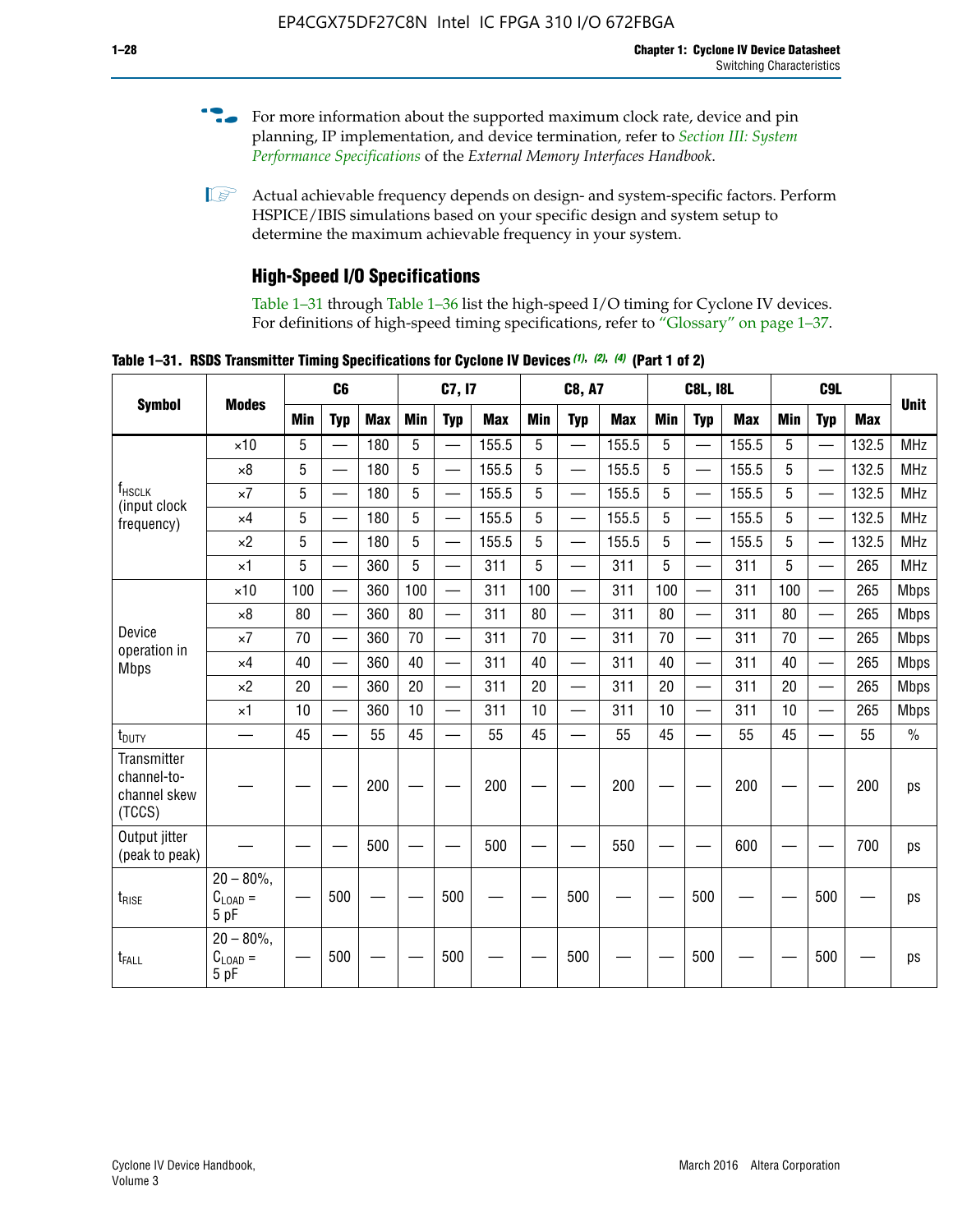| <b>Symbol</b>         | <b>Modes</b> |     | C6         |            |     | C7, I7     |            |     | <b>C8, A7</b> |            |     | <b>C8L, I8L</b> |            |     | C <sub>9</sub> L |            | <b>Unit</b> |
|-----------------------|--------------|-----|------------|------------|-----|------------|------------|-----|---------------|------------|-----|-----------------|------------|-----|------------------|------------|-------------|
|                       |              | Min | <b>Typ</b> | <b>Max</b> | Min | <b>Typ</b> | <b>Max</b> | Min | <b>Typ</b>    | <b>Max</b> | Min | <b>Typ</b>      | <b>Max</b> | Min | <b>Typ</b>       | <b>Max</b> |             |
| $t_{\text{LOCK}}$ (3) |              |     |            |            |     |            |            |     |               |            |     |                 |            |     |                  |            | ms          |

#### **Table 1–31. RSDS Transmitter Timing Specifications for Cyclone IV Devices** *(1)***,** *(2)***,** *(4)* **(Part 2 of 2)**

**Notes to Table 1–31:**

(1) Applicable for true RSDS and emulated RSDS\_E\_3R transmitter.

(2) Cyclone IV E devices—true RSDS transmitter is only supported at the output pin of Row I/O Banks 1, 2, 5, and 6. Emulated RSDS transmitter is supported at the output pin of all I/O Banks. Cyclone IV GX devices—true RSDS transmitter is only supported at the output pin of Row I/O Banks 5 and 6. Emulated RSDS transmitter is supported at the output

pin of I/O Banks 3, 4, 5, 6, 7, 8, and 9. (3)  $t_{\text{LOCK}}$  is the time required for the PLL to lock from the end-of-device configuration.

(4) Cyclone IV E 1.0 V core voltage devices only support C8L, C9L, and I8L speed grades. Cyclone IV E 1.2 V core voltage devices only support C6, C7, C8, I7, and A7 speed grades. Cyclone IV GX devices only support C6, C7, C8, and I7 speed grades.

|                                 |                                       |            | C <sub>6</sub>           |            |                          | C7, I7                   |            |                          | C8, A7                                    |            |            | <b>C8L, I8L</b>          |            |            | C <sub>9</sub> L         |            |               |
|---------------------------------|---------------------------------------|------------|--------------------------|------------|--------------------------|--------------------------|------------|--------------------------|-------------------------------------------|------------|------------|--------------------------|------------|------------|--------------------------|------------|---------------|
| <b>Symbol</b>                   | <b>Modes</b>                          | <b>Min</b> | <b>Typ</b>               | <b>Max</b> | <b>Min</b>               | <b>Typ</b>               | <b>Max</b> | <b>Min</b>               | <b>Typ</b>                                | <b>Max</b> | <b>Min</b> | <b>Typ</b>               | <b>Max</b> | <b>Min</b> | <b>Typ</b>               | <b>Max</b> | <b>Unit</b>   |
|                                 | $\times$ 10                           | 5          |                          | 85         | 5                        |                          | 85         | 5                        | $\overline{\phantom{0}}$                  | 85         | 5          | —                        | 85         | 5          |                          | 72.5       | <b>MHz</b>    |
|                                 | $\times 8$                            | 5          | —                        | 85         | 5                        | $\overline{\phantom{a}}$ | 85         | 5                        | $\overline{\phantom{0}}$                  | 85         | 5          | —                        | 85         | 5          |                          | 72.5       | <b>MHz</b>    |
| f <sub>HSCLK</sub> (input       | $\times 7$                            | 5          | $\overline{\phantom{m}}$ | 85         | 5                        |                          | 85         | $\overline{5}$           | —                                         | 85         | 5          | $\overline{\phantom{0}}$ | 85         | 5          | $\overline{\phantom{0}}$ | 72.5       | <b>MHz</b>    |
| clock<br>frequency)             | $\times 4$                            | 5          | $\overline{\phantom{0}}$ | 85         | 5                        |                          | 85         | 5                        | $\overline{\phantom{0}}$                  | 85         | 5          | —                        | 85         | 5          | $\overline{\phantom{0}}$ | 72.5       | <b>MHz</b>    |
|                                 | $\times 2$                            | 5          | $\equiv$                 | 85         | 5                        | $\overline{\phantom{a}}$ | 85         | 5                        | $\overline{\phantom{0}}$                  | 85         | 5          |                          | 85         | 5          |                          | 72.5       | <b>MHz</b>    |
|                                 | $\times$ 1                            | 5          | $\equiv$                 | 170        | 5                        |                          | 170        | 5                        | $\overline{\phantom{0}}$                  | 170        | 5          |                          | 170        | 5          |                          | 145        | <b>MHz</b>    |
|                                 | $\times$ 10                           | 100        | $\overline{\phantom{0}}$ | 170        | 100                      |                          | 170        | 100                      | $\overline{\phantom{0}}$                  | 170        | 100        | $\overline{\phantom{0}}$ | 170        | 100        |                          | 145        | <b>Mbps</b>   |
|                                 | $\times 8$                            | 80         | $\overline{\phantom{m}}$ | 170        | 80                       | —                        | 170        | 80                       |                                           | 170        | 80         | $\overline{\phantom{m}}$ | 170        | 80         | $\overline{\phantom{0}}$ | 145        | <b>Mbps</b>   |
| Device                          | $\times 7$                            | 70         | $\overline{\phantom{0}}$ | 170        | 70                       | —                        | 170        | 70                       | $\qquad \qquad \overline{\qquad \qquad }$ | 170        | 70         |                          | 170        | 70         | $\overline{\phantom{0}}$ | 145        | <b>Mbps</b>   |
| operation in<br><b>Mbps</b>     | $\times 4$                            | 40         | $\qquad \qquad$          | 170        | 40                       | $\overline{\phantom{0}}$ | 170        | 40                       |                                           | 170        | 40         |                          | 170        | 40         | $\overline{\phantom{0}}$ | 145        | <b>Mbps</b>   |
|                                 | $\times 2$                            | 20         | $\overline{\phantom{0}}$ | 170        | 20                       |                          | 170        | 20                       |                                           | 170        | 20         |                          | 170        | 20         | $\hspace{0.05cm}$        | 145        | <b>Mbps</b>   |
|                                 | $\times$ 1                            | 10         | $\overline{\phantom{0}}$ | 170        | 10                       |                          | 170        | 10                       | $\overline{\phantom{0}}$                  | 170        | 10         | $\overline{\phantom{0}}$ | 170        | 10         |                          | 145        | <b>Mbps</b>   |
| t <sub>DUTY</sub>               |                                       | 45         | $\overline{\phantom{0}}$ | 55         | 45                       | $\overline{\phantom{0}}$ | 55         | 45                       | —                                         | 55         | 45         | $\qquad \qquad$          | 55         | 45         |                          | 55         | $\frac{0}{0}$ |
| <b>TCCS</b>                     |                                       |            |                          | 200        | $\overline{\phantom{0}}$ | $\overline{\phantom{a}}$ | 200        | $\overline{\phantom{a}}$ | $\overline{\phantom{0}}$                  | 200        |            | —                        | 200        |            |                          | 200        | ps            |
| Output jitter<br>(peak to peak) |                                       |            |                          | 500        |                          |                          | 500        |                          |                                           | 550        |            |                          | 600        |            |                          | 700        | ps            |
| $t_{\text{RISE}}$               | $20 - 80\%$ ,<br>$C_{LOAD} =$<br>5 pF |            | 500                      |            |                          | 500                      |            |                          | 500                                       |            |            | 500                      |            |            | 500                      |            | ps            |
| t <sub>FALL</sub>               | $20 - 80\%$<br>$C_{LOAD} =$<br>5 pF   |            | 500                      |            |                          | 500                      |            |                          | 500                                       |            |            | 500                      |            |            | 500                      |            | ps            |

#### **Table 1–32. Emulated RSDS\_E\_1R Transmitter Timing Specifications for Cyclone IV Devices** *(1), (3)* **(Part 1 of 2)**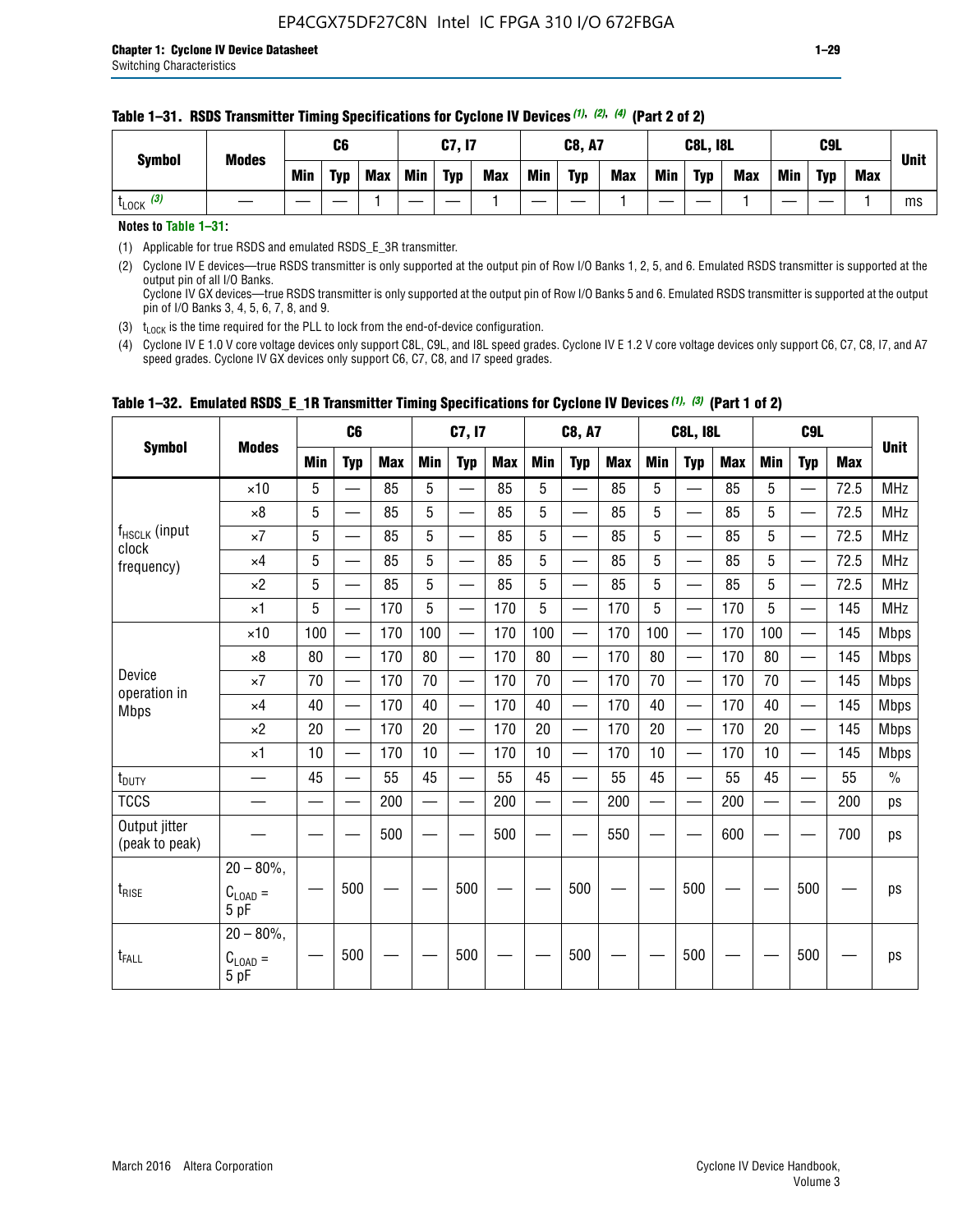| <b>Symbol</b>         | <b>Modes</b> |            | C <sub>6</sub> |     |     | C7, I7     |            |            | <b>C8, A7</b> |            |            | <b>C8L, I8L</b> |            |     | C <sub>9</sub> L |            | <b>Unit</b> |
|-----------------------|--------------|------------|----------------|-----|-----|------------|------------|------------|---------------|------------|------------|-----------------|------------|-----|------------------|------------|-------------|
|                       |              | <b>Min</b> | <b>Typ</b>     | Max | Min | <b>Typ</b> | <b>Max</b> | <b>Min</b> | <b>Typ</b>    | <b>Max</b> | <b>Min</b> | <b>Typ</b>      | <b>Max</b> | Min | <b>Typ</b>       | <b>Max</b> |             |
| $t_{\text{LOCK}}$ (2) |              |            |                |     |     |            |            |            |               |            |            |                 |            |     |                  |            | ms          |

#### **Table 1–32. Emulated RSDS\_E\_1R Transmitter Timing Specifications for Cyclone IV Devices** *(1), (3)* **(Part 2 of 2)**

**Notes to Table 1–32:**

(1) Emulated RSDS\_E\_1R transmitter is supported at the output pin of all I/O Banks of Cyclone IV E devices and I/O Banks 3, 4, 5, 6, 7, 8, and 9 of Cyclone IV GX devices.

(2)  $t_{\text{LOCK}}$  is the time required for the PLL to lock from the end-of-device configuration.

(3) Cyclone IV E 1.0 V core voltage devices only support C8L, C9L, and I8L speed grades. Cyclone IV E 1.2 V core voltage devices only support C6, C7, C8, I7, and A7 speed grades. Cyclone IV GX devices only support C6, C7, C8, and I7 speed grades.

| <b>Symbol</b>                   |                                           |            | C <sub>6</sub>           |            |                          | C7, I7                   |            |            | <b>C8, A7</b>            |              |            | <b>C8L, I8L</b>          |            |            | C <sub>9</sub> L         |            | <b>Unit</b> |
|---------------------------------|-------------------------------------------|------------|--------------------------|------------|--------------------------|--------------------------|------------|------------|--------------------------|--------------|------------|--------------------------|------------|------------|--------------------------|------------|-------------|
|                                 | <b>Modes</b>                              | <b>Min</b> | <b>Typ</b>               | <b>Max</b> | <b>Min</b>               | <b>Typ</b>               | <b>Max</b> | <b>Min</b> | <b>Typ</b>               | <b>Max</b>   | <b>Min</b> | <b>Typ</b>               | <b>Max</b> | <b>Min</b> | <b>Typ</b>               | <b>Max</b> |             |
|                                 | $\times$ 10                               | 5          |                          | 200        | 5                        | —                        | 155.5      | 5          | $\overline{\phantom{0}}$ | 155.5        | 5          | $\overline{\phantom{0}}$ | 155.5      | 5          | $\overline{\phantom{0}}$ | 132.5      | <b>MHz</b>  |
|                                 | $\times 8$                                | 5          | $\qquad \qquad$          | 200        | 5                        | $\overline{\phantom{0}}$ | 155.5      | 5          | —                        | 155.5        | 5          |                          | 155.5      | 5          |                          | 132.5      | <b>MHz</b>  |
| f <sub>HSCLK</sub> (input       | $\times 7$                                | 5          |                          | 200        | 5                        | ÷,                       | 155.5      | 5          | —                        | 155.5        | 5          |                          | 155.5      | 5          |                          | 132.5      | <b>MHz</b>  |
| clock<br>frequency)             | $\times$ 4                                | 5          | $\overline{\phantom{0}}$ | 200        | 5                        | —                        | 155.5      | 5          | $\overline{\phantom{0}}$ | 155.5        | 5          |                          | 155.5      | 5          | $\overline{\phantom{0}}$ | 132.5      | <b>MHz</b>  |
|                                 | $\times 2$                                | 5          | $\overline{\phantom{0}}$ | 200        | 5                        | $\overline{\phantom{0}}$ | 155.5      | 5          | $\overline{\phantom{0}}$ | 155.5        | 5          | $\overline{\phantom{0}}$ | 155.5      | 5          |                          | 132.5      | <b>MHz</b>  |
|                                 | $\times$ 1                                | 5          | $\overline{\phantom{0}}$ | 400        | 5                        |                          | 311        | 5          | —                        | 311          | 5          | $\overline{\phantom{0}}$ | 311        | 5          |                          | 265        | <b>MHz</b>  |
|                                 | $\times$ 10                               | 100        |                          | 400        | 100                      | $\overline{\phantom{0}}$ | 311        | 100        | $\overline{\phantom{0}}$ | 311          | 100        | $\overline{\phantom{0}}$ | 311        | 100        |                          | 265        | <b>Mbps</b> |
|                                 | $\times 8$                                | 80         | $\overline{\phantom{0}}$ | 400        | 80                       | $\overline{\phantom{0}}$ | 311        | 80         | $\overline{\phantom{0}}$ | 311          | 80         | $\overline{\phantom{0}}$ | 311        | 80         |                          | 265        | <b>Mbps</b> |
| Device                          | $\times 7$                                | 70         |                          | 400        | 70                       |                          | 311        | 70         | $\overline{\phantom{0}}$ | 311          | 70         |                          | 311        | 70         |                          | 265        | <b>Mbps</b> |
| operation in<br><b>Mbps</b>     | $\times 4$                                | 40         | $\overline{\phantom{0}}$ | 400        | 40                       |                          | 311        | 40         | $\overline{\phantom{0}}$ | 311          | 40         | —                        | 311        | 40         |                          | 265        | <b>Mbps</b> |
|                                 | $\times 2$                                | 20         |                          | 400        | 20                       | —                        | 311        | 20         | $\overline{\phantom{0}}$ | 311          | 20         | $\overline{\phantom{0}}$ | 311        | 20         |                          | 265        | <b>Mbps</b> |
|                                 | ×1                                        | 10         | $\overline{\phantom{0}}$ | 400        | 10                       |                          | 311        | 10         | $\overline{\phantom{0}}$ | 311          | 10         | —                        | 311        | 10         |                          | 265        | <b>Mbps</b> |
| t <sub>DUTY</sub>               |                                           | 45         |                          | 55         | 45                       | $\overline{\phantom{0}}$ | 55         | 45         | $\overline{\phantom{0}}$ | 55           | 45         | $\overline{\phantom{0}}$ | 55         | 45         |                          | 55         | $\%$        |
| <b>TCCS</b>                     |                                           |            |                          | 200        | $\overline{\phantom{0}}$ |                          | 200        |            |                          | 200          | —          |                          | 200        |            |                          | 200        | ps          |
| Output jitter<br>(peak to peak) |                                           |            |                          | 500        |                          |                          | 500        |            |                          | 550          |            |                          | 600        |            |                          | 700        | ps          |
| $t_{\sf RISE}$                  | $20 - 80\%$ ,<br>$C_{LOAD} =$<br>5 pF     |            | 500                      |            |                          | 500                      |            |            | 500                      |              |            | 500                      |            |            | 500                      |            | ps          |
| t <sub>FALL</sub>               | $20 - 80\%$<br>$\rm C_{LOAD}$ $=$<br>5 pF |            | 500                      |            |                          | 500                      |            |            | 500                      |              |            | 500                      |            |            | 500                      |            | ps          |
| $t_{\text{LOCK}}$ (3)           |                                           |            |                          | 1          |                          |                          | 1          |            |                          | $\mathbf{1}$ |            |                          | 1          |            |                          | 1          | ms          |

**Table 1–33. Mini-LVDS Transmitter Timing Specifications for Cyclone IV Devices** *(1)***,** *(2)***,** *(4)*

**Notes to Table 1–33:**

(1) Applicable for true and emulated mini-LVDS transmitter.

(2) Cyclone IV E—true mini-LVDS transmitter is only supported at the output pin of Row I/O Banks 1, 2, 5, and 6. Emulated mini-LVDS transmitter is supported at the output pin of all I/O banks.

Cyclone IV GX—true mini-LVDS transmitter is only supported at the output pin of Row I/O Banks 5 and 6. Emulated mini-LVDS transmitter is supported at the output pin of I/O Banks 3, 4, 5, 6, 7, 8, and 9.

(3)  $t_{\text{LOCK}}$  is the time required for the PLL to lock from the end-of-device configuration.

(4) Cyclone IV E 1.0 V core voltage devices only support C8L, C9L, and I8L speed grades. Cyclone IV E 1.2 V core voltage devices only support C6, C7, C8, I7, and A7 speed grades. Cyclone IV GX devices only support C6, C7, C8, and I7 speed grades.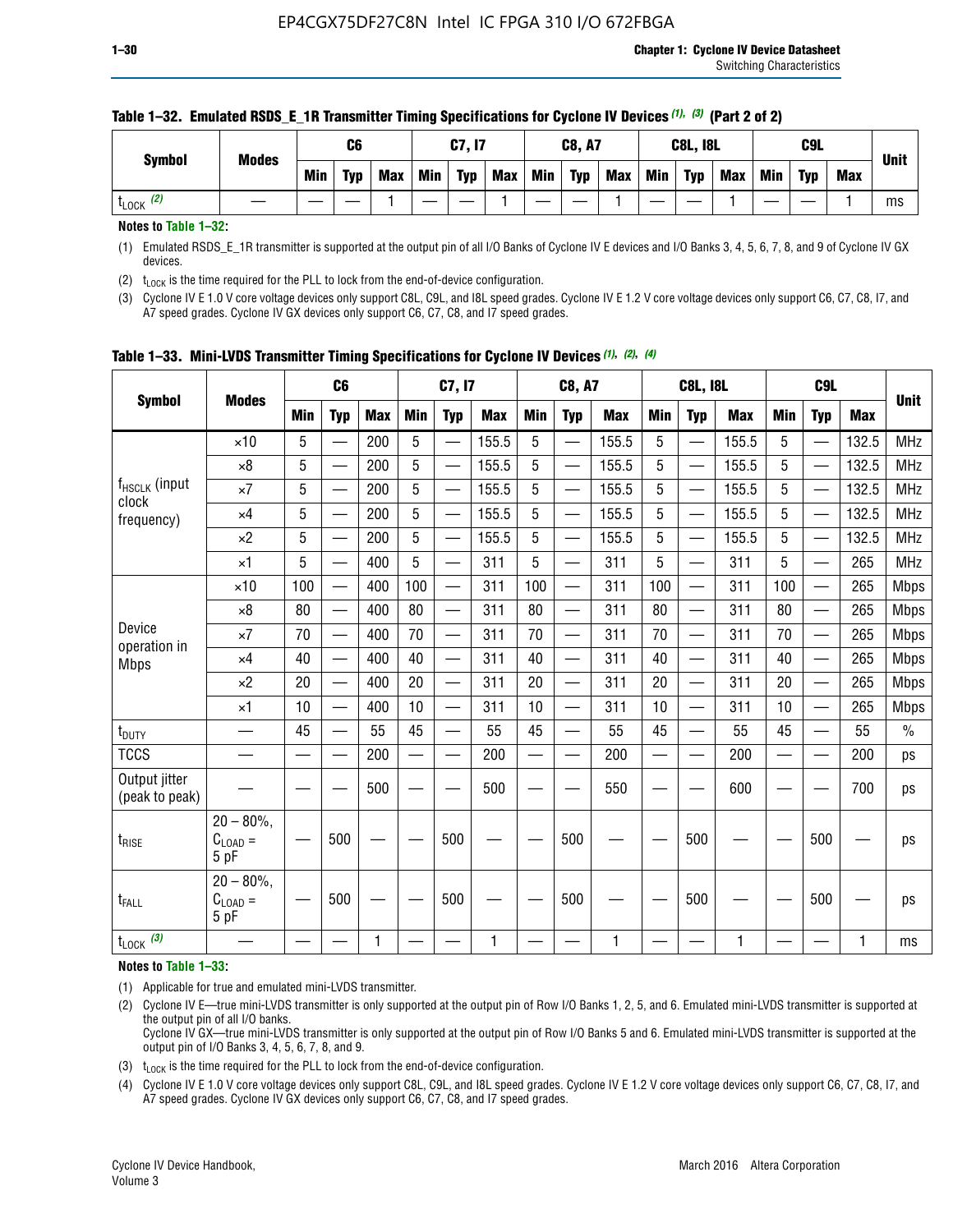|                                    |              |     | C <sub>6</sub> |     | C7, I7     |            | <b>C8, A7</b> |     | <b>C8L, I8L</b> |            | C <sub>9</sub> L | <b>Unit</b>   |
|------------------------------------|--------------|-----|----------------|-----|------------|------------|---------------|-----|-----------------|------------|------------------|---------------|
| <b>Symbol</b>                      | <b>Modes</b> | Min | <b>Max</b>     | Min | <b>Max</b> | <b>Min</b> | <b>Max</b>    | Min | <b>Max</b>      | <b>Min</b> | <b>Max</b>       |               |
|                                    | $\times$ 10  | 5   | 420            | 5   | 370        | 5          | 320           | 5   | 320             | 5          | 250              | <b>MHz</b>    |
|                                    | $\times 8$   | 5   | 420            | 5   | 370        | 5          | 320           | 5   | 320             | 5          | 250              | <b>MHz</b>    |
| f <sub>HSCLK</sub> (input<br>clock | $\times 7$   | 5   | 420            | 5   | 370        | 5          | 320           | 5   | 320             | 5          | 250              | MHz           |
| frequency)                         | $\times 4$   | 5   | 420            | 5   | 370        | 5          | 320           | 5   | 320             | 5          | 250              | <b>MHz</b>    |
|                                    | $\times 2$   | 5   | 420            | 5   | 370        | 5          | 320           | 5   | 320             | 5          | 250              | <b>MHz</b>    |
|                                    | $\times$ 1   | 5   | 420            | 5   | 402.5      | 5          | 402.5         | 5   | 362             | 5          | 265              | <b>MHz</b>    |
|                                    | $\times$ 10  | 100 | 840            | 100 | 740        | 100        | 640           | 100 | 640             | 100        | 500              | <b>Mbps</b>   |
|                                    | $\times 8$   | 80  | 840            | 80  | 740        | 80         | 640           | 80  | 640             | 80         | 500              | <b>Mbps</b>   |
| <b>HSIODR</b>                      | $\times 7$   | 70  | 840            | 70  | 740        | 70         | 640           | 70  | 640             | 70         | 500              | <b>Mbps</b>   |
|                                    | $\times$ 4   | 40  | 840            | 40  | 740        | 40         | 640           | 40  | 640             | 40         | 500              | <b>Mbps</b>   |
|                                    | $\times 2$   | 20  | 840            | 20  | 740        | 20         | 640           | 20  | 640             | 20         | 500              | <b>Mbps</b>   |
|                                    | $\times$ 1   | 10  | 420            | 10  | 402.5      | 10         | 402.5         | 10  | 362             | 10         | 265              | <b>Mbps</b>   |
| t <sub>DUTY</sub>                  |              | 45  | 55             | 45  | 55         | 45         | 55            | 45  | 55              | 45         | 55               | $\frac{0}{0}$ |
| <b>TCCS</b>                        |              |     | 200            |     | 200        |            | 200           |     | 200             |            | 200              | ps            |
| Output jitter<br>(peak to peak)    |              |     | 500            |     | 500        |            | 550           |     | 600             |            | 700              | ps            |
| $t_{\text{LOCK}}$ (2)              |              |     | 1              |     | 1          |            | 1             |     | 1               |            | 1                | ms            |

**Table 1–34. True LVDS Transmitter Timing Specifications for Cyclone IV Devices** *(1)***,** *(3)*

**Notes to Table 1–34:**

(1) Cyclone IV E—true LVDS transmitter is only supported at the output pin of Row I/O Banks 1, 2, 5, and 6. Cyclone IV GX—true LVDS transmitter is only supported at the output pin of Row I/O Banks 5 and 6.

(2)  $t_{\text{LOCK}}$  is the time required for the PLL to lock from the end-of-device configuration.

(3) Cyclone IV E 1.0 V core voltage devices only support C8L, C9L, and I8L speed grades. Cyclone IV E 1.2 V core voltage devices only support C6, C7, C8, I7, and A7 speed grades. Cyclone IV GX devices only support C6, C7, C8, and I7 speed grades.

|  |  |  |  |  |  | Table 1–35. Emulated LVDS Transmitter Timing Specifications for Cyclone IV Devices <sup>(1),</sup> <sup>(3)</sup> (Part 1 of 2) |  |  |
|--|--|--|--|--|--|---------------------------------------------------------------------------------------------------------------------------------|--|--|
|--|--|--|--|--|--|---------------------------------------------------------------------------------------------------------------------------------|--|--|

|                             |              | C <sub>6</sub> |            | C7, I7     |            | <b>C8, A7</b> |            | <b>C8L, I8L</b> |            | C <sub>9L</sub> |            |             |
|-----------------------------|--------------|----------------|------------|------------|------------|---------------|------------|-----------------|------------|-----------------|------------|-------------|
| <b>Symbol</b>               | <b>Modes</b> | Min            | <b>Max</b> | <b>Min</b> | <b>Max</b> | <b>Min</b>    | <b>Max</b> | <b>Min</b>      | <b>Max</b> | <b>Min</b>      | <b>Max</b> | Unit        |
|                             | $\times$ 10  | 5              | 320        | 5          | 320        | 5             | 275        | 5               | 275        | 5               | 250        | <b>MHz</b>  |
|                             | $\times 8$   | 5              | 320        | 5          | 320        | 5             | 275        | 5               | 275        | 5               | 250        | <b>MHz</b>  |
| $f_{HSCLK}$ (input<br>clock | $\times 7$   | 5              | 320        | 5          | 320        | 5             | 275        | 5               | 275        | 5               | 250        | <b>MHz</b>  |
| frequency)                  | $\times$ 4   | 5              | 320        | 5          | 320        | 5             | 275        | 5               | 275        | 5               | 250        | <b>MHz</b>  |
|                             | $\times 2$   | 5              | 320        | 5          | 320        | 5             | 275        | 5               | 275        | 5               | 250        | <b>MHz</b>  |
|                             | $\times$ 1   | 5              | 402.5      | 5          | 402.5      | 5             | 402.5      | 5               | 362        | 5               | 265        | <b>MHz</b>  |
|                             | $\times$ 10  | 100            | 640        | 100        | 640        | 100           | 550        | 100             | 550        | 100             | 500        | <b>Mbps</b> |
|                             | $\times 8$   | 80             | 640        | 80         | 640        | 80            | 550        | 80              | 550        | 80              | 500        | <b>Mbps</b> |
| <b>HSIODR</b>               | $\times 7$   | 70             | 640        | 70         | 640        | 70            | 550        | 70              | 550        | 70              | 500        | <b>Mbps</b> |
|                             | $\times$ 4   | 40             | 640        | 40         | 640        | 40            | 550        | 40              | 550        | 40              | 500        | <b>Mbps</b> |
|                             | $\times 2$   | 20             | 640        | 20         | 640        | 20            | 550        | 20              | 550        | 20              | 500        | <b>Mbps</b> |
|                             | ×1           | 10             | 402.5      | 10         | 402.5      | 10            | 402.5      | 10              | 362        | 10              | 265        | <b>Mbps</b> |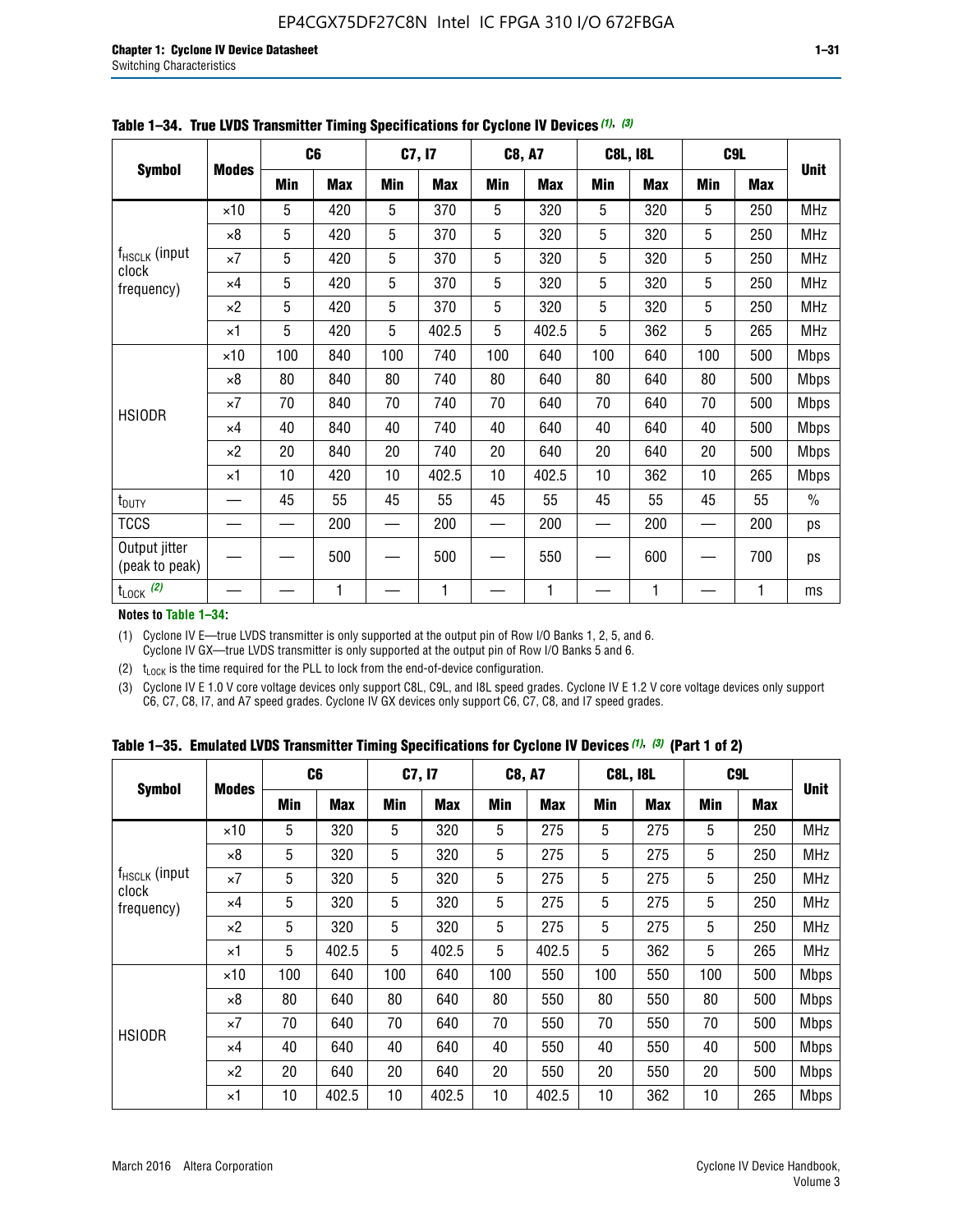|                                 |              | C <sub>6</sub> |            | C7, I7     |            | <b>C8, A7</b> |            | <b>C8L, I8L</b> |            |         | C <sub>9</sub> L |               |
|---------------------------------|--------------|----------------|------------|------------|------------|---------------|------------|-----------------|------------|---------|------------------|---------------|
| <b>Symbol</b>                   | <b>Modes</b> | Min            | <b>Max</b> | <b>Min</b> | <b>Max</b> | <b>Min</b>    | <b>Max</b> | Min             | <b>Max</b> | Min     | <b>Max</b>       | <b>Unit</b>   |
| t <sub>DUTY</sub>               |              | 45             | 55         | 45         | 55         | 45            | 55         | 45              | 55         | 45      | 55               | $\frac{0}{0}$ |
| <b>TCCS</b>                     |              |                | 200        |            | 200        |               | 200        |                 | 200        | —<br>—— | 200              | ps            |
| Output jitter<br>(peak to peak) |              |                | 500        |            | 500        |               | 550        |                 | 600        |         | 700              | ps            |
| $t_{\text{LOCK}}$ (2)           |              |                |            |            |            |               |            |                 |            |         |                  | ms            |

#### **Table 1–35. Emulated LVDS Transmitter Timing Specifications for Cyclone IV Devices** *(1)***,** *(3)* **(Part 2 of 2)**

#### **Notes to Table 1–35:**

(1) Cyclone IV E—emulated LVDS transmitter is supported at the output pin of all I/O Banks.

Cyclone IV GX—emulated LVDS transmitter is supported at the output pin of I/O Banks 3, 4, 5, 6, 7, 8, and 9.

(2)  $t_{\text{LOCK}}$  is the time required for the PLL to lock from the end-of-device configuration.

(3) Cyclone IV E 1.0 V core voltage devices only support C8L, C9L, and I8L speed grades. Cyclone IV E 1.2 V core voltage devices only support C6, C7, C8, I7, and A7 speed grades. Cyclone IV GX devices only support C6, C7, C8, and I7 speed grades.

|                                    |              |     | C <sub>6</sub> | C7, I7 |       | <b>C8, A7</b> |            |     | <b>C8L, I8L</b> | C <sub>9</sub> L |     |             |
|------------------------------------|--------------|-----|----------------|--------|-------|---------------|------------|-----|-----------------|------------------|-----|-------------|
| <b>Symbol</b>                      | <b>Modes</b> | Min | <b>Max</b>     | Min    | Max   | Min           | <b>Max</b> | Min | <b>Max</b>      | Min              | Max | <b>Unit</b> |
|                                    | $\times$ 10  | 10  | 437.5          | 10     | 370   | 10            | 320        | 10  | 320             | 10               | 250 | MHz         |
|                                    | ×8           | 10  | 437.5          | 10     | 370   | 10            | 320        | 10  | 320             | 10               | 250 | <b>MHz</b>  |
| f <sub>HSCLK</sub> (input<br>clock | ×7           | 10  | 437.5          | 10     | 370   | 10            | 320        | 10  | 320             | 10               | 250 | <b>MHz</b>  |
| frequency)                         | $\times 4$   | 10  | 437.5          | 10     | 370   | 10            | 320        | 10  | 320             | 10               | 250 | <b>MHz</b>  |
|                                    | $\times 2$   | 10  | 437.5          | 10     | 370   | 10            | 320        | 10  | 320             | 10               | 250 | <b>MHz</b>  |
|                                    | ×1           | 10  | 437.5          | 10     | 402.5 | 10            | 402.5      | 10  | 362             | 10               | 265 | <b>MHz</b>  |
|                                    | $\times$ 10  | 100 | 875            | 100    | 740   | 100           | 640        | 100 | 640             | 100              | 500 | <b>Mbps</b> |
|                                    | $\times 8$   | 80  | 875            | 80     | 740   | 80            | 640        | 80  | 640             | 80               | 500 | <b>Mbps</b> |
| <b>HSIODR</b>                      | ×7           | 70  | 875            | 70     | 740   | 70            | 640        | 70  | 640             | 70               | 500 | <b>Mbps</b> |
|                                    | $\times 4$   | 40  | 875            | 40     | 740   | 40            | 640        | 40  | 640             | 40               | 500 | <b>Mbps</b> |
|                                    | $\times 2$   | 20  | 875            | 20     | 740   | 20            | 640        | 20  | 640             | 20               | 500 | <b>Mbps</b> |
|                                    | ×1           | 10  | 437.5          | 10     | 402.5 | 10            | 402.5      | 10  | 362             | 10               | 265 | <b>Mbps</b> |
| SW                                 |              |     | 400            |        | 400   |               | 400        |     | 550             |                  | 640 | ps          |
| Input jitter<br>tolerance          |              |     | 500            |        | 500   |               | 550        |     | 600             |                  | 700 | ps          |
| $t_{\text{LOCK}}$ (2)              |              |     | 1              |        | 1     |               | 1          |     | 1               |                  | 1   | ms          |

**Table 1–36. LVDS Receiver Timing Specifications for Cyclone IV Devices** *(1)***,** *(3)*

#### **Notes to Table 1–36:**

(1) Cyclone IV E—LVDS receiver is supported at all I/O Banks.

Cyclone IV GX—LVDS receiver is supported at I/O Banks 3, 4, 5, 6, 7, 8, and 9.

(2)  $t_{\text{LOCK}}$  is the time required for the PLL to lock from the end-of-device configuration.

(3) Cyclone IV E 1.0 V core voltage devices only support C8L, C9L, and I8L speed grades. Cyclone IV E 1.2 V core voltage devices only support C6, C7, C8, I7, and A7 speed grades. Cyclone IV GX devices only support C6, C7, C8, and I7 speed grades.

#### **External Memory Interface Specifications**

The external memory interfaces for Cyclone IV devices are auto-calibrating and easy to implement.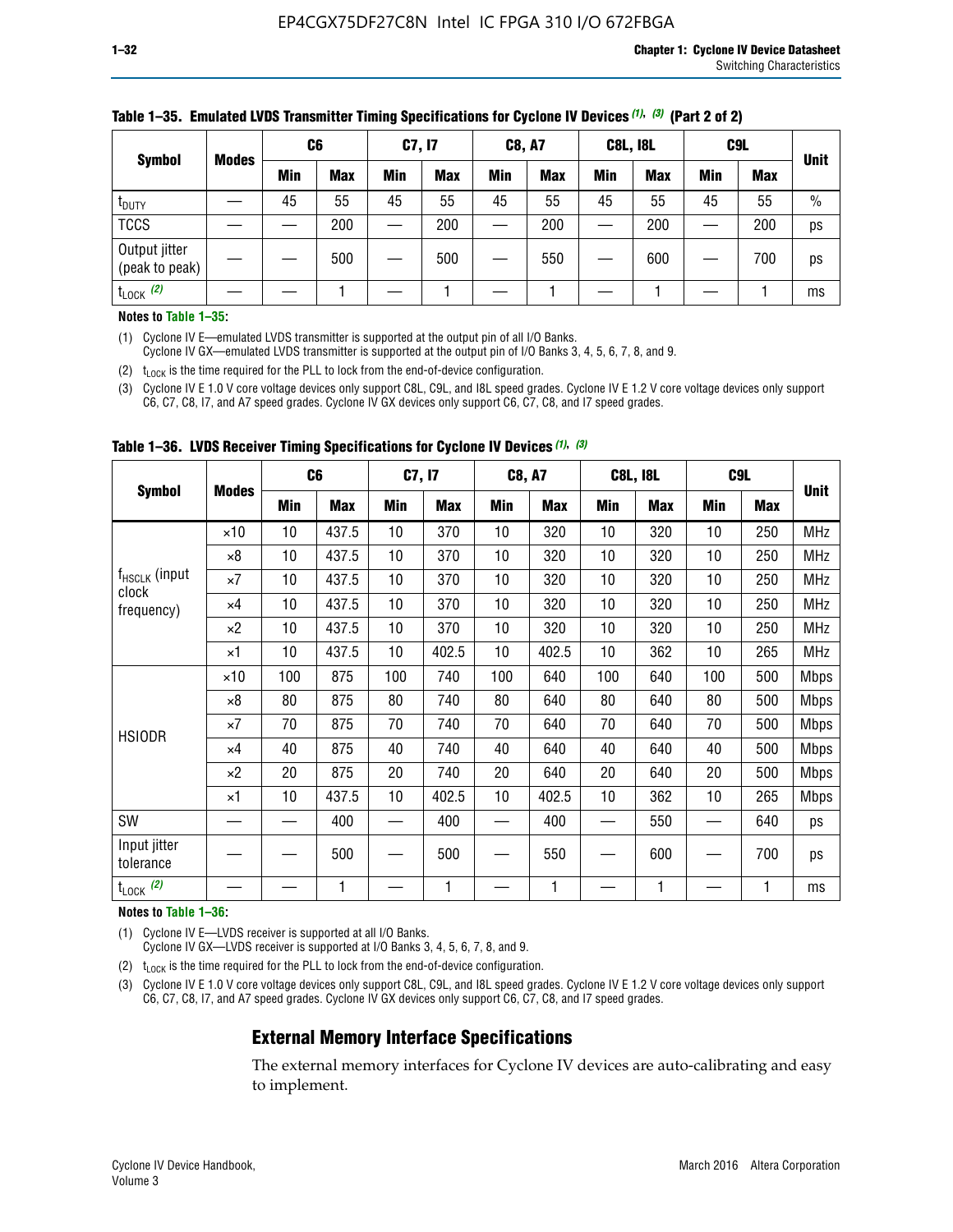**for more information about the supported maximum clock rate, device and pin** planning, IP implementation, and device termination, refer to *[Section III: System](http://www.altera.com/literature/hb/external-memory/emi_intro_specs.pdf)  [Performance Specifications](http://www.altera.com/literature/hb/external-memory/emi_intro_specs.pdf)* of the *External Memory Interface Handbook*.

Table 1–37 lists the memory output clock jitter specifications for Cyclone IV devices.

**Table 1–37. Memory Output Clock Jitter Specifications for Cyclone IV Devices** *(1)***,** *(2)*

| <b>Parameter</b>             | <b>Symbol</b>  | Min    | <b>Max</b> | <b>Unit</b> |
|------------------------------|----------------|--------|------------|-------------|
| Clock period jitter          | $L$ JIT(per)   | $-125$ | 125        | ps          |
| Cycle-to-cycle period jitter | $L$ JIT $(cc)$ | $-200$ | 200        | ps          |
| Duty cycle jitter            | LJIT(duty)     | $-150$ | 150        | рs          |

**Notes to Table 1–37:**

- (1) Memory output clock jitter measurements are for 200 consecutive clock cycles, as specified in the JEDEC DDR2 standard.
- (2) The clock jitter specification applies to memory output clock pins generated using DDIO circuits clocked by a PLL output routed on a global clock (GCLK) network.

### **Duty Cycle Distortion Specifications**

Table 1–38 lists the worst case duty cycle distortion for Cyclone IV devices.

**Table 1–38. Duty Cycle Distortion on Cyclone IV Devices I/O Pins** *(1)***,** *(2), (3)*

| <b>Symbol</b>     | C <sub>6</sub> |            | C7, I7     |            | <b>C8, I8L, A7</b> |            | C9L        |            | <b>Unit</b>   |
|-------------------|----------------|------------|------------|------------|--------------------|------------|------------|------------|---------------|
|                   | Min            | <b>Max</b> | <b>Min</b> | <b>Max</b> | Min                | <b>Max</b> | <b>Min</b> | <b>Max</b> |               |
| Output Duty Cycle | 45             | 55         | 45         | 55         | 45                 | 55         | 45         | 55         | $\frac{0}{0}$ |

**Notes to Table 1–38:**

(1) The duty cycle distortion specification applies to clock outputs from the PLLs, global clock tree, and IOE driving the dedicated and general purpose I/O pins.

(2) Cyclone IV devices meet the specified duty cycle distortion at the maximum output toggle rate for each combination of I/O standard and current strength.

(3) Cyclone IV E 1.0 V core voltage devices only support C8L, C9L, and I8L speed grades. Cyclone IV E 1.2 V core voltage devices only support C6, C7, C8, I7, and A7 speed grades. Cyclone IV GX devices only support C6, C7, C8, and I7 speed grades.

### **OCT Calibration Timing Specification**

Table 1–39 lists the duration of calibration for series OCT with calibration at device power-up for Cyclone IV devices.

#### **Table 1–39. Timing Specification for Series OCT with Calibration at Device Power-Up for Cyclone IV Devices** *(1)*

| Symbol  | <b>Description</b>                                            | <b>Maximum</b> | <b>Units</b> |
|---------|---------------------------------------------------------------|----------------|--------------|
| LOCTCAL | Duration of series OCT with<br>calibration at device power-up | 20             | μs           |

#### **Note to Table 1–39***:*

(1) OCT calibration takes place after device configuration and before entering user mode.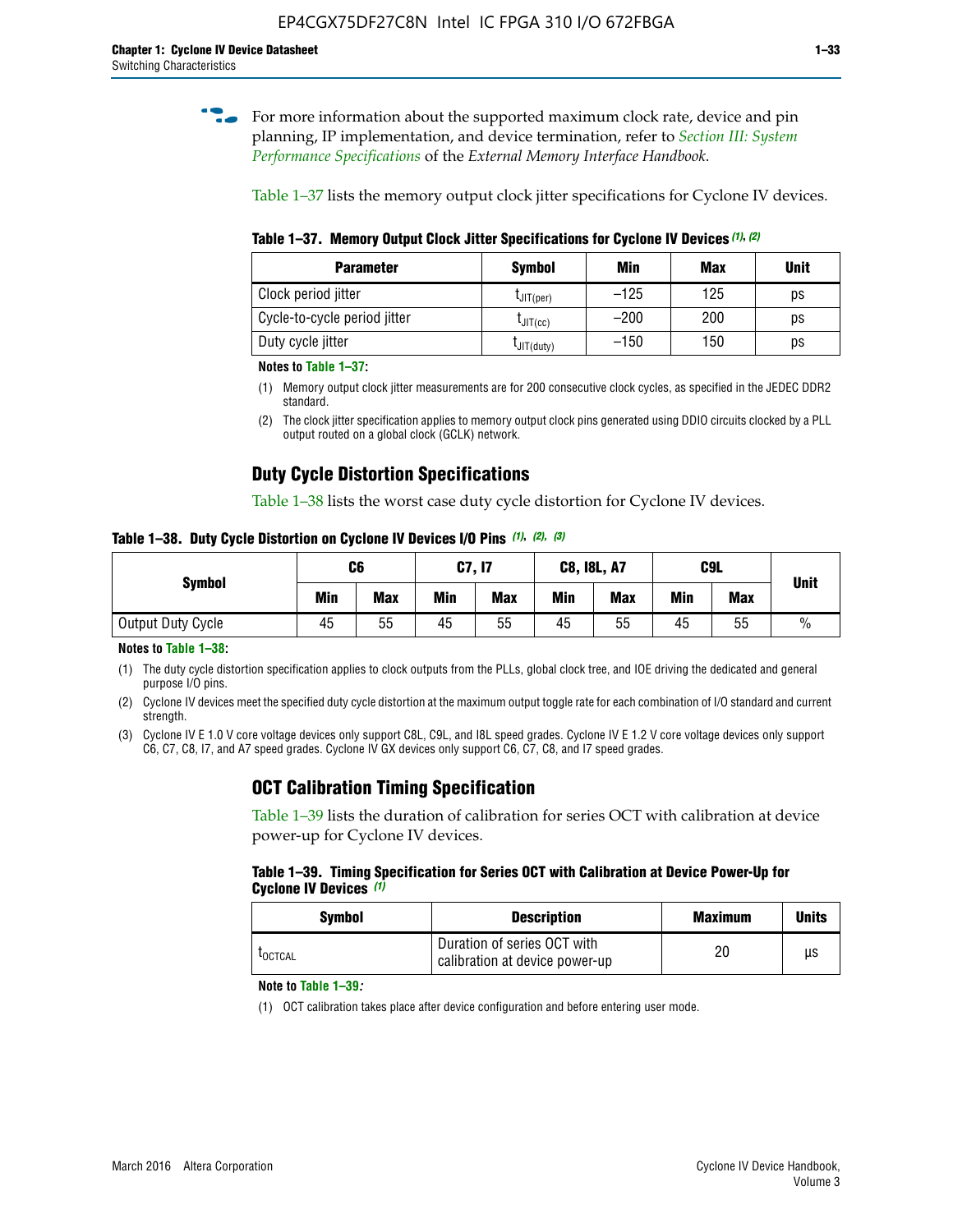### **IOE Programmable Delay**

Table 1–40 and Table 1–41 list the IOE programmable delay for Cyclone IV E 1.0 V core voltage devices.

#### **Table 1–40. IOE Programmable Delay on Column Pins for Cyclone IV E 1.0 V Core Voltage Devices** *(1)***,** *(2)*

|                                                                       |                                | <b>Number</b><br>0f | Min<br><b>Offset</b> | <b>Max Offset</b>  |            |                    |             |            |    |  |
|-----------------------------------------------------------------------|--------------------------------|---------------------|----------------------|--------------------|------------|--------------------|-------------|------------|----|--|
| <b>Parameter</b>                                                      | <b>Paths Affected</b>          |                     |                      | <b>Fast Corner</b> |            | <b>Slow Corner</b> | <b>Unit</b> |            |    |  |
|                                                                       |                                | <b>Setting</b>      |                      | C8L                | <b>18L</b> | C8L                | C9L         | <b>18L</b> |    |  |
| Input delay from pin to<br>internal cells                             | Pad to I/O<br>dataout to core  |                     | 0                    | 2.054              | 1.924      | 3.387              | 4.017       | 3.411      | ns |  |
| Input delay from pin to<br>input register                             | Pad to I/O input<br>register   | 8                   | 0                    | 2.010              | 1.875      | 3.341              | 4.252       | 3.367      | ns |  |
| Delay from output register<br>to output pin                           | I/O output<br>register to pad  | 2                   | 0                    | 0.641              | 0.631      | 1.111              | 1.377       | 1.124      | ns |  |
| Input delay from<br>dual-purpose clock pin to<br>fan-out destinations | Pad to global<br>clock network | 12                  | 0                    | 0.971              | 0.931      | 1.684              | 2.298       | 1.684      | ns |  |

#### **Notes to Table 1–40:**

(1) The incremental values for the settings are generally linear. For the exact values for each setting, use the latest version of the Quartus II software.

(2) The minimum and maximum offset timing numbers are in reference to setting **0** as available in the Quartus II software.

| Table 1–41. IOE Programmable Delay on Row Pins for Cyclone IV E 1.0 V Core Voltage Devices (1), (2) |  |  |
|-----------------------------------------------------------------------------------------------------|--|--|
|-----------------------------------------------------------------------------------------------------|--|--|

|                                                                       |                                | <b>Number</b>  |                      | <b>Max Offset</b>  |            |                    |             |            |    |  |
|-----------------------------------------------------------------------|--------------------------------|----------------|----------------------|--------------------|------------|--------------------|-------------|------------|----|--|
| <b>Parameter</b>                                                      | <b>Paths Affected</b>          | 0f             | Min<br><b>Offset</b> | <b>Fast Corner</b> |            | <b>Slow Corner</b> | <b>Unit</b> |            |    |  |
|                                                                       |                                | <b>Setting</b> |                      | C8L                | <b>18L</b> | C8L                | C9L         | <b>18L</b> |    |  |
| Input delay from pin to<br>internal cells                             | Pad to I/O<br>dataout to core  |                | 0                    | 2.057              | 1.921      | 3.389              | 4.146       | 3.412      | ns |  |
| Input delay from pin to<br>input register                             | Pad to I/O input<br>register   | 8              | 0                    | 2.059              | 1.919      | 3.420              | 4.374       | 3.441      | ns |  |
| Delay from output register<br>to output pin                           | I/O output<br>register to pad  | 2              | 0                    | 0.670              | 0.623      | 1.160              | 1.420       | 1.168      | ns |  |
| Input delay from<br>dual-purpose clock pin to<br>fan-out destinations | Pad to global<br>clock network | 12             | 0                    | 0.960              | 0.919      | 1.656              | 2.258       | 1.656      | ns |  |

#### **Notes to Table 1–41:**

(1) The incremental values for the settings are generally linear. For the exact values for each setting, use the latest version of the Quartus II software.

(2) The minimum and maximum offset timing numbers are in reference to setting **0** as available in the Quartus II software.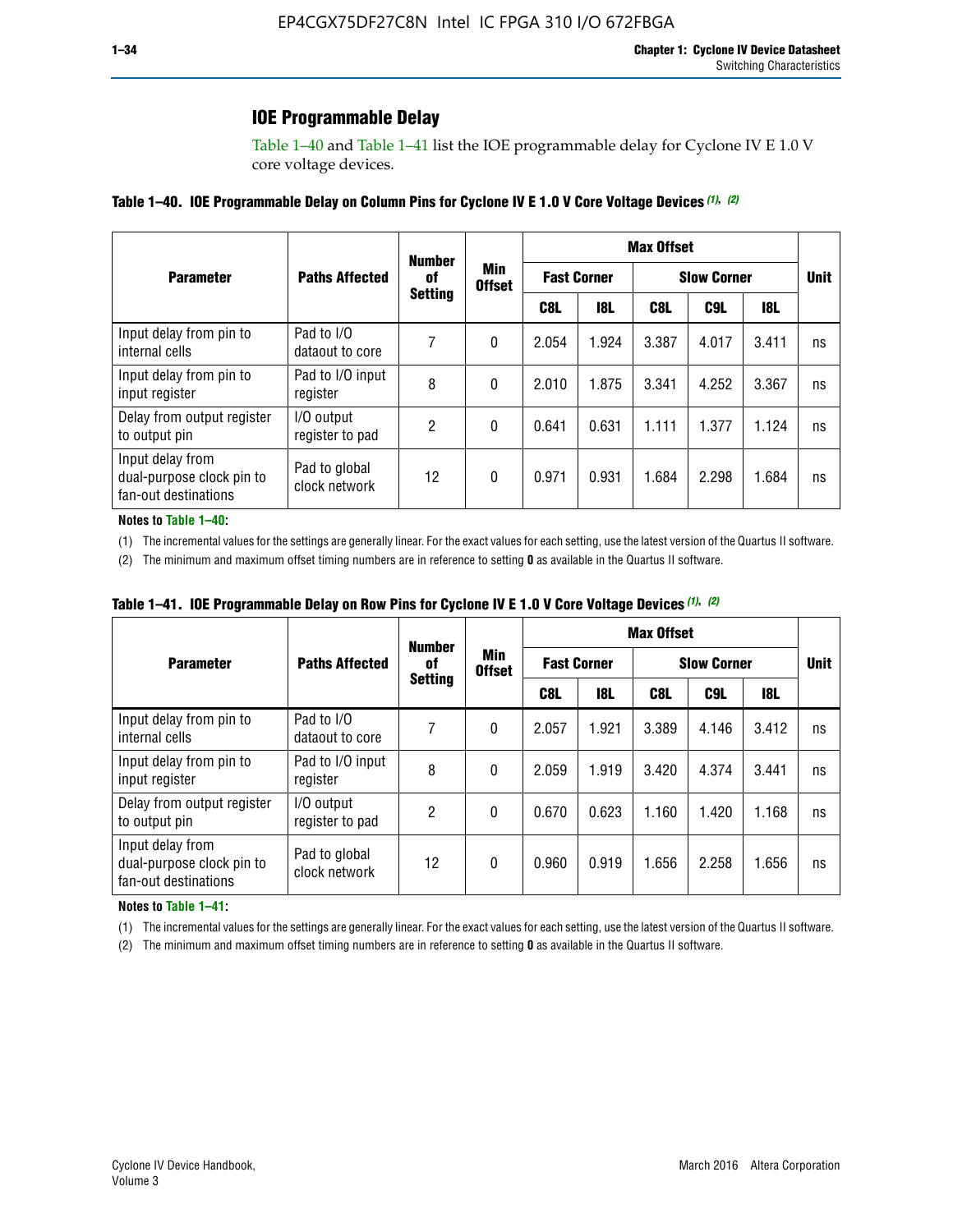Table 1–42 and Table 1–43 list the IOE programmable delay for Cyclone IV E 1.2 V core voltage devices.

|                                                                       |                                   | <b>Number</b>        | <b>Min</b><br><b>Offset</b> | <b>Max Offset</b> |                    |           |                    |       |       |               |       |             |
|-----------------------------------------------------------------------|-----------------------------------|----------------------|-----------------------------|-------------------|--------------------|-----------|--------------------|-------|-------|---------------|-------|-------------|
| <b>Parameter</b>                                                      | <b>Paths</b><br><b>Affected</b>   | of<br><b>Setting</b> |                             |                   | <b>Fast Corner</b> |           | <b>Slow Corner</b> |       |       |               |       | <b>Unit</b> |
|                                                                       |                                   |                      |                             | C <sub>6</sub>    | $\mathbf{I}$       | <b>A7</b> | C6                 | C7    | C8    | $\mathsf{I}7$ | A7    |             |
| Input delay from pin to<br>internal cells                             | Pad to I/O<br>dataout to<br>core  | 7                    | 0                           | 1.314             | 1.211              | 1.211     | 2.177              | 2.340 | 2.433 | 2.388         | 2.508 | ns          |
| Input delay from pin to<br>input register                             | Pad to I/O<br>input register      | 8                    | $\Omega$                    | 1.307             | 1.203              | 1.203     | 2.19               | 2.387 | 2.540 | 2.430         | 2.545 | ns          |
| Delay from output<br>register to output pin                           | I/O output<br>register to<br>pad  | 2                    | 0                           | 0.437             | 0.402              | 0.402     | 0.747              | 0.820 | 0.880 | 0.834         | 0.873 | ns          |
| Input delay from<br>dual-purpose clock pin<br>to fan-out destinations | Pad to global<br>clock<br>network | 12                   | 0                           | 0.693             | 0.665              | 0.665     | 1.200              | 1.379 | 1.532 | 1.393         | 1.441 | ns          |

**Table 1–42. IOE Programmable Delay on Column Pins for Cyclone IV E 1.2 V Core Voltage Devices** *(1)***,** *(2)*

**Notes to Table 1–42:**

(1) The incremental values for the settings are generally linear. For the exact values for each setting, use the latest version of the Quartus II software.

(2) The minimum and maximum offset timing numbers are in reference to setting **0** as available in the Quartus II software.

|                                                                       |                                   | <b>Number</b>        | <b>Min</b><br><b>Offset</b> | <b>Max Offset</b> |                    |           |                    |       |       |               |       |             |
|-----------------------------------------------------------------------|-----------------------------------|----------------------|-----------------------------|-------------------|--------------------|-----------|--------------------|-------|-------|---------------|-------|-------------|
| <b>Parameter</b>                                                      | <b>Paths</b><br><b>Affected</b>   | 0f<br><b>Setting</b> |                             |                   | <b>Fast Corner</b> |           | <b>Slow Corner</b> |       |       |               |       | <b>Unit</b> |
|                                                                       |                                   |                      |                             | C6                | $\mathbf{I}$       | <b>A7</b> | C6                 | C7    | C8    | $\mathsf{I}7$ | A7    |             |
| Input delay from pin to<br>internal cells                             | Pad to I/O<br>dataout to<br>core  | 7                    | $\Omega$                    | 1.314             | 1.209              | 1.209     | 2.201              | 2.386 | 2.510 | 2.429         | 2.548 | ns          |
| Input delay from pin to<br>input register                             | Pad to I/O<br>input register      | 8                    | $\Omega$                    | 1.312             | 1.207              | 1.207     | 2.202              | 2.402 | 2.558 | 2.447         | 2.557 | ns          |
| Delay from output<br>register to output pin                           | I/O output<br>register to<br>pad  | 2                    | $\Omega$                    | 0.458             | 0.419              | 0.419     | 0.783              | 0.861 | 0.924 | 0.875         | 0.915 | ns          |
| Input delay from<br>dual-purpose clock pin<br>to fan-out destinations | Pad to global<br>clock<br>network | 12                   | $\Omega$                    | 0.686             | 0.657              | 0.657     | 1.185              | 1.360 | 1.506 | 1.376         | 1.422 | ns          |

**Table 1–43. IOE Programmable Delay on Row Pins for Cyclone IV E 1.2 V Core Voltage Devices** *(1)***,** *(2)*

#### **Notes to Table 1–43:**

(1) The incremental values for the settings are generally linear. For the exact values for each setting, use the latest version of the Quartus II software.

(2) The minimum and maximum offset timing numbers are in reference to setting **0** as available in the Quartus II software.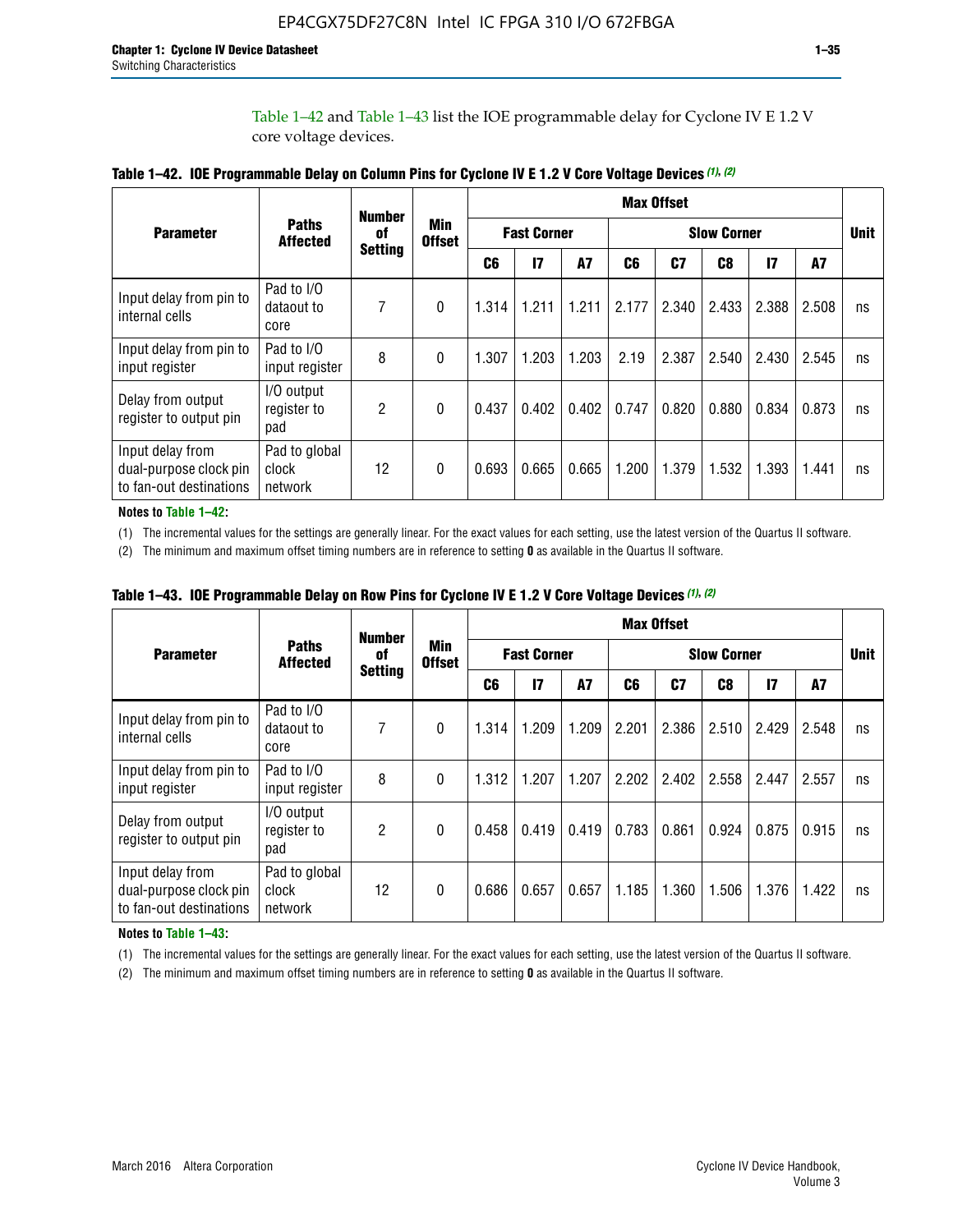Table 1–44 and Table 1–45 list the IOE programmable delay for Cyclone IV GX devices.

|                                                                       |                                   | <b>Number</b>         |                             | <b>Max Offset</b>  |              |                    |       |       |               |             |
|-----------------------------------------------------------------------|-----------------------------------|-----------------------|-----------------------------|--------------------|--------------|--------------------|-------|-------|---------------|-------------|
| <b>Parameter</b>                                                      | <b>Paths</b><br><b>Affected</b>   | 0f<br><b>Settings</b> | <b>Min</b><br><b>Offset</b> | <b>Fast Corner</b> |              | <b>Slow Corner</b> |       |       |               | <b>Unit</b> |
|                                                                       |                                   |                       |                             | C6                 | $\mathbf{I}$ | C6                 | C7    | C8    | $\mathsf{I}7$ |             |
| Input delay from pin to<br>internal cells                             | Pad to I/O<br>dataout to<br>core  | 7                     | $\mathbf{0}$                | 1.313              | 1.209        | 2.184              | 2.336 | 2.451 | 2.387         | ns          |
| Input delay from pin to<br>input register                             | Pad to I/O<br>input register      | 8                     | $\theta$                    | 1.312              | 1.208        | 2.200              | 2.399 | 2.554 | 2.446         | ns          |
| Delay from output<br>register to output pin                           | I/O output<br>register to<br>pad  | 2                     | $\mathbf 0$                 | 0.438              | 0.404        | 0.751              | 0.825 | 0.886 | 0.839         | ns          |
| Input delay from<br>dual-purpose clock pin<br>to fan-out destinations | Pad to global<br>clock<br>network | 12                    | 0                           | 0.713              | 0.682        | 1.228              | 1.41  | 1.566 | 1.424         | ns          |

**Table 1–44. IOE Programmable Delay on Column Pins for Cyclone IV GX Devices** *(1)***,** *(2)*

**Notes to Table 1–44:**

(1) The incremental values for the settings are generally linear. For exact values of each setting, use the latest version of the Quartus II software.

(2) The minimum and maximum offset timing numbers are in reference to setting **0** as available in the Quartus II software.

|                                                                       |                                  | <b>Number</b>  |                             | <b>Max Offset</b>  |       |                    |       |               |       |             |
|-----------------------------------------------------------------------|----------------------------------|----------------|-----------------------------|--------------------|-------|--------------------|-------|---------------|-------|-------------|
| <b>Parameter</b>                                                      | <b>Paths</b><br><b>Affected</b>  | of             | <b>Min</b><br><b>Offset</b> | <b>Fast Corner</b> |       | <b>Slow Corner</b> |       |               |       | <b>Unit</b> |
|                                                                       | <b>Settings</b>                  |                | C6                          | $\mathbf{I}$       | C6    | C7                 | C8    | $\mathsf{I}7$ |       |             |
| Input delay from pin to<br>internal cells                             | Pad to I/O<br>dataout to<br>core | 7              | $\mathbf{0}$                | 1.314              | 1.210 | 2.209              | 2.398 | 2.526         | 2.443 | ns          |
| Input delay from pin to<br>input register                             | Pad to I/O<br>input register     | 8              | $\theta$                    | 1.313              | 1.208 | 2.205              | 2.406 | 2.563         | 2.450 | ns          |
| Delay from output<br>register to output pin                           | I/O output<br>register to<br>pad | $\overline{2}$ | $\mathbf{0}$                | 0.461              | 0.421 | 0.789              | 0.869 | 0.933         | 0.884 | ns          |
| Input delay from<br>dual-purpose clock pin<br>to fan-out destinations | Pad to global<br>clock network   | 12             | $\mathbf{0}$                | 0.712              | 0.682 | 1.225              | 1.407 | 1.562         | 1.421 | ns          |

**Table 1–45. IOE Programmable Delay on Row Pins for Cyclone IV GX Devices** *(1)***,** *(2)*

#### **Notes to Table 1–45:**

(1) The incremental values for the settings are generally linear. For exact values of each setting, use the latest version of Quartus II software.

(2) The minimum and maximum offset timing numbers are in reference to setting **0** as available in the Quartus II software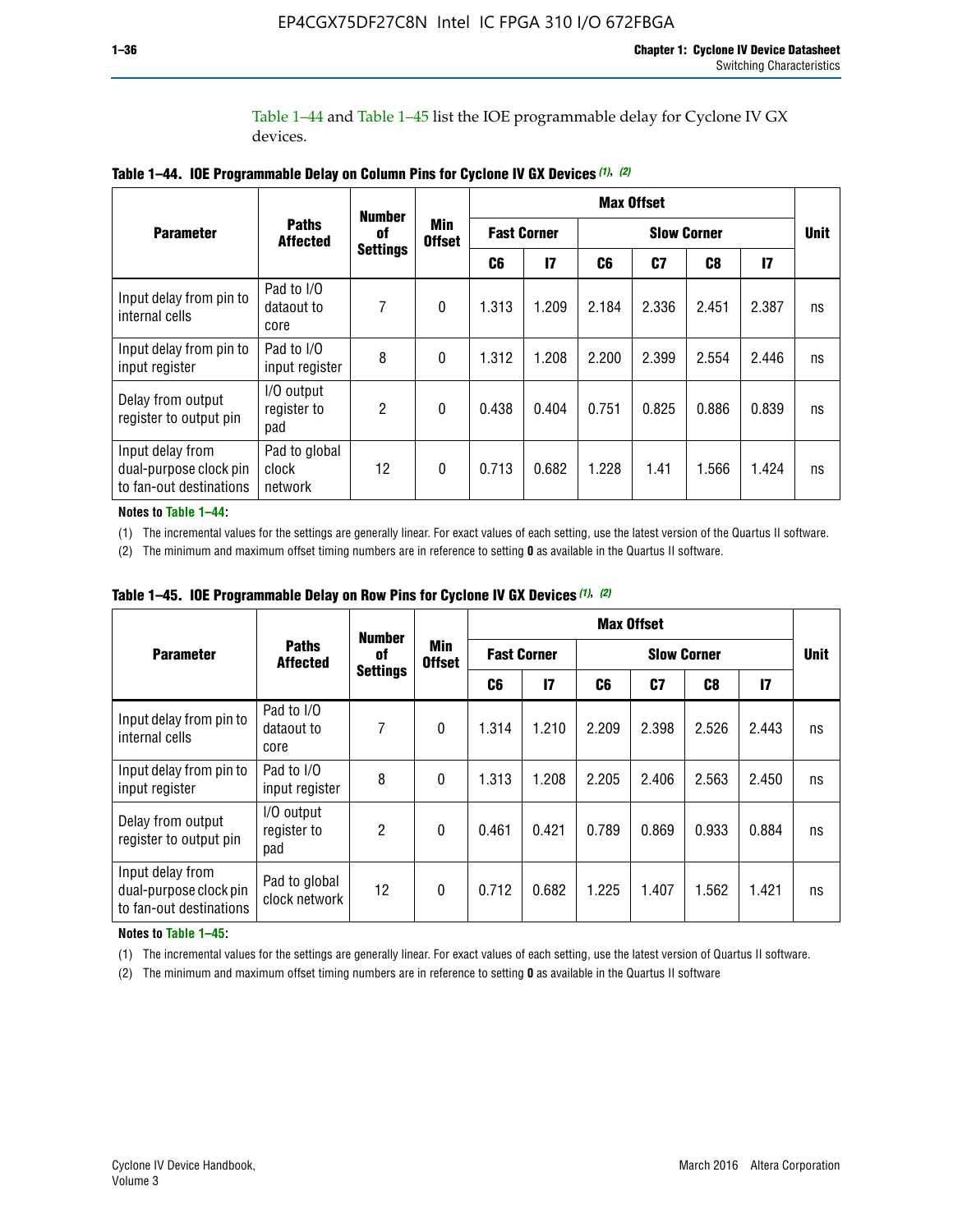# **I/O Timing**

Use the following methods to determine I/O timing:

- the Excel-based I/O Timing
- the Quartus II timing analyzer

The Excel-based I/O timing provides pin timing performance for each device density and speed grade. The data is typically used prior to designing the FPGA to get a timing budget estimation as part of the link timing analysis. The Quartus II timing analyzer provides a more accurate and precise I/O timing data based on the specifics of the design after place-and-route is complete.

**For The Excel-based I/O Timing spreadsheet is downloadable from Cyclone IV Devices** [Literature](http://www.altera.com/literature/lit-cyclone-iv.jsp) website.

# **Glossary**

Table 1–46 lists the glossary for this chapter.

| <b>Letter</b> | Term                                                            | <b>Definitions</b>                                                                                                                                                                                                                                                                                                                                                                                                                                                |
|---------------|-----------------------------------------------------------------|-------------------------------------------------------------------------------------------------------------------------------------------------------------------------------------------------------------------------------------------------------------------------------------------------------------------------------------------------------------------------------------------------------------------------------------------------------------------|
| A             |                                                                 |                                                                                                                                                                                                                                                                                                                                                                                                                                                                   |
| B             |                                                                 |                                                                                                                                                                                                                                                                                                                                                                                                                                                                   |
| C             |                                                                 |                                                                                                                                                                                                                                                                                                                                                                                                                                                                   |
| D             |                                                                 |                                                                                                                                                                                                                                                                                                                                                                                                                                                                   |
| E             |                                                                 |                                                                                                                                                                                                                                                                                                                                                                                                                                                                   |
| F             | $f_{HSCLK}$                                                     | High-speed I/O block: High-speed receiver/transmitter input and output clock frequency.                                                                                                                                                                                                                                                                                                                                                                           |
| G             | <b>GCLK</b>                                                     | Input pin directly to Global Clock network.                                                                                                                                                                                                                                                                                                                                                                                                                       |
|               | <b>GCLK PLL</b>                                                 | Input pin to Global Clock network through the PLL.                                                                                                                                                                                                                                                                                                                                                                                                                |
| н             | <b>HSIODR</b>                                                   | High-speed I/O block: Maximum/minimum LVDS data transfer rate (HSIODR = 1/TUI).                                                                                                                                                                                                                                                                                                                                                                                   |
|               | Input Waveforms<br>for the SSTL<br>Differential I/O<br>Standard | $\frac{1}{1 + \frac{1}{1 + \frac{1}{1 + \frac{1}{1 + \frac{1}{1 + \frac{1}{1 + \frac{1}{1 + \frac{1}{1 + \frac{1}{1 + \frac{1}{1 + \frac{1}{1 + \frac{1}{1 + \frac{1}{1 + \frac{1}{1 + \frac{1}{1 + \frac{1}{1 + \frac{1}{1 + \frac{1}{1 + \frac{1}{1 + \frac{1}{1 + \frac{1}{1 + \frac{1}{1 + \frac{1}{1 + \frac{1}{1 + \frac{1}{1 + \frac{1}{1 + \frac{1}{1 + \frac{1}{1 + \frac{1}{1 + \frac{1}{1 + \frac{1}{1 + \frac{$<br><b>V</b> swing<br>V <sub>REF</sub> |

#### **Table 1–46. Glossary (Part 1 of 5)**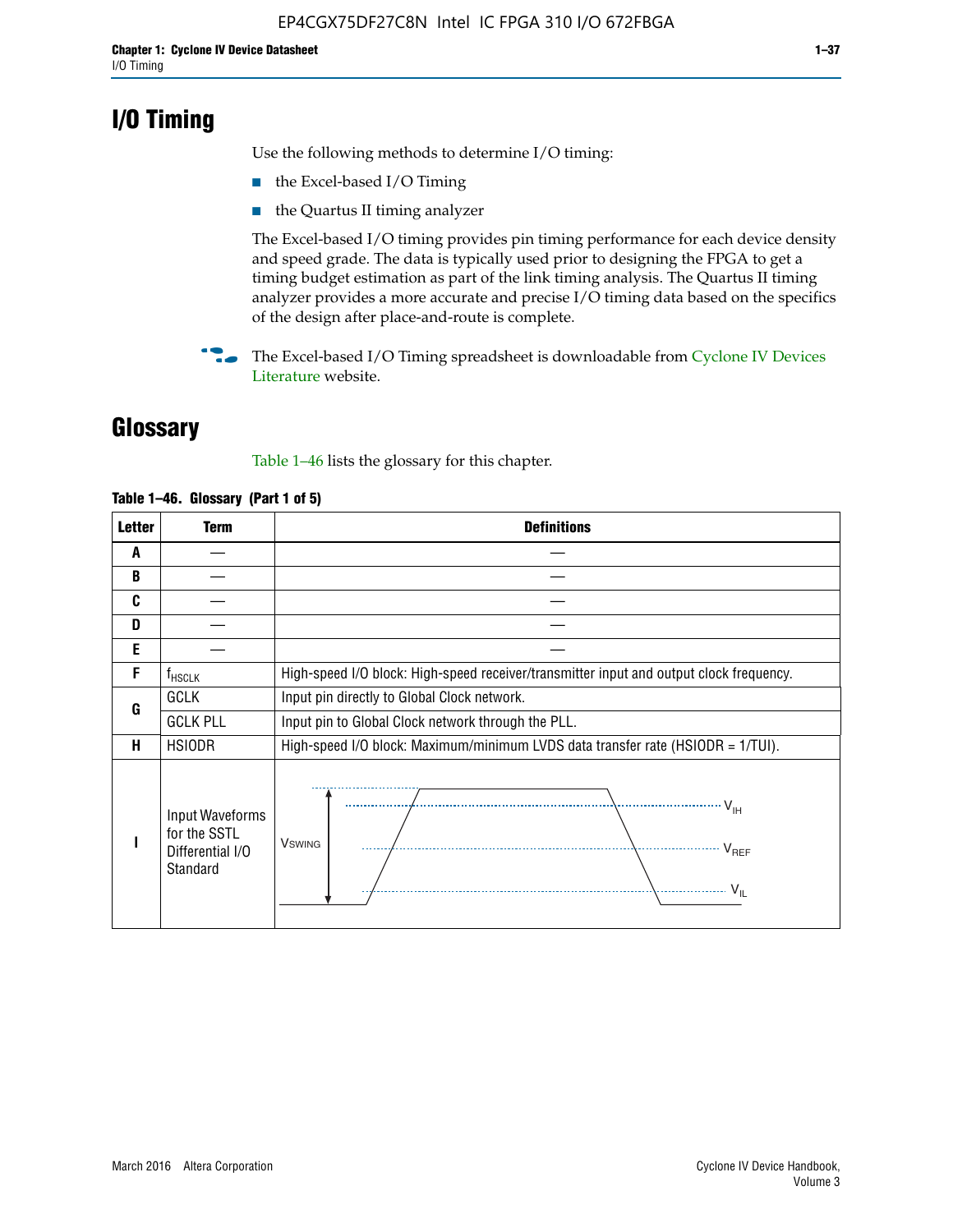#### **Table 1–46. Glossary (Part 2 of 5)**

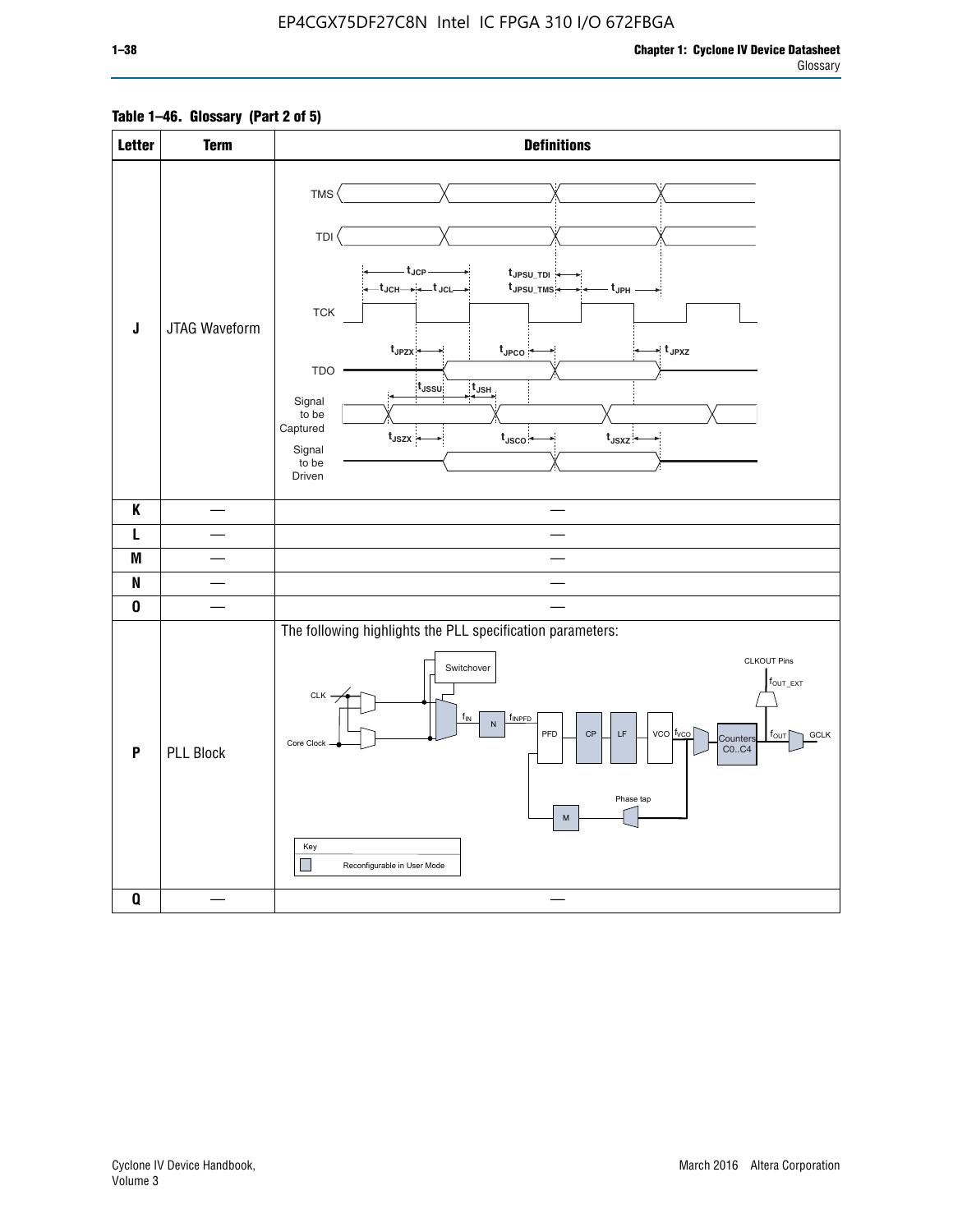#### **Table 1–46. Glossary (Part 3 of 5)**

| <b>Letter</b> | <b>Term</b>                | <b>Definitions</b>                                                                                                                                                                                |
|---------------|----------------------------|---------------------------------------------------------------------------------------------------------------------------------------------------------------------------------------------------|
|               | $R_L$                      | Receiver differential input discrete resistor (external to Cyclone IV devices).                                                                                                                   |
|               |                            | Receiver input waveform for LVDS and LVPECL differential standards:                                                                                                                               |
|               |                            | <b>Single-Ended Waveform</b>                                                                                                                                                                      |
|               |                            | Positive Channel (p) = $V_{\text{H}}$                                                                                                                                                             |
|               |                            | $V_{ID}$                                                                                                                                                                                          |
|               | Receiver Input             | Negative Channel (n) = $V_{\parallel}$<br>$V_{CM}$                                                                                                                                                |
|               |                            | Ground                                                                                                                                                                                            |
| $\mathsf{R}$  | Waveform                   |                                                                                                                                                                                                   |
|               |                            | Differential Waveform (Mathematical Function of Positive & Negative Channel)                                                                                                                      |
|               |                            |                                                                                                                                                                                                   |
|               |                            | $V_{ID}$                                                                                                                                                                                          |
|               |                            | 0 <sup>V</sup><br>$V_{ID}$                                                                                                                                                                        |
|               |                            | $p - n$                                                                                                                                                                                           |
|               | Receiver input             |                                                                                                                                                                                                   |
|               | skew margin                | High-speed I/O block: The total margin left after accounting for the sampling window and TCCS.<br>$RSKM = (TUI - SW - TCCS) / 2.$                                                                 |
|               | (RSKM)                     |                                                                                                                                                                                                   |
|               |                            | $V_{CCIO}$                                                                                                                                                                                        |
|               |                            |                                                                                                                                                                                                   |
|               |                            | $V_{\text{\tiny OH}}^-$                                                                                                                                                                           |
|               |                            | V <sub>IH</sub> (AC)                                                                                                                                                                              |
|               |                            | $V_{IH(DC)}$<br>V <sub>REF</sub>                                                                                                                                                                  |
|               |                            | $V_{I L (DC)}$                                                                                                                                                                                    |
|               | Single-ended               | $\overline{V_{IL(AC)}}$                                                                                                                                                                           |
|               | voltage-<br>referenced I/O |                                                                                                                                                                                                   |
| S             | Standard                   | $V_{OL}$                                                                                                                                                                                          |
|               |                            | $\overline{V}_{\text{SS}}$                                                                                                                                                                        |
|               |                            | The JEDEC standard for SSTI and HSTL I/O standards defines both the AC and DC input signal                                                                                                        |
|               |                            | values. The AC values indicate the voltage levels at which the receiver must meet its timing                                                                                                      |
|               |                            | specifications. The DC values indicate the voltage levels at which the final logic state of the<br>receiver is unambiguously defined. After the receiver input crosses the AC value, the receiver |
|               |                            | changes to the new logic state. The new logic state is then maintained as long as the input stays                                                                                                 |
|               |                            | beyond the DC threshold. This approach is intended to provide predictable receiver timing in the                                                                                                  |
|               | SW (Sampling               | presence of input waveform ringing.<br>High-speed I/O block: The period of time during which the data must be valid to capture it                                                                 |
|               | Window)                    | correctly. The setup and hold times determine the ideal strobe position in the sampling window.                                                                                                   |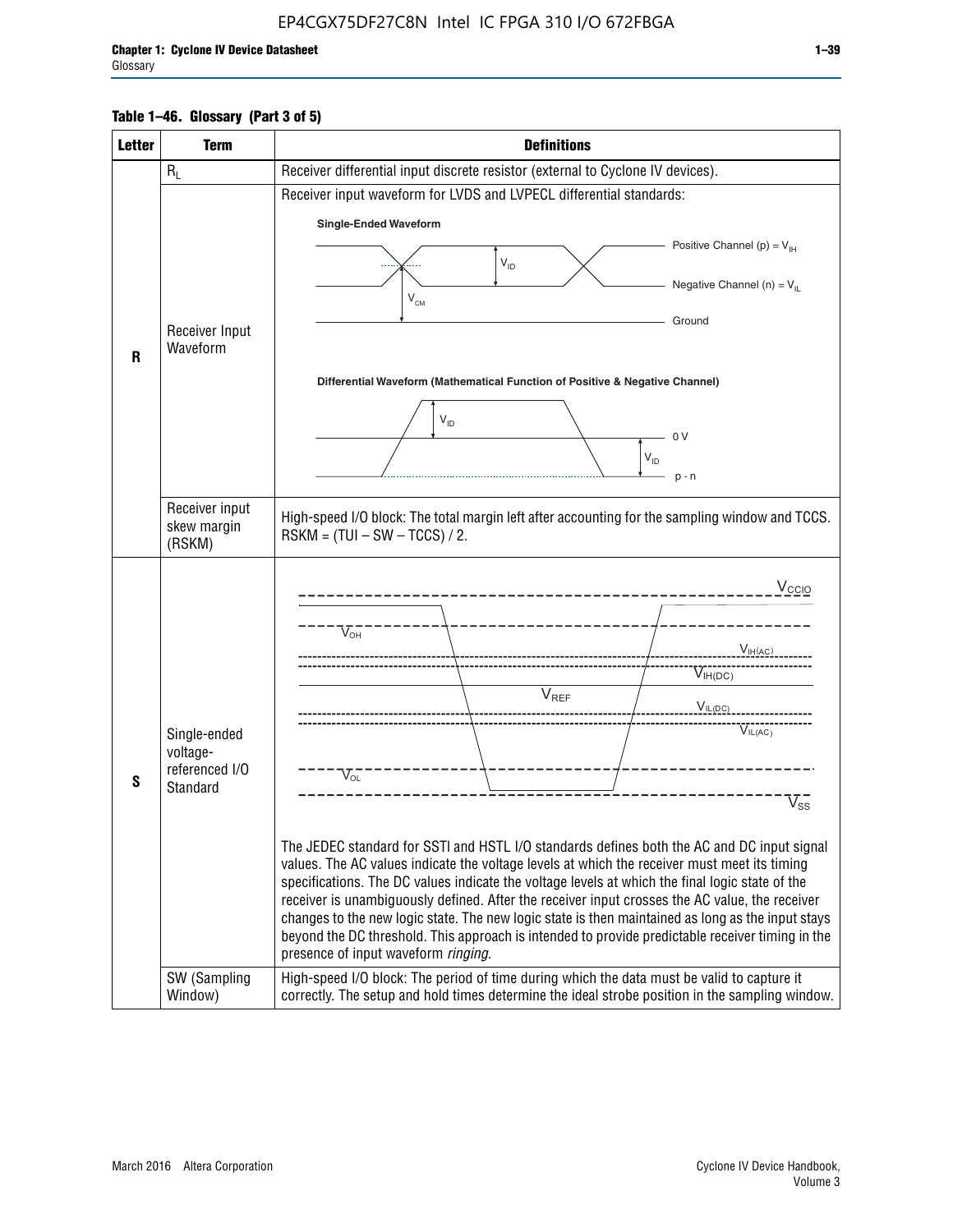| <b>Letter</b> | <b>Term</b>                           | <b>Definitions</b>                                                                                                                                                                                                                                                                                                                                                |
|---------------|---------------------------------------|-------------------------------------------------------------------------------------------------------------------------------------------------------------------------------------------------------------------------------------------------------------------------------------------------------------------------------------------------------------------|
|               | $t_{\rm C}$                           | High-speed receiver and transmitter input and output clock period.                                                                                                                                                                                                                                                                                                |
|               | Channel-to-<br>channel-skew<br>(TCCS) | High-speed I/O block: The timing difference between the fastest and slowest output edges,<br>including t <sub>co</sub> variation and clock skew. The clock is included in the TCCS measurement.                                                                                                                                                                   |
|               | $t_{\text{cin}}$                      | Delay from the clock pad to the I/O input register.                                                                                                                                                                                                                                                                                                               |
|               | $t_{CO}$                              | Delay from the clock pad to the I/O output.                                                                                                                                                                                                                                                                                                                       |
|               | $t_{\text{cout}}$                     | Delay from the clock pad to the I/O output register.                                                                                                                                                                                                                                                                                                              |
|               | t <sub>DUTY</sub>                     | High-speed I/O block: Duty cycle on high-speed transmitter output clock.                                                                                                                                                                                                                                                                                          |
|               | t <sub>FALL</sub>                     | Signal high-to-low transition time (80-20%).                                                                                                                                                                                                                                                                                                                      |
|               | $t_{H}$                               | Input register hold time.                                                                                                                                                                                                                                                                                                                                         |
|               | <b>Timing Unit</b><br>Interval (TUI)  | High-speed I/O block: The timing budget allowed for skew, propagation delays, and data<br>sampling window. (TUI = $1/($ Receiver Input Clock Frequency Multiplication Factor) = $tC/w$ ).                                                                                                                                                                         |
|               | t <sub>INJITTER</sub>                 | Period jitter on the PLL clock input.                                                                                                                                                                                                                                                                                                                             |
|               | t <sub>outjitter_dedclk</sub>         | Period jitter on the dedicated clock output driven by a PLL.                                                                                                                                                                                                                                                                                                      |
|               | t <sub>outjitter_io</sub>             | Period jitter on the general purpose I/O driven by a PLL.                                                                                                                                                                                                                                                                                                         |
|               | $t_{\text{pllcin}}$                   | Delay from the PLL inclk pad to the I/O input register.                                                                                                                                                                                                                                                                                                           |
| т             | $t_{\text{pll}\text{cout}}$           | Delay from the PLL inclk pad to the I/O output register.                                                                                                                                                                                                                                                                                                          |
|               | Transmitter<br>Output<br>Waveform     | Transmitter output waveforms for the LVDS, mini-LVDS, PPDS and RSDS Differential I/O<br>Standards:<br><b>Single-Ended Waveform</b><br>Positive Channel (p) = $V_{OH}$<br>VOD<br>Negative Channel (n) = $V_{OL}$<br>$V_{OS}$<br>Ground<br>Differential Waveform (Mathematical Function of Positive & Negative Channel)<br>$V_{OD}$<br>- 0 V<br>$V_{OD}$<br>$p - n$ |
|               | $t_{\text{RISE}}$                     | Signal low-to-high transition time (20-80%).                                                                                                                                                                                                                                                                                                                      |
|               | $t_{\scriptstyle\text{SU}}$           | Input register setup time.                                                                                                                                                                                                                                                                                                                                        |
| U             |                                       |                                                                                                                                                                                                                                                                                                                                                                   |

#### **Table 1–46. Glossary (Part 4 of 5)**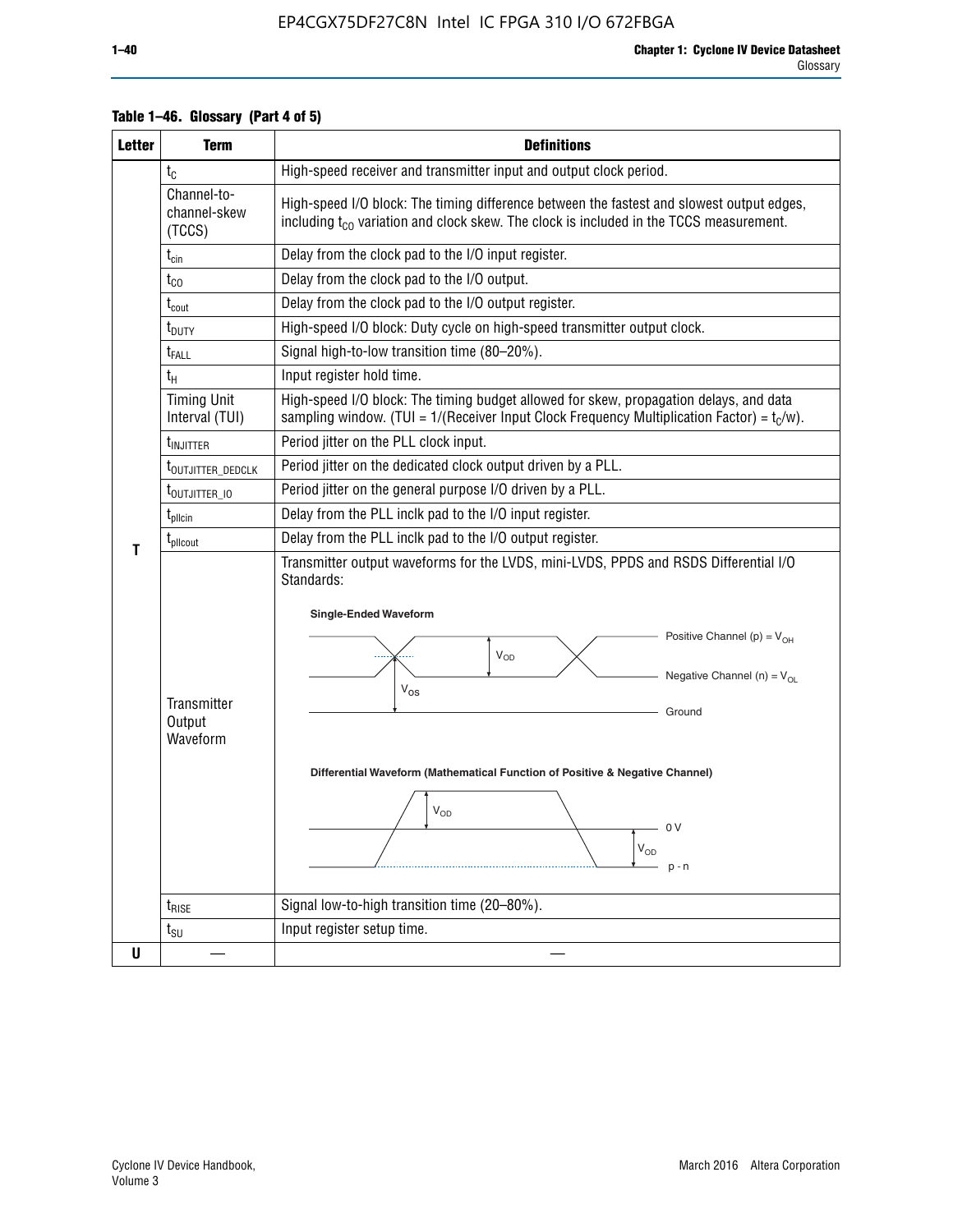#### **Table 1–46. Glossary (Part 5 of 5)**

| <b>Letter</b> | <b>Term</b>                             | <b>Definitions</b>                                                                                                                                                                                |  |  |
|---------------|-----------------------------------------|---------------------------------------------------------------------------------------------------------------------------------------------------------------------------------------------------|--|--|
|               | $V_{CM(DC)}$                            | DC common mode input voltage.                                                                                                                                                                     |  |  |
|               | $V_{DIF(AC)}$                           | AC differential input voltage: The minimum AC input differential voltage required for switching.                                                                                                  |  |  |
|               | $V_{DIF(DC)}$                           | DC differential input voltage: The minimum DC input differential voltage required for switching.                                                                                                  |  |  |
|               | V <sub>ICM</sub>                        | Input common mode voltage: The common mode of the differential signal at the receiver.                                                                                                            |  |  |
|               | $V_{ID}$                                | Input differential voltage swing: The difference in voltage between the positive and<br>complementary conductors of a differential transmission at the receiver.                                  |  |  |
|               | $V_{\text{IH}}$                         | Voltage input high: The minimum positive voltage applied to the input that is accepted by the<br>device as a logic high.                                                                          |  |  |
|               | $\mathsf{V}_{\mathsf{IH}(\mathsf{AC})}$ | High-level AC input voltage.                                                                                                                                                                      |  |  |
|               | $V_{IH(DC)}$                            | High-level DC input voltage.                                                                                                                                                                      |  |  |
|               | $V_{IL}$                                | Voltage input low: The maximum positive voltage applied to the input that is accepted by the<br>device as a logic low.                                                                            |  |  |
|               | $V_{IL(AC)}$                            | Low-level AC input voltage.                                                                                                                                                                       |  |  |
|               | $V_{IL(DC)}$                            | Low-level DC input voltage.                                                                                                                                                                       |  |  |
|               | $V_{\text{IN}}$                         | DC input voltage.                                                                                                                                                                                 |  |  |
|               | $\rm V_{\rm OCM}$                       | Output common mode voltage: The common mode of the differential signal at the transmitter.                                                                                                        |  |  |
| $\mathbf{V}$  | $V_{OD}$                                | Output differential voltage swing: The difference in voltage between the positive and<br>complementary conductors of a differential transmission at the transmitter. $V_{OD} = V_{OH} - V_{OL}$ . |  |  |
|               | $V_{OH}$                                | Voltage output high: The maximum positive voltage from an output that the device considers is<br>accepted as the minimum positive high level.                                                     |  |  |
|               | $V_{OL}$                                | Voltage output low: The maximum positive voltage from an output that the device considers is<br>accepted as the maximum positive low level.                                                       |  |  |
|               | $V_{OS}$                                | Output offset voltage: $V_{OS} = (V_{OH} + V_{OL}) / 2$ .                                                                                                                                         |  |  |
|               | $V_{OX (AC)}$                           | AC differential output cross point voltage: the voltage at which the differential output signals<br>must cross.                                                                                   |  |  |
|               | V <sub>REF</sub>                        | Reference voltage for the SSTL and HSTL I/O standards.                                                                                                                                            |  |  |
|               | $V_{REF\,(AC)}$                         | AC input reference voltage for the SSTL and HSTL I/O standards. $V_{REF(AC)} = V_{REF(DC)} +$ noise. The<br>peak-to-peak AC noise on $V_{REF}$ must not exceed 2% of $V_{REF(DC)}$ .              |  |  |
|               | $V_{REF(DC)}$                           | DC input reference voltage for the SSTL and HSTL I/O standards.                                                                                                                                   |  |  |
|               | $V_{\text{SWING (AC)}}$                 | AC differential input voltage: AC input differential voltage required for switching. For the SSTL<br>differential I/O standard, refer to Input Waveforms.                                         |  |  |
|               | $V_{SWING (DC)}$                        | DC differential input voltage: DC input differential voltage required for switching. For the SSTL<br>differential I/O standard, refer to Input Waveforms.                                         |  |  |
|               | $\text{V}_{\text{TT}}$                  | Termination voltage for the SSTL and HSTL I/O standards.                                                                                                                                          |  |  |
|               | $V_{X(AC)}$                             | AC differential input cross point voltage: The voltage at which the differential input signals must<br>cross.                                                                                     |  |  |
| W             |                                         |                                                                                                                                                                                                   |  |  |
| X             |                                         |                                                                                                                                                                                                   |  |  |
| Y             |                                         |                                                                                                                                                                                                   |  |  |
| $\mathbf{Z}$  |                                         |                                                                                                                                                                                                   |  |  |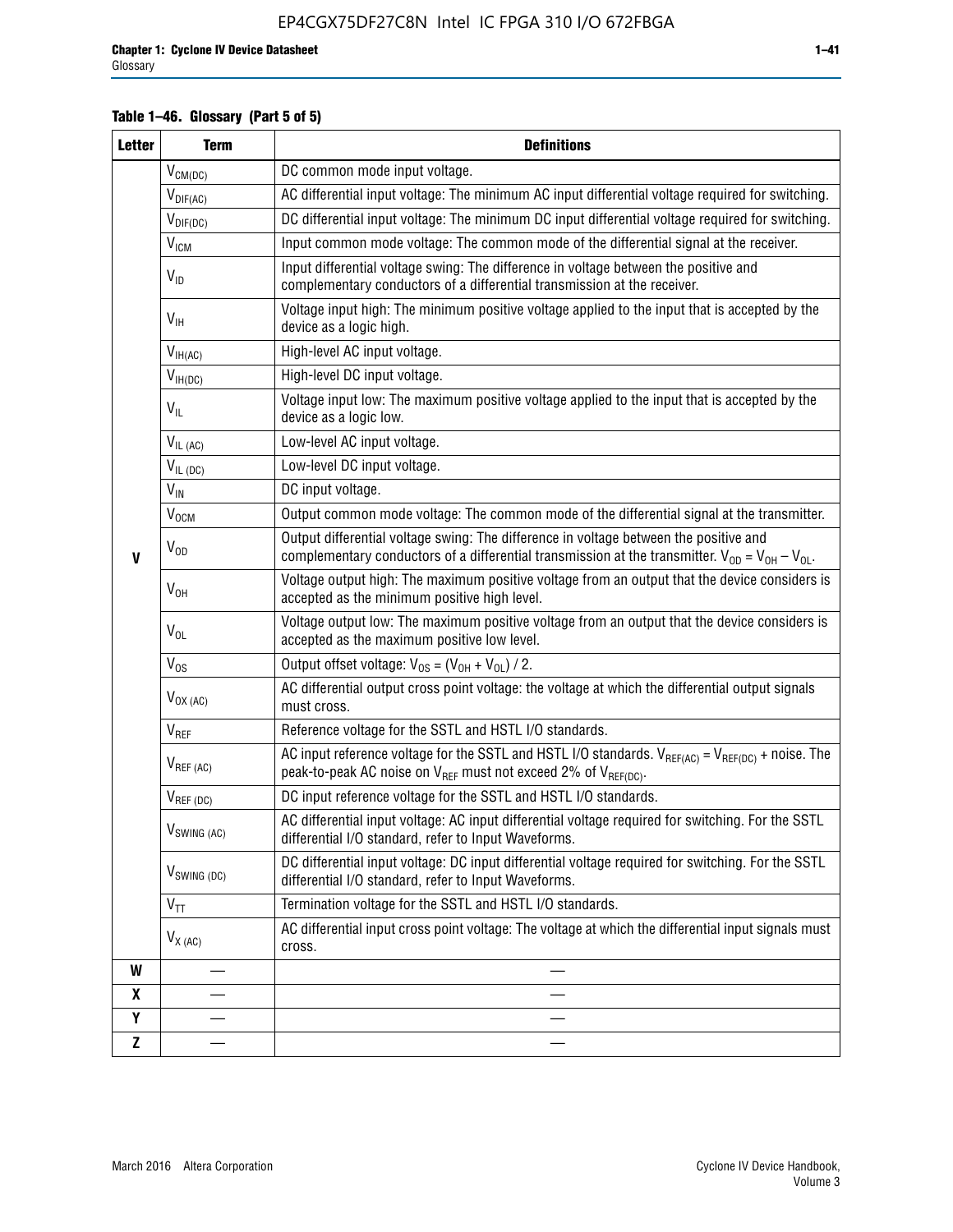# **Document Revision History**

Table 1–47 lists the revision history for this chapter.

| <b>Date</b>      | <b>Version</b> | <b>Changes</b>                                                                                                                                                                                                                            |
|------------------|----------------|-------------------------------------------------------------------------------------------------------------------------------------------------------------------------------------------------------------------------------------------|
| March 2016       | 2.0            | Updated note (5) in Table $1-21$ to remove support for the N148 package.                                                                                                                                                                  |
| October 2014     | 1.9            | Updated maximum value for $V_{CCD, PL}$ in Table 1-1.                                                                                                                                                                                     |
|                  |                | Removed extended temperature note in Table 1-3.                                                                                                                                                                                           |
| December 2013    | 1.8            | Updated Table 1-21 by adding Note (15).                                                                                                                                                                                                   |
| May 2013         | 1.7            | Updated Table 1-15 by adding Note (4).                                                                                                                                                                                                    |
|                  | 1.6            | <b>D</b> Updated the maximum value for $V_1$ , $V_{CCD}$ <sub>PLL</sub> , $V_{CC10}$ , $V_{CC_1CLKIN}$ , $V_{CCH_GXB}$ , and $V_{CCA_GXB}$<br>Table $1-1$ .                                                                               |
|                  |                | $\blacksquare$ Updated Table 1-11 and Table 1-22.                                                                                                                                                                                         |
| October 2012     |                | $\blacksquare$ Updated Table 1-21 to include peak-to-peak differential input voltage for the<br>Cyclone IV GX transceiver input reference clock.                                                                                          |
|                  |                | $\blacksquare$ Updated Table 1-29 to include the typical DCLK value.                                                                                                                                                                      |
|                  |                | <b>Updated the minimum f<sub>HSCLK</sub></b> value in Table 1-31, Table 1-32, Table 1-33,<br>Table 1-34, and Table 1-35.                                                                                                                  |
|                  | 1.5            | ■ Updated "Maximum Allowed Overshoot or Undershoot Voltage", "Operating<br>Conditions", and "PLL Specifications" sections.                                                                                                                |
| November 2011    |                | Updated Table 1-2, Table 1-3, Table 1-4, Table 1-5, Table 1-8, Table 1-9,<br>Table 1-15, Table 1-18, Table 1-19, and Table 1-21.                                                                                                          |
|                  |                | ■ Updated Figure $1-1$ .                                                                                                                                                                                                                  |
|                  | 1.4            | • Updated for the Quartus II software version 10.1 release.                                                                                                                                                                               |
| December 2010    |                | $\blacksquare$ Updated Table 1-21 and Table 1-25.                                                                                                                                                                                         |
|                  |                | $\blacksquare$ Minor text edits.                                                                                                                                                                                                          |
|                  | 1.3            | Updated for the Quartus II software version 10.0 release:                                                                                                                                                                                 |
|                  |                | Updated Table 1-3, Table 1-4, Table 1-21, Table 1-25, Table 1-28, Table 1-30,<br>Table 1-40, Table 1-41, Table 1-42, Table 1-43, Table 1-44, and Table 1-45.                                                                              |
| <b>July 2010</b> |                | ■ Updated Figure $1-2$ and Figure $1-3$ .                                                                                                                                                                                                 |
|                  |                | Removed SW Requirement and TCCS for Cyclone IV Devices tables.                                                                                                                                                                            |
|                  |                | $\blacksquare$ Minor text edits.                                                                                                                                                                                                          |
|                  | 1.2            | Updated to include automotive devices:                                                                                                                                                                                                    |
|                  |                | • Updated the "Operating Conditions" and "PLL Specifications" sections.                                                                                                                                                                   |
| March 2010       |                | $\blacksquare$ Updated Table 1-1, Table 1-8, Table 1-9, Table 1-21, Table 1-26, Table 1-27,<br>Table 1-31, Table 1-32, Table 1-33, Table 1-34, Table 1-35, Table 1-36,<br>Table 1-37, Table 1-38, Table 1-40, Table 1-42, and Table 1-43. |
|                  |                | Added Table 1-5 to include ESD for Cyclone IV devices GPIOs and HSSI I/Os.                                                                                                                                                                |
|                  |                | Added Table 1-44 and Table 1-45 to include IOE programmable delay for<br>Cyclone IV E 1.2 V core voltage devices.                                                                                                                         |
|                  |                | Minor text edits.                                                                                                                                                                                                                         |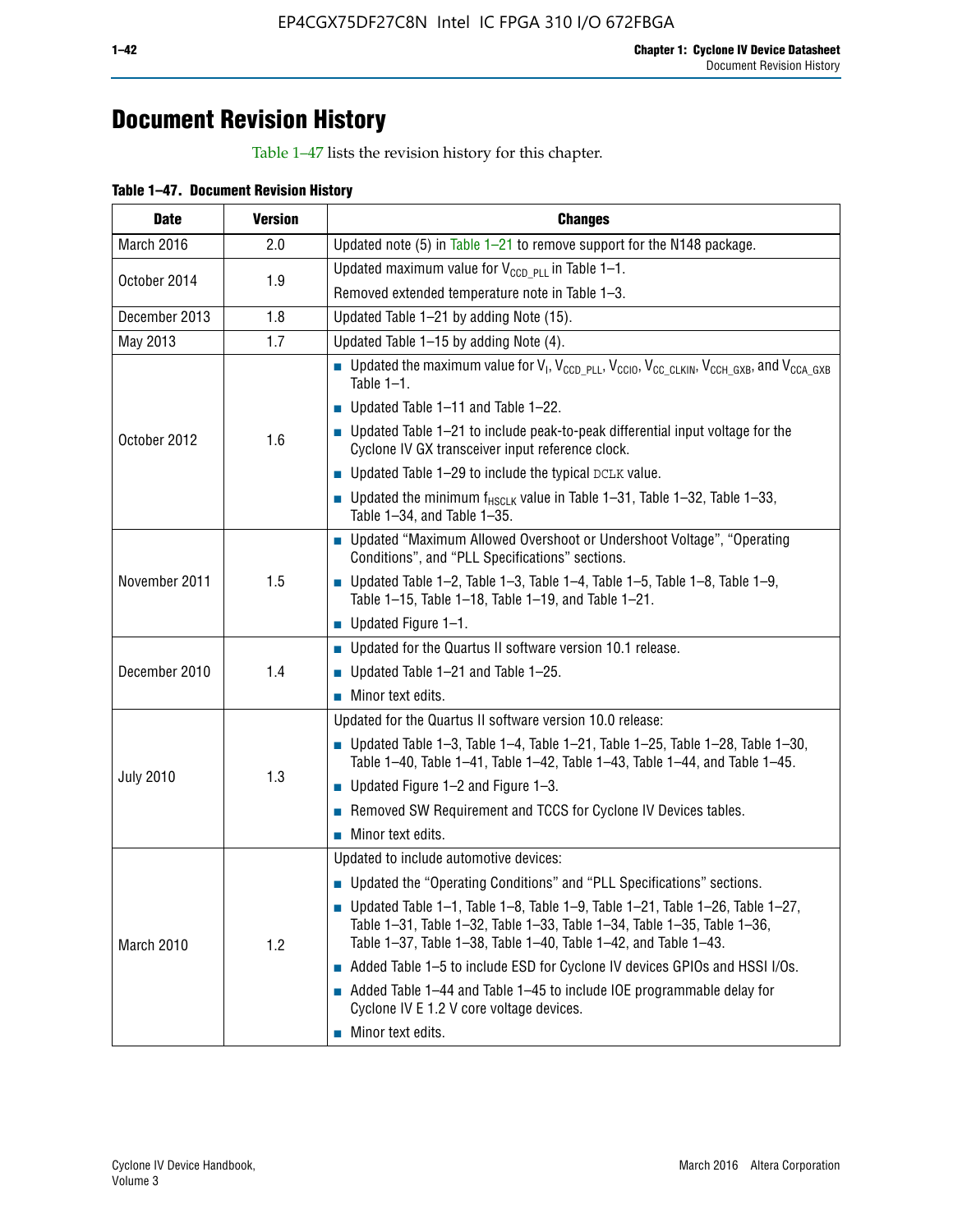#### **Table 1–47. Document Revision History**

| <b>Date</b>   | <b>Version</b> | <b>Changes</b>                                                                                                                                                       |
|---------------|----------------|----------------------------------------------------------------------------------------------------------------------------------------------------------------------|
| February 2010 | 1.1            | ■ Updated Table 1–3 through Table 1–44 to include information for Cyclone IV E<br>devices and Cyclone IV GX devices for Quartus II software version 9.1 SP1 release. |
|               |                | Minor text edits.                                                                                                                                                    |
| November 2009 | 1.0            | Initial release.                                                                                                                                                     |